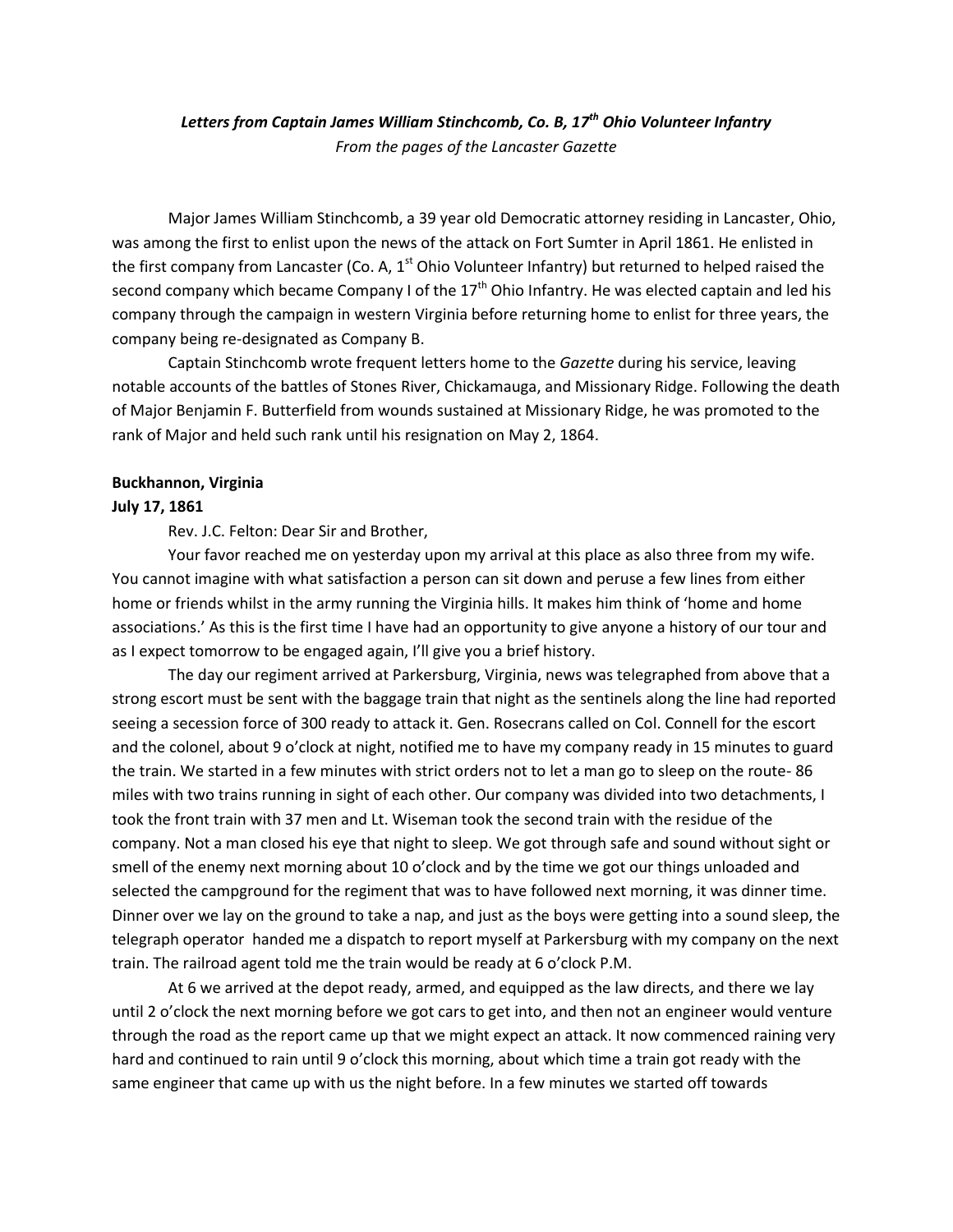Parkersburg, the iron horse snorting, puffing, and blowing and the boys trying to steal some sleep the first 25 miles before we should get into the dangerous region.

The signal agreed upon between the engineer and the officers of danger was four short toots of the whistle, and when about halfway through, there is a very long tunnel, I should judge about ¾ a mile long, and as we neared the center of it at a very cautious gait the four whistles were given, but as the last one was not long, the officers knew it to be only something wrong with the track, but the boys not having a full explanation, though sure enough the seceshers are here and fight is certain. As the train stopped, one the side were burning about 50 alcohol lamps to furnish the Irish boys light who were repairing the road and were now stuck back in the "holes in the wall" and if you ever witnessed the ghostly appearance of alcohol lamps, you can imagine the dismal appearance of things to the astonished boys to run from bright noonday light into a place of midnight darkness and then into the red flickering dreamy light of a hundred burning jack o'lanterns scattered along at regular distances, and just at that moment to give the signal of attack. You ought to have seen the boys grasp their pieces and cast their eyes around to the officers in breathless silence, anxiously yet nervously awaiting the order "ready." Little Kub's eyes stuck out worse than pop-eyed Fisher's, whilst Simon Thomas admits he never knew what a scare was before; yet the boys were all at their post and from indications each would have vied with the other to have got the first fire at the enemy. We soon undeceived the boys by telling them that all was right except the track which was a little out of repair. This furnished the boys fun enough for two or three days.

We arrived at Parkersburg about 3 o'clock P.M. and at 9 o'clock started back for Clarksburg, and there found Gen. Rosecrans who informed me that my company and Capt. Jackson's would go back to Parkersburg, thence down the river to some point below Ravenswood and thence march to take Ripley, the county seat of Jackson County. We landed in the woods 12 miles distant on the night of the 28<sup>th</sup> of June and in the morning of the 29<sup>th</sup> marched to Ripley, 12 miles in three hours. Went into the town on a 'double quick,' expecting to find 300 troops there and in less time than I can pen it down, we had a squad of men on each principal street. We found no fighting game except one man who got on his horse and the boys supposing him to be a citizen until he had got some two hundred yards off when they espied his gun and calling him to a halt, upon his failing to stop, three shots were fired at him, the last of which was fired by Butler and as we afterwards learned by the man's brother, Butler's shot took effect in his right thigh, which felled him to the ground; but only being a flesh wound, the succeeded in getting onto his horse and made his escape, with the loss of his saddle bags, coat, overcoat, shirt, flask of powder and gun, all of which the boys got.

At 9 o'clock we left Ripley and marched to Ravenswood on this river distant 12 miles, making 24 miles march. We arrived at Ravenswood at 2 o'clock P.M., both tired and hungry. We immediately established a post there calling it Camp Connell at Ravenswood, Va. Maj. Steele left that evening (Saturday) leaving me in command of the post. The next day, sitting on a boat, with spy glass in my hand, I could see the shores of the river lined with men, women, and children, and in a few minutes a messenger arrived with the information that O. Jennings Wise was marching on us with a force of 300 cavalry and 500 light infantry. We called a council of war and commenced throwing up breastworks (this was on Sunday the 30<sup>th</sup> of June), we took possession of about 75-100 barrels of salt and set them on end and by means of which the work was materially expedited, and by 9 o'clock at night we felt perfectly secure against any force they could bring against us; their cavalry would have been useless, and they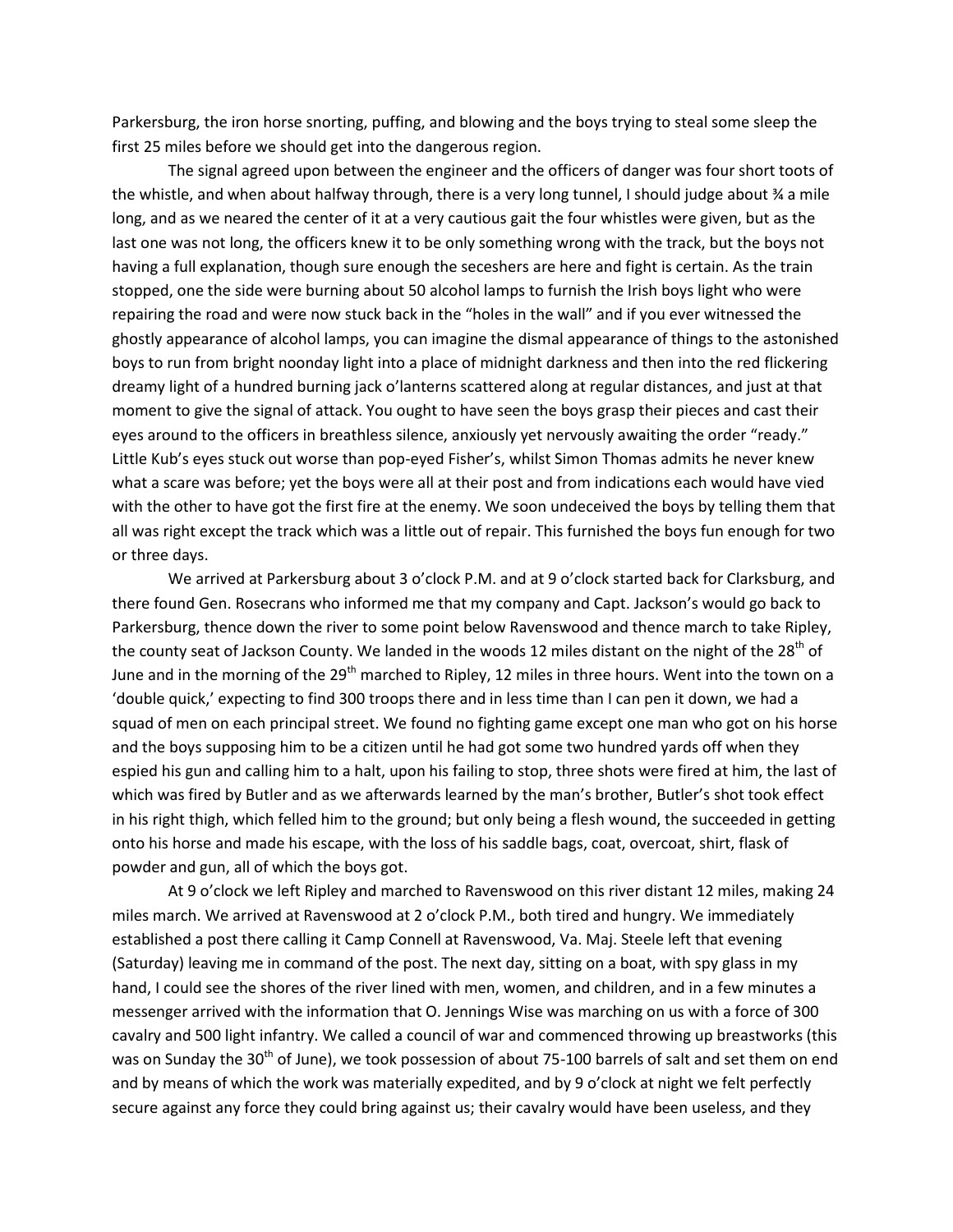could not have brought over 400 of their footmen to bear against us at any one time. After waiting until about 10 o'clock at night, as the enemy did not appear, we went to bed and slept soundly as the boys had worked very hard and in a drenching rain throwing up the breastworks.

At daybreak the next morning, a messenger crossed the Ohio and informed us that the enemy had been on the march towards us for two and a half hours which would have brought them within two miles of us. Capt. Jackson and I called our companies out and in less than a minute, we were on the march to the point where we intended to make the first stand. Another messenger arrived and informed us they had passed his house about 2:30 on the direct road to our camp with a force from 800-1,000. We had 160. About this time 40 home guards joined us, armed with common rifles; a flag was noticed approaching but it was yet too dark to ascertain, although only a quarter of a mile distant, whether it was friend or foe. I sent Watson with a detachment to meet it who returned and informed us it was the stars and stripes with 37 home guards from Murrysville and 23 of the Portland guards. They marched in and formed on our left. I then notified the boys what number was expected (800) and proposed that all that like standing our ground and fighting should take off his cap and give three cheers, and I know it would have made some of the Fairfield secessionists slunk back in shame to have seen those brave boys standing there awaiting the approach of 800 against 240, and then to have heard the welkin ring with the shouts of the Fairfield boys at such a time. If it had not cured them, I should prescribe the same dose we did to old Jacoby, a trip to see Gov. Dennison with an escort. Wise marched within about three miles of use and then turned in another direction so that we had no fight.

Just after ours boys gave the three cheers, two captains of the home guards, whose names I have forgotten and hope I'll never recall to memory again, came in and informed me they must actually leave the battle line and go home, as one of them had a sick wife and the other had a large harvest to cut. I saw it was cowardice in them and informed them that I preferred one brave boy to 40 cowards and gave them liberty to march off, which they done with their men, leaving us only about 220. About 9 o'clock the same day, the scouts returned and informed us they were again marching on us. We immediately formed battle line and stood in a drenching rain for two hours awaiting their approach, confident that we could whip them, but still they did not come.

Next morning, Col. Jesse S. Norton with six companies of the 21<sup>st</sup> Ohio came to our assistance and took command and that afternoon we planned a second expedition to Ripley, to which place the enemy had fallen back and taken position. After dark, we got aboard and started for Ripley, landing the boys, all full of fight and anxious to get a chance, as we now had a force of 675 men. We got to the landing at 11 o'clock at night and four companies of Norton's men were marched ashore and formed in marching line and we were just going on to the other boat to waken up the boys, when for some unaccountable reason, Col. Norton called a council of war, when to the utter astonishment and chagrin of the officers of Capt. Jackson's and my companies, every officer with one exception in Col. Norton's six companies voted to go aboard the boat and go down the river to Gallipolis for a reinforcement.

We insisted on going ahead and offered to take four companies, march around Ripley, fortify a hill, and hold them back until Norton could go and get his reinforcements if he must have it, but all to no purpose. We were all ordered aboard the boat and I do confess, if I had not at that moment remembered my vow, I should have done as Lt. Free did and sworn like a mad man. When we had force enough to have whipped O. Jennings Wise with a superior force with six or eight guides that knew very path and field all around Ripley, and a chance for our boys to show their metal, to be fooled out of it by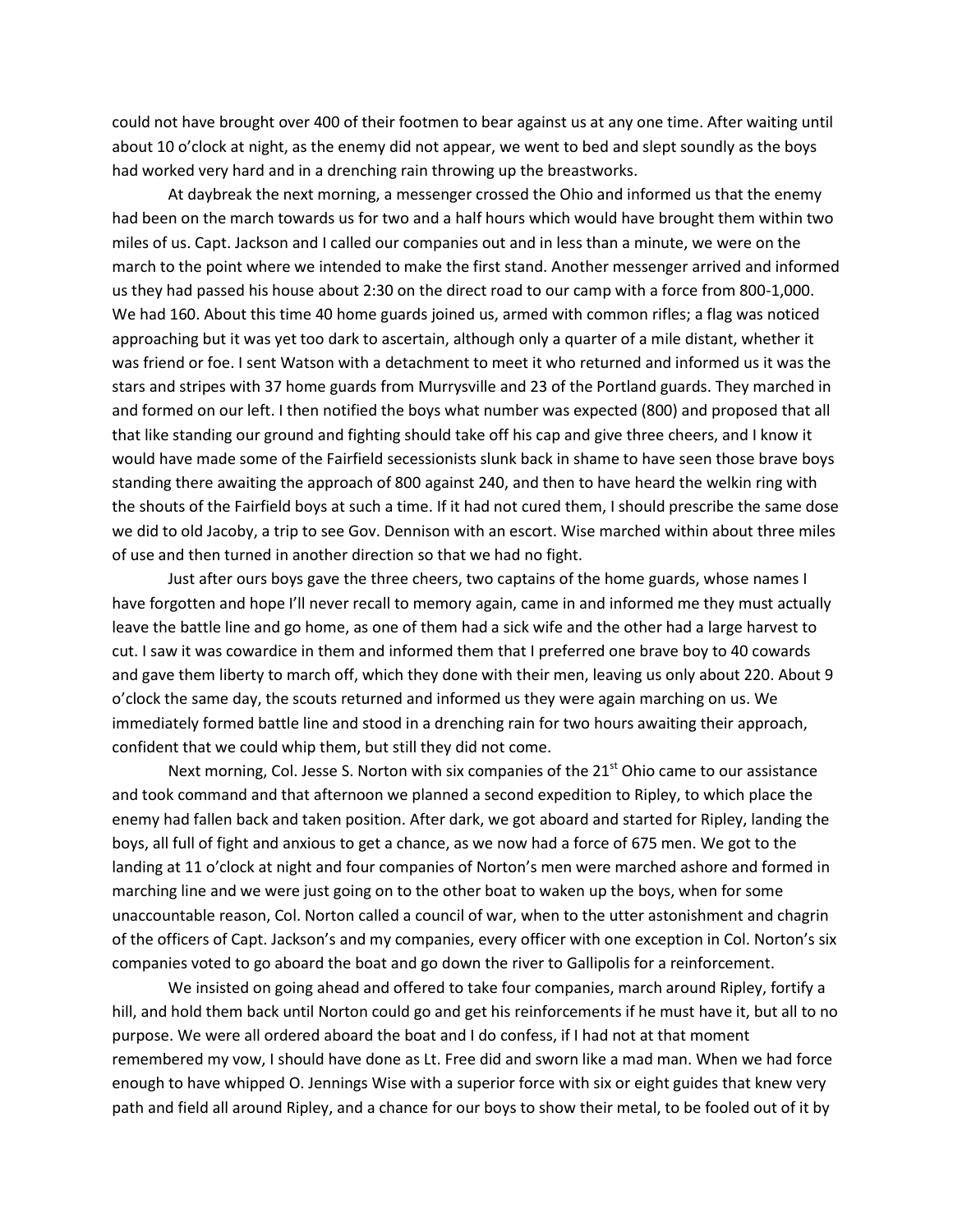imbecility, cowardice, or undue caution, I felt like quitting the service and going home. The maddest set of men I ever saw in my life was Capt. Jackson's and my boys, next morning when they awakened and found that we were at Mason City in place of Ripley. That night we returned with a force of 1,400 and found that Wise, upon our arrival at Ripley, had taken the hint about two hours before and left for Charleston. Norton then ordered us back to Ravenswood and after his regiment had stolen all they could find, he left for Gallipolis. I am proud to say that the boys of our two companies, so far as we could ascertain and without a single exception, kept their hands clear of the stealing.

Upon returning to Ravenswood, we found Lt. Col. Mason of Circleville with four companies of the 13<sup>th</sup> Ohio. He stayed two days and on the 6<sup>th</sup> of July old Gov. Wise with 1,000 men came back to Ripley. Col. Smith arrived on the evening of the 6<sup>th</sup>. On the 7<sup>th</sup>, we started for the third time for Ripley, still anxious for a fight, with only 600 men to fight 1,000 and as we were on the march, a deserter from Wise came to us and assured us that he had got wind of our march upon him and he too had run. After questioning him very close, we became satisfied that he was telling us the truth; so Capt. Runkle and my company were ordered to about face and march to Sandysville, and if possible, take Capt. Phelps' cavalry company of 100 men. By this time, some 36 of my boys and about the same number of Capt. Runkle's boys were not in good marching order as it rained on us for about an hour as hard as I ever saw it rain. We let a portion of them return and started with about 100 men, leaving all unnecessary clothing behind, and depending on Providence for our grub. We went the 12 miles in three hours and found that somebody had preceded us and warned Phelps of our approach, and by the time we had pressed about 25 horses into the service, and they thinking us an advance guard, or else afraid (the latter I think), to fight us, they put spurs to their horses and left in a gallop. We here killed and cooked a fat pig, got a couple of corn pones, and struck across for Little Sandy Creek, a distance of eight miles where we learned there was a suspicious camp of some 200.

It now being about midnight, we marched four miles and took possession of a field of rye in the shock, made beds of the rye, and without cover or overcoats, took the sweetest nap, as the boys all say, they every got in their lives. A little after sun up, we resumed out march and after traveling about two and a half miles we came to a halt in front of a house and sent an escort to know if we could get anything to eat. One of Virginia's noblest girls by the name of Molly D. Hutchinson met them at the door and taking us for secession troops, as the whole country were secessionists except her father (and he had fled to save his life) and inquired what we wanted. Our escort replied something to eat. She looked a perfect storm of indignation, and replied that although we had driven her father from home, she would let us know we could not get a bit there; but at this moment, our guide who was acquainted, made himself known. Molly jumped for joy and sang out at the top of her voice that the last thing on the farm was at our service. Four or five of us volunteered to assist her in cooking beans and cornbread. Sgt. Pierce was detailed to cut some wood and upon inquiry for the axe, Molly went to her bedroom and brought it with the remark that she had it there last night to use on the rascals' heads when her three guns gave out. The boys say that a man that wouldn't fight for such as girl ought to sit on a porcupine chair the balance of his life and die in the desert.

But unfortunately, just as we had got the breakfast in large pans to divide among the boys, our advance guard fired their guns and call out light horse. We instantly dropped our breakfast, I don't know whether on the table or the floor, and put the boys on double quick for three miles to head them off but was again disappointed to hear that they had passed the point not to exceed five minutes before is. Our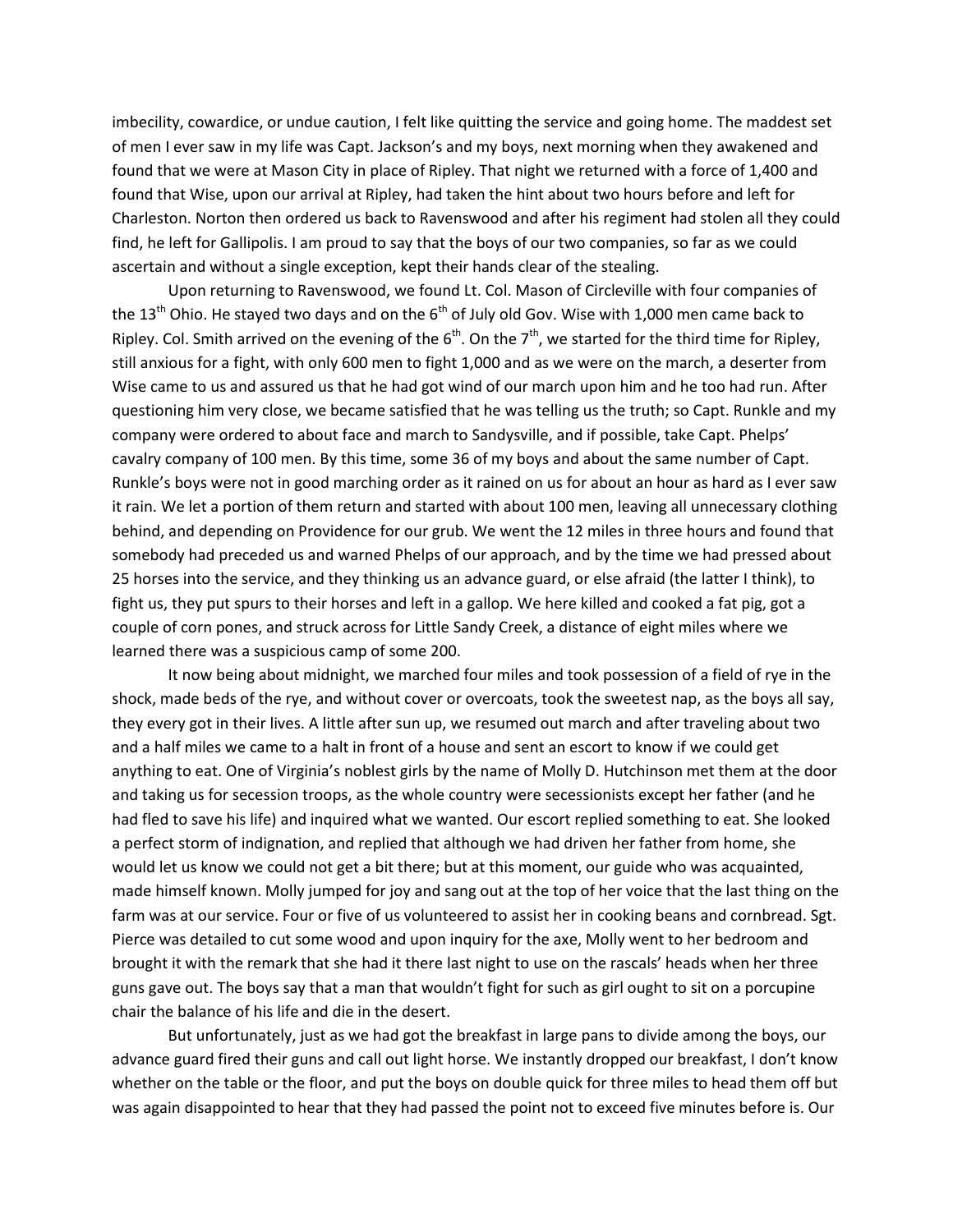horsemen, 25 of them, dashed after them without inquiring their numbers and run them about five miles further and returned with the capture of only two horses. Tired and disappointed in our fight, and hungry, we dispatched a couple of the boys back after Molly's breakfast; they brought it in double quick time and I presume it is unnecessary for me to say that we devoured it like a pack of hungry wolves and wished for more of the same sort, gave three cheers for Molly, and started down the Little Sandy for Ravenswood where we arrived that evening about 6 o'clock, having made a march of 28 miles that day on the one meal.

We stayed at Ravenswood until Friday last without anything of note, when we received marching orders to rejoin our regiment at this place. We started Saturday morning and arrived here yesterday about 3 o'clock, all well except very tired and about 20 in each company run down with the diarrhea, among them your humble servant. This place is about as large as Somerset, situated in a nice valley and a county seat. The same thing is seen here that we saw all over Jackson County: deserted houses. Our folks cannot imagine a scene of panic-stricken men, women, and children, fleeing before an army of enemies. Oh, the bitter pangs and anxious care that I saw in hundreds of countenances as they were fleeing for life to Ohio, and then to hear the cries and sobs of broken-hearted women whose husbands and brothers and friends had been carried off prisoners, or shot down in their own door yards, and only for the reason that they loved their country and stood up for it, was enough to make the blood boil. I don't exaggerate when I tell you that for five or six days when Wise was in Ripley there could not have been found in Jackson County 50 men of either side that would venture to their own houses to get anything to eat, let alone to cut their wheat, an excellent crop, too, that stood in the fields spoiling for the want of the reaper. Our boys turned out and cut a field of about 100 acres of secession wheat at Ravenswood. It will take years to repair the loss to Virginia already done. I pray God to send any other curse on our beloved Ohio than two armies of our own county in hostile array. It must be seen to appreciate it.

We have now got our regiment together once more and hope to keep them together until we return home. You can look for us about the  $1<sup>st</sup>$  of August. We have only lost two men in our whole regiment since we left Camp Anderson, and that was in Company B and C- one died with fever and the other was drowned at Parkersburg. Our regiment has acquired a reputation of honesty and gentlemanly conduct that but regiment every acquired in an army. Gen. McClellan has reached the foot of the Allegany Mountains as far as he can advance until a new program is made out in Washington. You need not tell me anymore about Virginian and Southern chivalry. I tell you they have not got the pluck our Northern boys have in battle. They lose their own confidence and their officers lose theirs'; and as life is dear to all, they make their legs perform the one part which nature intended them for.

Pray for me and the boys *Lancaster Gazette August 1, 1861, pg. 1*

**Camp Wild Cat, Kentucky October 22, 1861**

Dear Lou\*: On yesterday morning as I signed my name, the long roll of the drum beat "To Arms! To Arms!" I was in Capt. Ricketts' quarters; dropped my letter unfolded and unsealed, met the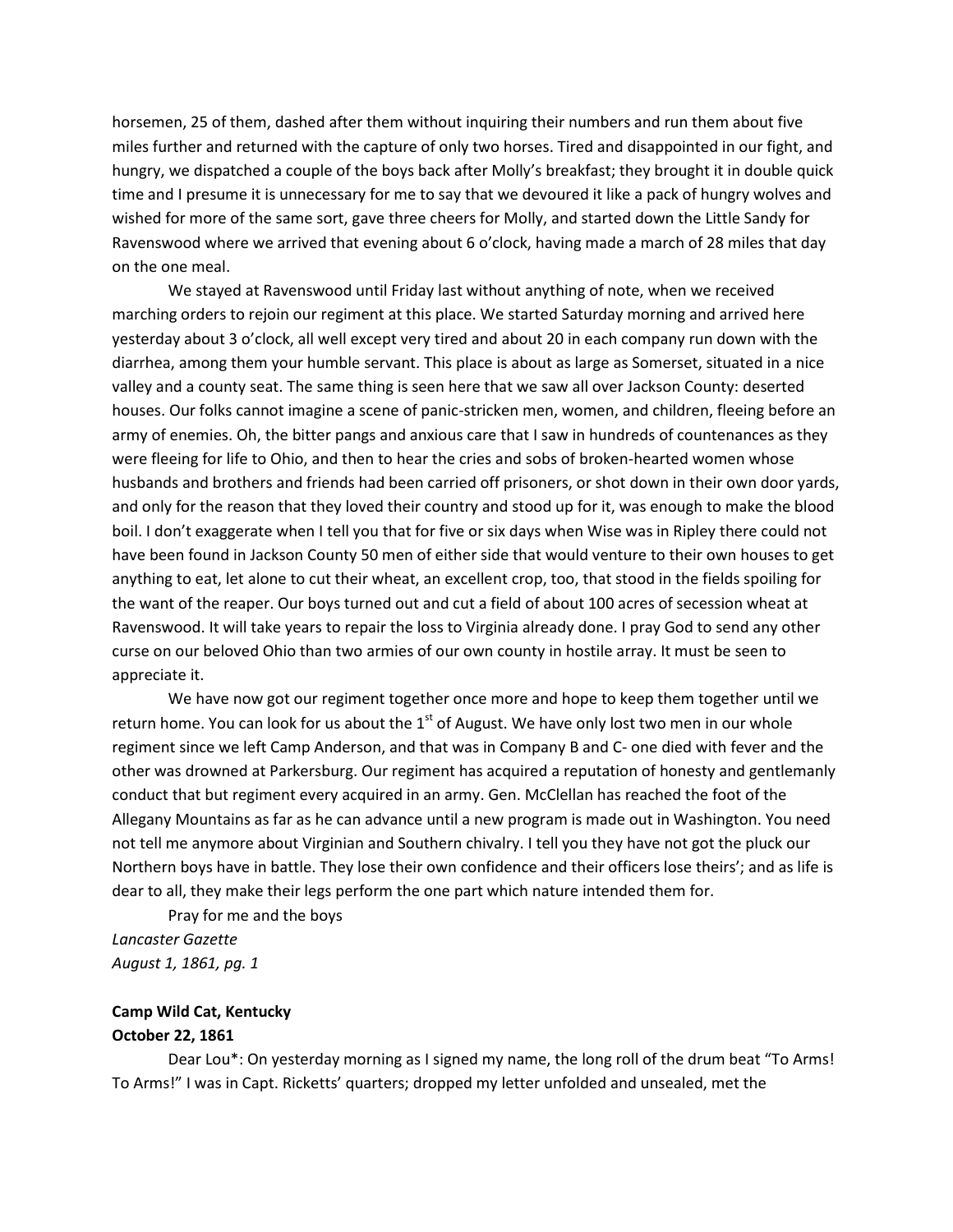postmaster about halfway to where my company was, hallowed to him to enclose my letter and address it to you.

I had not marched my company 100 yards before the sharp keen crack of infantry commenced about as far off as from our home to the canal brigade (about 600 yards) from where four companies of the 17<sup>th</sup> Ohio were, Company B (my company), Capt. Ogden, Capt. Rippey, and Capt. Getzendriner. We are on a hill on the extreme left with a deep ravine on our south and well-fortified behind breastworks thrown up on Sunday, Sunday night, and Monday morning.

The 33<sup>rd</sup> Indiana, Col. Coburn, with four companies, occupied the second point from us south and being the center. Here the attack was made by two regiments, the  $2^{nd}$  Mississippi who called themselves "Hell Cats" to designate their bravery and a Tennessee regiment. They made a charge with three cheers and reached the top of the hill when the four companies opened fire and such a continual roar of musketry was enough to deafen anyone. The other six companies of our regiment had been held as a reserve when Captains Whissen, Haines, Red, and Fox were ordered to the relief of the Indiana boys. They reached the top of the hill just in time for Capt. Haines' boys to get three rounds. At this time, our canon opened on their battery and in less than two minutes they were silenced. The Indiana boys fought like tigers- four companies against two regiments. The fight lasted about 20 minutes, ended at 10 o'clock A.M., and as the Rebels fell back leaving their dead and wounded on the field, you ought to have heard the shout that rent the air as hill after hill took up the glorious sound of victory. They retired but a short distance in a deep ravine and commenced reconnoitering to attack at some new point. We lay near our breastworks expecting to be attacked every moment. Lt. Ashbrook, about a half mile in advance with the skirmishers, and having been there from Sunday about 12 o'clock in order to check their progress and formations of line. He is a noble officer whilst a large portion of our boys were actively engaged with aces, completing our breastworks.

About 2 o'clock they made a second attack on another hill on our extreme right and also at another point of the same hill, occupied by the Indiana boys and our four companies. This fight lasted about half an hour when the Rebels deployed around the gill in sight of our cannon. Three shells were thrown among them, each one taking effect, the last of which exploded in the midst of a large body, and from the way they scampered, evidently killed and wounded a large number. This silenced them. I forgot to tell you that in the first fight the Rebels commenced throwing shot and chains at our boys, but three shots from one of our pieces silenced their batteries and evidently dismounted their gun as it was not heard from afterwards.

The loss in both fights is six killed and 16 wounded, all Indianans and Kentuckians. We cannot yet tell what their loss is but it must be heavy. We have three of their wounded in our hospital and I saw two of their dead lying on the field, both of whom were shot in the head. They carried off during the night their dead, as there were least evening nine bodies lying near where the two lay this morning and 15 in another place, all of which are gone this morning.<sup>1</sup> The enemy had 7,000 men besides 600 cavalry

 $\overline{a}$ 

<sup>1</sup> It appears that the Confederates buried the dead with the emphasis on speed instead of thoroughness. After the battle, a squad of Union soldiers came across a recently dug grave of a dead Confederate; the hand of the deceased stuck out from beneath the dirt. "He is reaching for his land warrant," said one. *Weekly Lancaster Gazette,* October 31, 1861, pg. 1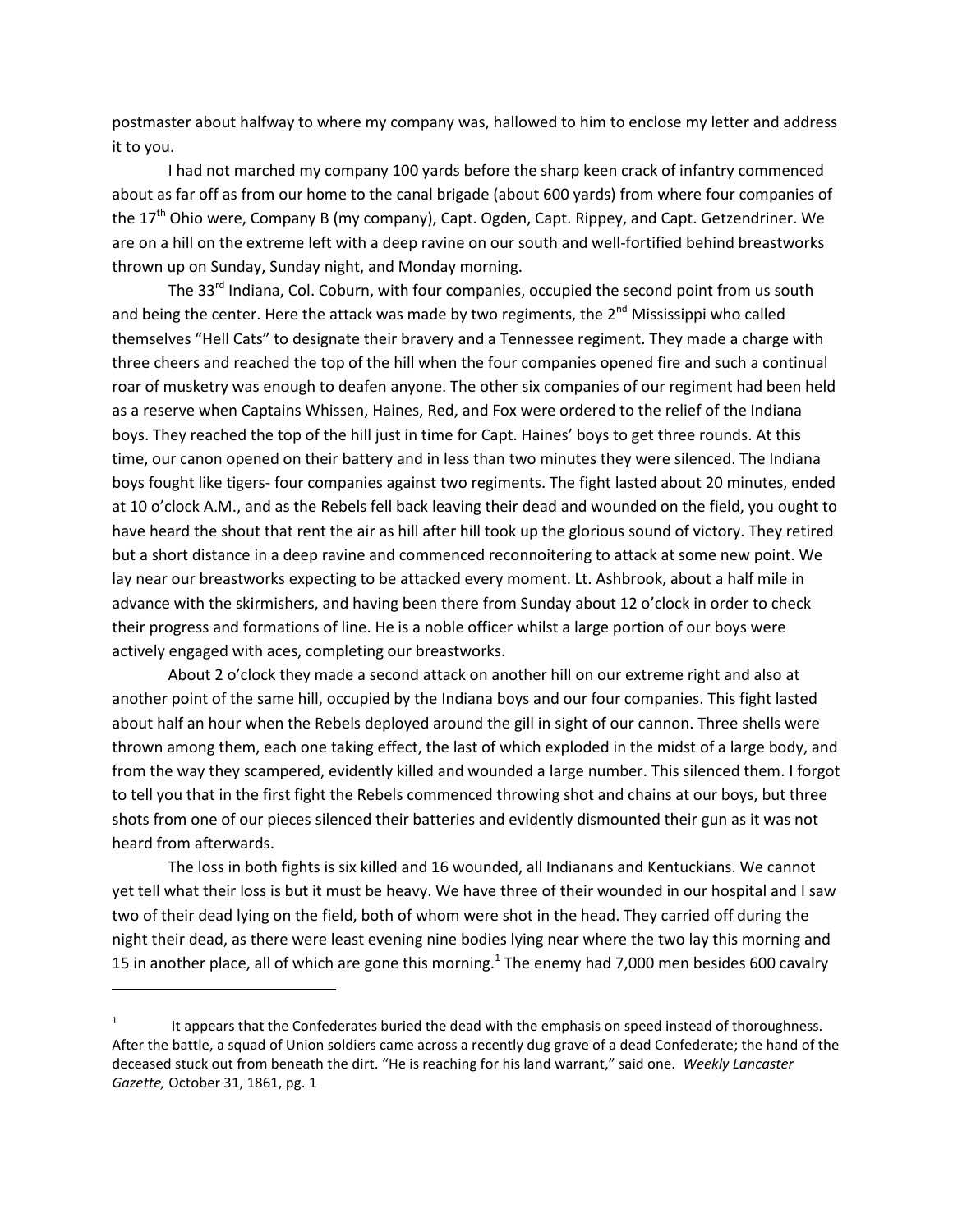and six pieces of cannon. We had, when the fight commenced, our regiment, Col. Garrard's Kentucky regiment, and Col. Coburn's Indiana regiment. One third of Garrard's men were in the hospital sick with measles, making for us about 2,500 men. Col. Steadman with his regiment (14<sup>th</sup> Ohio) and battery (Capt. Garnett) reached the field on the double quick in time to assist in winding up the fight before dinner. Since then, two Tennessee and one Kentucky regiments have arrived and another Ohio regiment and battery are now crossing the river.

We have now lain on our arms for three nights and but little time to eat. We have carried the victuals to the boys in the battle line since yesterday morning. Gen. Schoepf, a Hungarian, is in command, but says this kind of Indian fighting does not quite ring of scientific military fighting, and hence he left the principal part of managing to our gallant Col. Connell, he having made himself somewhat acquainted with the ground before the fight commenced and the General only reaching the ground about that time. Our success if really due Col. Connell as I know he suggested to the General that the hill where the fight took place ought to be occupied when Col. Coburn was ordered to take possession at once and was not on the hill 15 minutes before the firing commenced and 15 minutes later would have given the enemy possession of the hill. Col. Connell galloped from one point to the other, and in the last fight was in rather an uncomfortable place for some time, as the bullets flew like hail around him, as I am told by some of the boys and they say John was as composed as if he were debating a question with Judge Whitman in the Courthouse.

Our Major was in the last fight and showed himself to be a gallant officer<sup>2</sup> as also Adjt. Davis. Col. Moore is one of the best workers on breastworks I have come across lately. He can endure as much as I can, and I know from personal observation that he is one of the most watchful officers in the army; it was through him that the reinforcements came up as soon as they did. Our boys are becoming delighted with all the field officers. We have been in strong hopes that the enemy would attack as today, as we are well fixed at every point and we can whip 20,000 of them; but we are now informed that Zollicoffer is in full retreat. I presume we will follow him up. His loss must have been very heavy. Our boys have found about 50 guns of the battle ground.

No time to write more now. All well, but want sleep and rest, yet ready to follow Zollicoffer 20 miles tonight if we get the order. God bless you and the children.

*Lancaster Gazette October 31, 1861, pg. 1* **Camp near Crab Orchard, Kentucky November 17, 1861**

 $\overline{\phantom{a}}$ 

<sup>2</sup> A correspondent to the *Cincinnati Gazette* wrote of Major Ward that "when Major Ward of the 17th Ohio came over the hill with a part of the regiment, Col. Coburn took him down the hillside in front of the Kentuckians in a somewhat exposed place. Someone asked the colonel why he put him there. 'Well,' said he, 'I eyed him and he looked like an old bulldog, so I put him down where he could wool the hounds.' The Major, you know, never before had a compliment paid to his homely, sturdy face, being rather hard favored. Next day, some of the boys got the joke on him by telling him they had heard his beauty complimented. He asked for the compliment, got it, and drily remarked 'that it was rather an equivocal recommendation of his pretty face."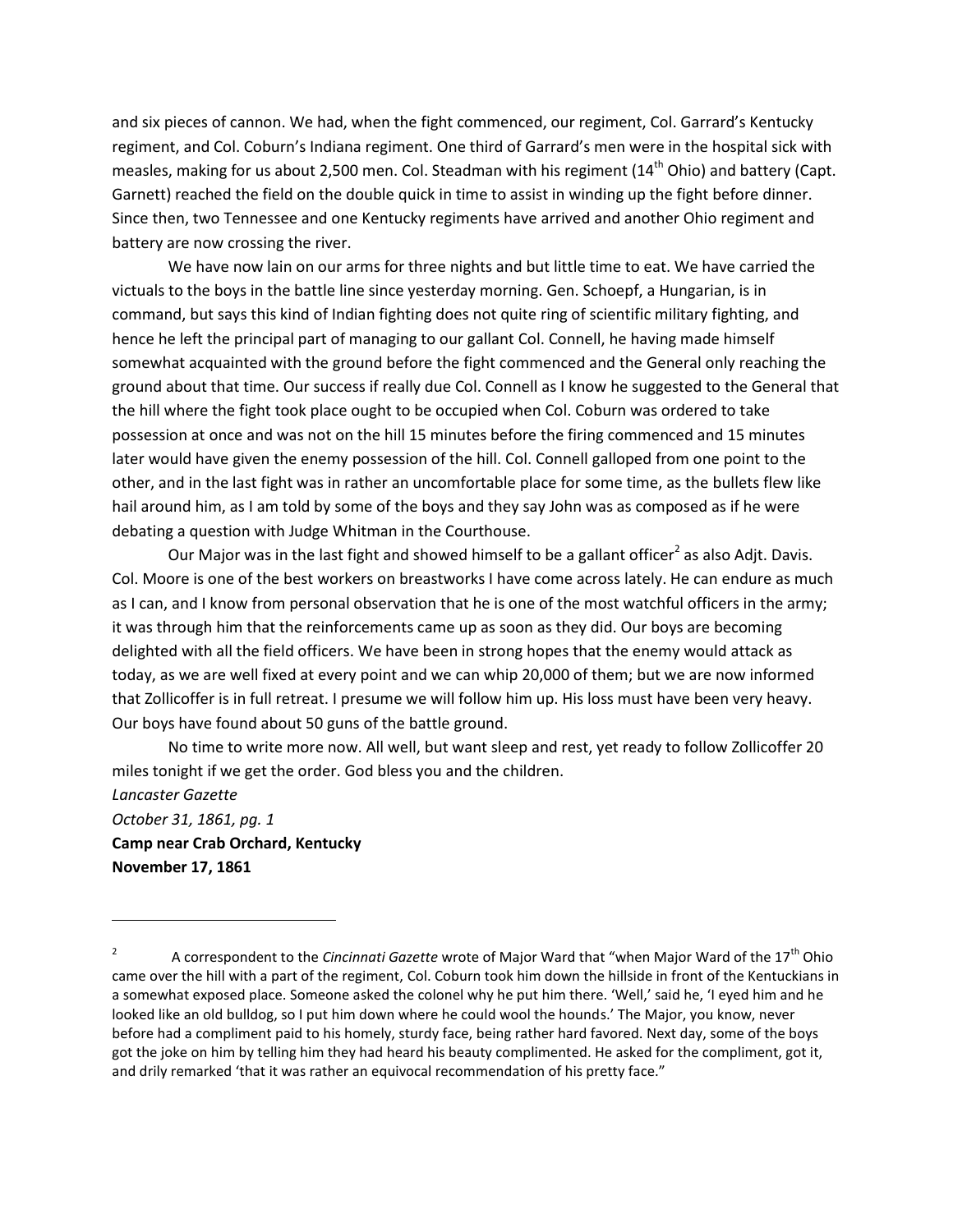Dear Lou: We arrived here night before last and I thought I would wait before writing so as to let you know something definite, but we are here, knowing as much as we did when we left camp at London, except finding out that we took the hardest march on the boys I ever witnessed. The boys lay all along the road for eight or ten miles in squads of two to fifty in the mud and rain, and I assure you anyone who had humanity left about them could scarcely refrain from tears when he saw the poor fellows lying their completely exhausted. Some of them would drop to sleep almost as soon as they touched the ground and many would declare they could not move forward when awakened by the officers. And when the question is asked why so hard a march after night in the rain and with roads nearly knee deep in mud, no one appears to be able to answer. I presume superior officers to Col. Connell can answer as he can't. He moved simply because he was ordered to move. Our regiment stood the march better than any regiment in the brigade- the last to start and the first to pitch tents. Company B started with 52 rank and file, the rest being guards, except one in the hospital and the other, Lt. Brown, sick at a private house, and we landed here with 57 in fine spirits and in order; the only company that came in with one-third the men they started with. Where we will go next I cannot tell; I should not be surprised if to Tennessee as they now seem to indicate that Tennessee is in a good condition for us to make a demonstration into. Our boys will cheerfully wade mud or go in any kind of weather if anything can be accomplished. We will go wherever ordered at any hazard.

The weather is very unpleasant. Last night ice froze to considerable thickness, but we were fortunate as Lewis Morrison in the afternoon of yesterday discovered very good coal within two rods of our campfire that was easily got at, and in a few minutes coal fires were sending forth their black smoke and comfortable heat all over camp. This morning we built a large fire in front of all our tents and I assure you it feels comfortable although it has been snowing all forenoon. As I have said to you before, the weather is very uncertain here in the mountains, et we feel the mountain weather as we are not distant to be out of its influence.

My boys are all well except Eli Tipple and Lt. Brown. Eli has had the measles; I think he will be well in a few days. Address your letters to Camp Dick Robinson until you hear from me again. *Lancaster Gazette November 21, 1861, pg. 3*

## **On march from Camp Moore to Lebanon, Kentucky November 27, 1861**

Dear Lou: We started this morning on our march again under the most glowing circumstances as it began last night about 9 o'clock to snow and continued to snow for about one half an hour and then it turned to rain and I assure you it did rain; I had gone to Danville in the evening to get a camp stove and had to wait until 9 o'clock for the man to finish it; and by the time we got to camp it was thundering, lightning, and raining. The creek this morning had risen so high we had to chop a large tree across it for the boys to walk over on. It continued to rain until 11 o'clock and then it broke away and this afternoon was a delightful one overhead but no so very unpleasant underneath as we are marching on a good pike. It appears as though we have the luck to march in the worst of weather as the majority of our marches have been made in the rain and mud, yet the boys moved off cheerfully with the understanding that we are going on to join a column; embracing several brigades under the command of Gen. Thomas.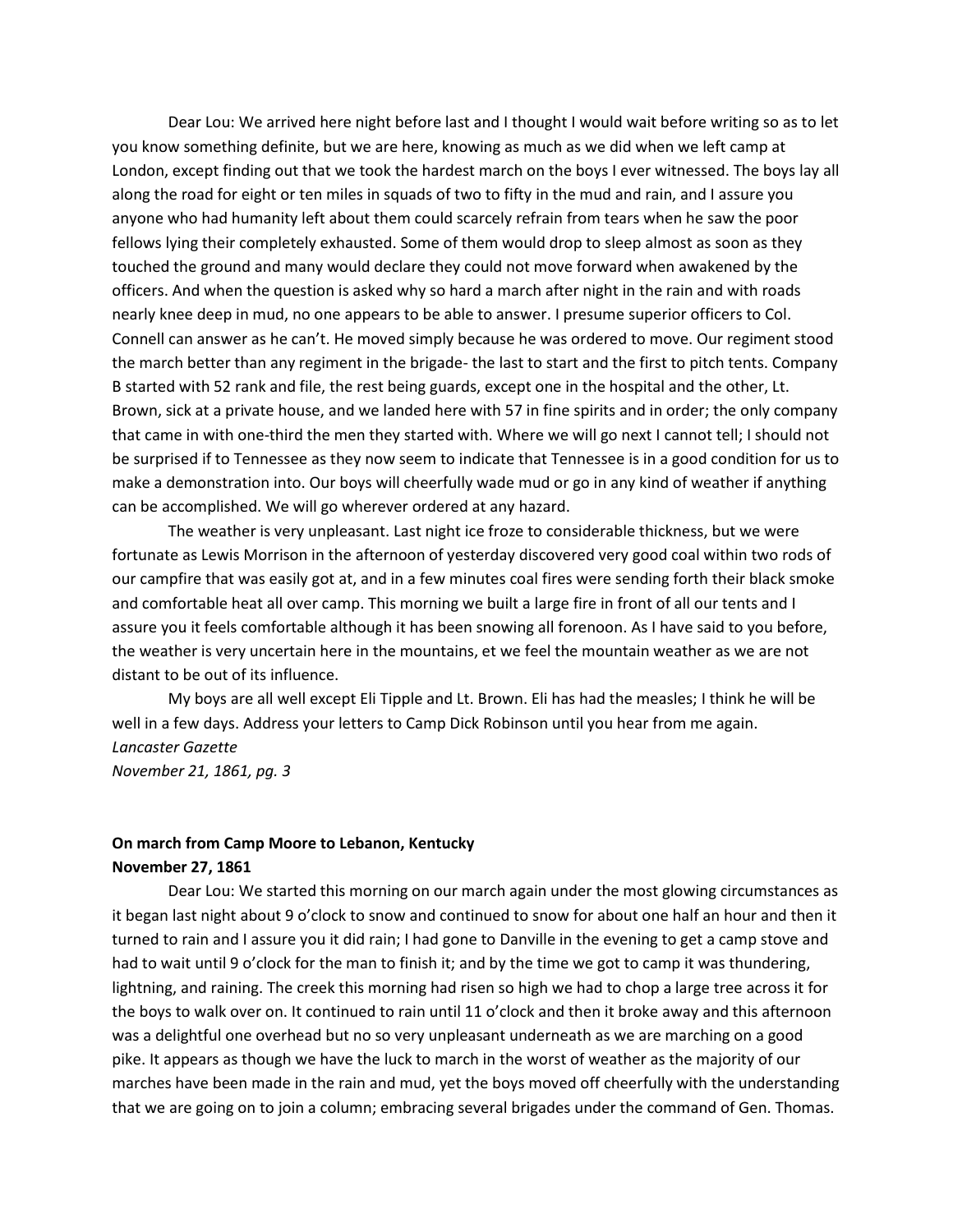I am inclined to think if Gen. Thomas should meet the enemy he will show himself to be a general although many papers censure him for the Cumberland Gap expedition. I don't think he ever had men enough to make an attack on the Gap, and for that reason I infer he did not press the column as close as many thought it ought to have been done, but when it is known that he only had about 3,500 efficient men marching against an army of 8,000; his movements had necessarily to be very cautious and I had much rather see a general err on the side of caution than rashness.

I have never blamed Gen. Thomas for the failure to capture the entire army of Zollicoffer, but it is the Kentuckians that are to blame for the whole of it. Col. Garrard's regiment has been in came for weeks at Wild Cat and yet when we got there they knew nothing at all about the country except on the roads; ask them what kind of country is over that knob or that hill or valley and their invariable reply would be 'I have never been thar.' It appeared as though we could get no one to give us any information or guides that scarcely knew anything about the country and the Kentucky cavalry is not as good as common make shift, using the old woman phrase. Our boys knew more about the country within 300 yards of where the fight took place in two hours after we got there than the Kentuckians ever knew or will ever know about it. They appeared to think the only thing necessary to know about the ground was immediately in front of their works. They thought only of repelling an attack and never apparently dreamed of following the enemy and cutting him to pieces on his retreat. They should have explored the country all around and known every foot of it and then, when we had ascertained that Zollicoffer was retreating, we could have marched through the woods and ambushed him and made the victory decisive.

I see someone wrote home that Co. A under Capt. Butterfield has marched 50 miles further than any other company in the regiment. This is not the fact, as Capt. Ricketts' company as also my own have been on every march that Co. A has and I assure you we never start on a march but we do as much as any other company; the fact is Co. B marched from London to Rockcastle River and back, 14 miles each way, faster than Capt. Butterfield's or any other company of the regiment, excepting a part of Capt. Whissen's boys who accompanied us; I only state this so that our friends may have the facts.

Ever since we came within about four miles of Mt. Vernon we have been in a most delightful country as the soil is very rich, undulating, and well-watered, as there are many small streams with quite a number as large as the Hocking River at Logan. The whole country in this region and back beyond Mt. Vernon rests on a bed of limestone. But today for five or six miles back we have had a beautiful contrast in land; the Pike runs along some two or three valleys each in its turn immediately on our right a most delightful country is seen running back as far as the eye can reach, whilst immediately on our left there is a ridge of hills or rather a lot of hills ending abruptly extending back from the pike toward the mountains. Immediately in front of our camp there are three at about equal distance from each other, either of which is as high as Mt. Pleasant but they do not break off so abruptly, yet they are very steep; I counted some 18 in sight this evening and today at several times I counted 6 to 14 of the same kind of hills. But they must be seen to be appreciated, yet it looks strange to see a little stream that can be stepped over by a footman dividing two counties so vastly different in appearance. The one raising to 10-15 feet and then extending back for miles on a level except that it is rolling enough to make it beautiful farming land; whilst the other rises into hills or ridges 50-300 feet high all along the road and all ending within a few rods of the road. I presume they are the commencement of a ridge of mountains extending east and west through southern Kentucky.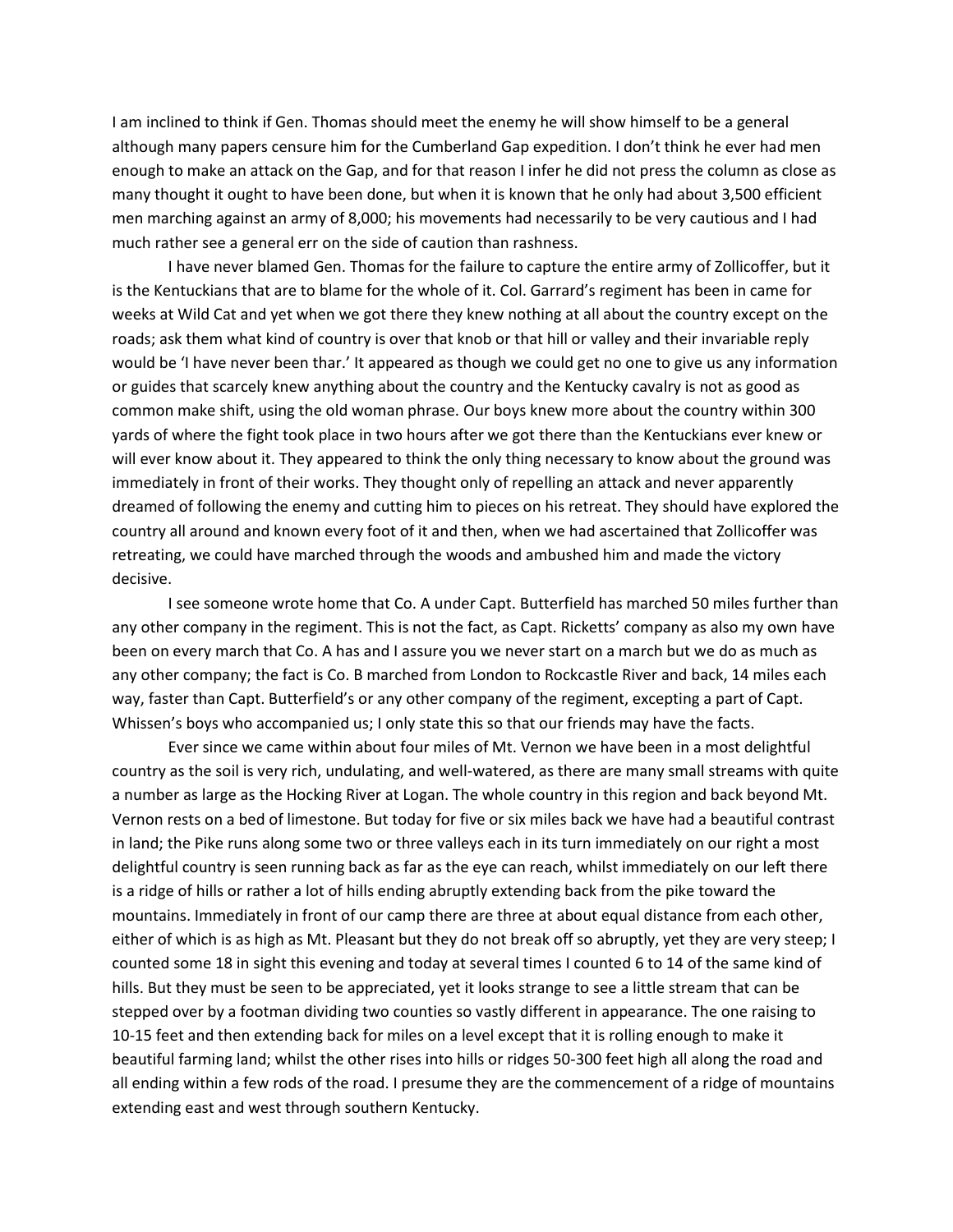Mt. Vernon, unlike Mt. Vernon, Ohio, is a very poor-looking shabby town, and quite a sprinkling of Secesh in it but they had all left several weeks before we got to it, and for us it demonstrated the old saying that an 'ill wind that blows no one any good' as we got there when on our march from London, late, tired, hungry, worn out, wet, and cold, and we immediately camped in their vacated houses so the absence of the Secesh was our comfort. Crab Orchard is a much better town and the Union sentiment is much stronger; but Danville is the best town by odds that I have seen in Kentucky. It has a population of about 2,300 and has some splendid buildings in it, among which are a college and a deaf and dumb asylum. It has a little of the appearance of a Yankee town, in this it has some enterprise and public spirit. A few years since a railroad was graded to Danville from Nicholasville but some sharper ran away with \$100,000 of the money and the Marysville Company failed to repay \$90,000 worth of iron when the Danville Company went up and nothing has been done to the road since.

We have a fine cooking stove now in our quarters, the stove part made of sheet iron. We have a coffee pot, roasting pans, cake baker, etc. and you ought to have seen Lt. Ashbrook and me cooking fresh sausage for supper. I don't believe you and Mrs. Ashbrook could have beaten the cooking. There are several of my boys sick, principally with measles.

*Lancaster Gazette December 5, 1861, pg. 3*

## **Camp near Somerset, Kentucky**

#### **December 24, 1861**

Henry Laymen, Aaron P. Berry and John W. Chapman are so bad that Col. Connell directed us this morning to give them liberty to go home while H.C. Hart, Daniel Johnson, Joseph Lockart, Abraham Ressley, John Dogan, John L. Elder, Elisha Hall, and William Burr are in the hospital. In addition, Thomas and Charles Shrieves are both taking medicine. James Hindman, Edward Thompson, William C. Holiday, Sargent Sears, George W. Spitler, Eli Tipple, John E. Sane, Joseph Delong, and Enoch Berry are sick at quarters. Many of the above, though sick, are able to perform duty. I will write you each day in regard to the condition of the sick and you will endeavor to inform the relations by sending them word directly or by published the above in the *Gazette*.

#### **December 26, 1861**

Christmas is over and we had quite a fine time at Company B's quarters as we had a fine turkey and chicken dinner. We had 29 turkeys and 28 chickens. We invited all the field officers and captains and nearly all the lieutenants and any number of the boys. There were about 300 at dinner and we had plenty although at 10 o'clock we were informed that we had neither bread nor meal to bake bread of, but as soon as we learned this fact, Lt. Ashbrook, Sgt. Ruffner, Corp. McNaughton, and myself and several others started out on a foraging expedition to the country to buy bread and meal. We soon found two and a half bushels of corn meal and by half past 12 o'clock we had as much good corn bread as 300 men could eat. Enos Shumaker baked three pones off the stove. I got a flat or Dutch oven and baked five Virginia corn cakes- which were pronounced by good judges to be excellent. The balance we hired the Negroes in Somerset to bake for us.

After dinner, Lt. Col. More, Capt. Phillips of the  $1<sup>st</sup>$  Tennessee, Lt. Graten of the 38<sup>th</sup> Ohio, Capt. Jackson and Capt. Free of the 31<sup>st</sup> Ohio and Capt. Fullerton each made short appropriate speeches, filling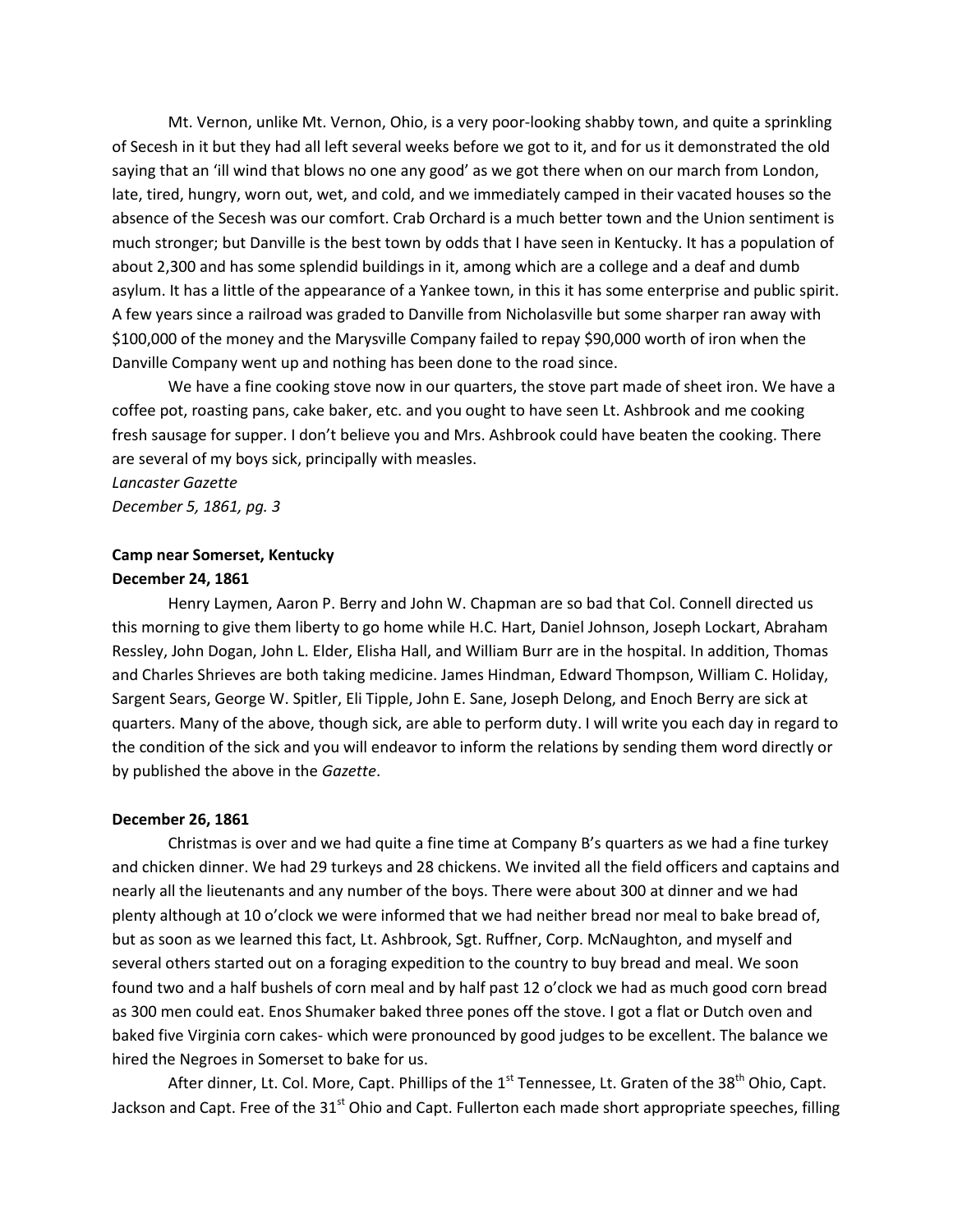the boys with enthusiasm. We then sung songs and adjourned with three cheers. I never saw a Christmas pass over with so little drunkenness as there was in the  $17<sup>th</sup>$  Regiment. I saw none drunk, although I learned there were three who got 'how come you so.' The boys were allowed to have as much liquor as they wanted, under a promise from all that none would get drunk, and I am proud to say that so far as the  $17<sup>th</sup>$  is concerned, with the exception above, their promise was strictly and faithfully kept.

We now begin to feel the effects of the hard march from London and the exposure of the boys in the shape of death, as the  $17<sup>th</sup>$  has lost seven by death and will lose a number more, with probably 50-75 being dangerously sick. It is enough to sicken the stoutest heart to hear the boys cough when awakened in the night and called into line. There will be, probably, one half of the regiment coughing at the same time, yet each trying to restrain his cough. We hope to be able to rest here or at some point, a sufficient length of time, that the men of our regiment may recruit their health. The men have improved in health rapidly since we have been here. As to myself, I have never had better health than at present. About the time of our exposure, I caught a severe cold and at one time I thought I would be sick but by keeping close quarters and using stews and hoarhound tea, I soon got rid of my cold and in a short time found myself in good health.

I don't look for a fight now unless we attack the enemy which will not be done unless we get force enough to make our victory sure, in which event you will hear of a victory such as Gen. Pope is said to have achieved in Missouri. I am not at liberty to give details or place, but I think you may prepare yourself to hear of a battle and a victory before long not a thousand miles from Gen. Schoepf's column.

Noah Sites is apparently better this morning though he is so low that it is difficult to ascertain his true condition. He is the only one of my boys that is dangerous who are at present in our camp. Frank Shoemaker of Co. A accidentally shot off the right forefinger this morning. Co. C buried another of their boys this morning. He took colic and the surgeon sent him a vial of laudanum to take in doses and his comrade gave him too much, and from the effect of it he died yesterday morning. I find that nearly every death that has occurred has been the result of carelessness to some extent, either in eating too much or exposure unnecessarily.

*Lancaster Gazette January 2, 1862, pg. 3*

## **Camp near Somerset, Kentucky Headquarters, 17th O.V.U.S.A. (late December 1861)**

P.B. Embich, esq.

Dear Sir, Your patriotic letter by Springer came duly to hand and I have been delaying the answer until I could give you some news but it appears as though the dull monotony of camp life is not to be broken soon in this region except by the burial of some of the brave boys. I am sorry to inform you that Richard M. Johnson of Capt. Ogden's company was buried today. He died last night of typhoid fever. He was a brave, noble, and gallant soldier and when in health, either on the march or at any other time, he was one who discharged his soldier's duty and was today buried with soldier's honors. His friends have the satisfaction of knowing that he fell doing his duty to his country. Peace to his ashes. Johnson lived near Clearport. Be kind enough to get word to his parents.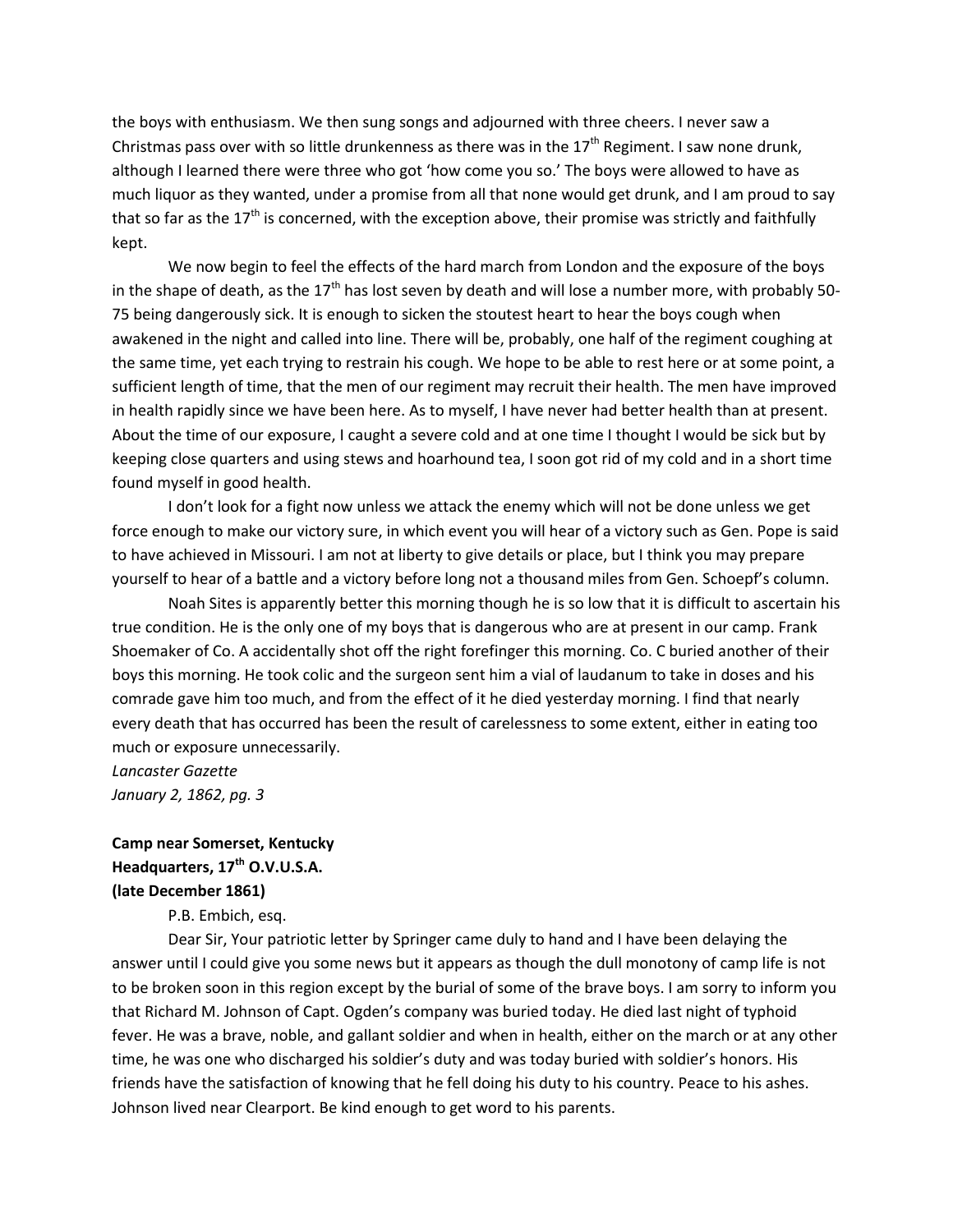There are many now on the sick list. Abraham Ressley of my company is very sick; he is from Madison Township but I think he will get well as he is mending slowly.

We have seen hard service since we came to Kentucky and have been much exposed and both are now telling on our regiment. We have been having several rainy days and nights lately and as it is necessary to keep eight companies on picket duty, it makes it very hard on the boys yet with all these difficulties surrounding us the boys are all anxious for the time to come when the  $17^{th}$  can have an opportunity to exhibit their attachment for their country and their country's honor on the battlefield. *Lancaster Gazette*

*January 9, 1862, pg. 3*

### **Camp near Somerset, Kentucky January 4, 1862**

As this place has gained considerable notoriety on account of the Union and Rebel armies encamped near it in a menacing attitude for the last three or four weeks, a general description of the nature of the county may prove interesting to many of your readers. Somerset is situated in a kind of basin, the hills rising gradually from it in every description except the east which is level. We are encamped on a hill 75 feet above the town; on the north and west of us and part of the east is a deep ravine or hollow, making the hill very difficult to ascend from either of those directions. If Zollicoffer should attack us from either of those points, long before he could get to us, he will wish he had not tried it, as one regiment situated as ours is upon this hill could whip four thousand men advancing in either of the directions above stated. From Somerset which is on the southerly side of the camp, the road ascends gradually about a half mile and should Zollicoffer advance from that direction, we will warm him good as he must pass the 13<sup>th</sup> Kentucky, 35<sup>th</sup> and 38<sup>th</sup> Ohio, before he could get to us. If he should advance from an easterly direction, he would have to pass our pickets two miles out, march at least eight miles further and then the two Tennessee regiments meet him and one battery can play on him for 1 % miles in all directions except east; in fact it can play on him for three miles in some directions and then there is Capt. Hewitt's battery a half mile south of us. I only wish he would come here and make an attack. He will get away feeling worse and be worse whipped than he was at Wild Cat if he got away at all. I predict he will not fight us here at all, but if we get force enough in his rear to attack him, he will try to make his escape through this way somewhere, but he will not dare stop to fight us in that case, and then if we don't make him get up and howl I don't know anything about the temper and wish of Schoepf's command.

We are pretty well fortified here as is also the 38<sup>th</sup> Ohio and Col. Hoskins and since our other two smoothbore cannon have come up, we do not fear 'Old Zolly' if we can get half a chance at him. He is evidently afraid of us as a Negro came into our camp from his yesterday who says the day we went to make a reconnaissance in force, they rushed into the ferry boat so fast, expecting us on him every minute, that they drowned a number of his men- the Negro thinks 300- but I don't believe his story, yet I have no doubt that they drowned some, as other Negroes tells the same story and we were moving on toward him with three regiments and five cannon on each road besides two companies of cavalry. I have always thought if we made a bold dash at him before he fortified on this side of the river, he would have fell back or recrossed the river, but as his position then would have been much stronger than ours, we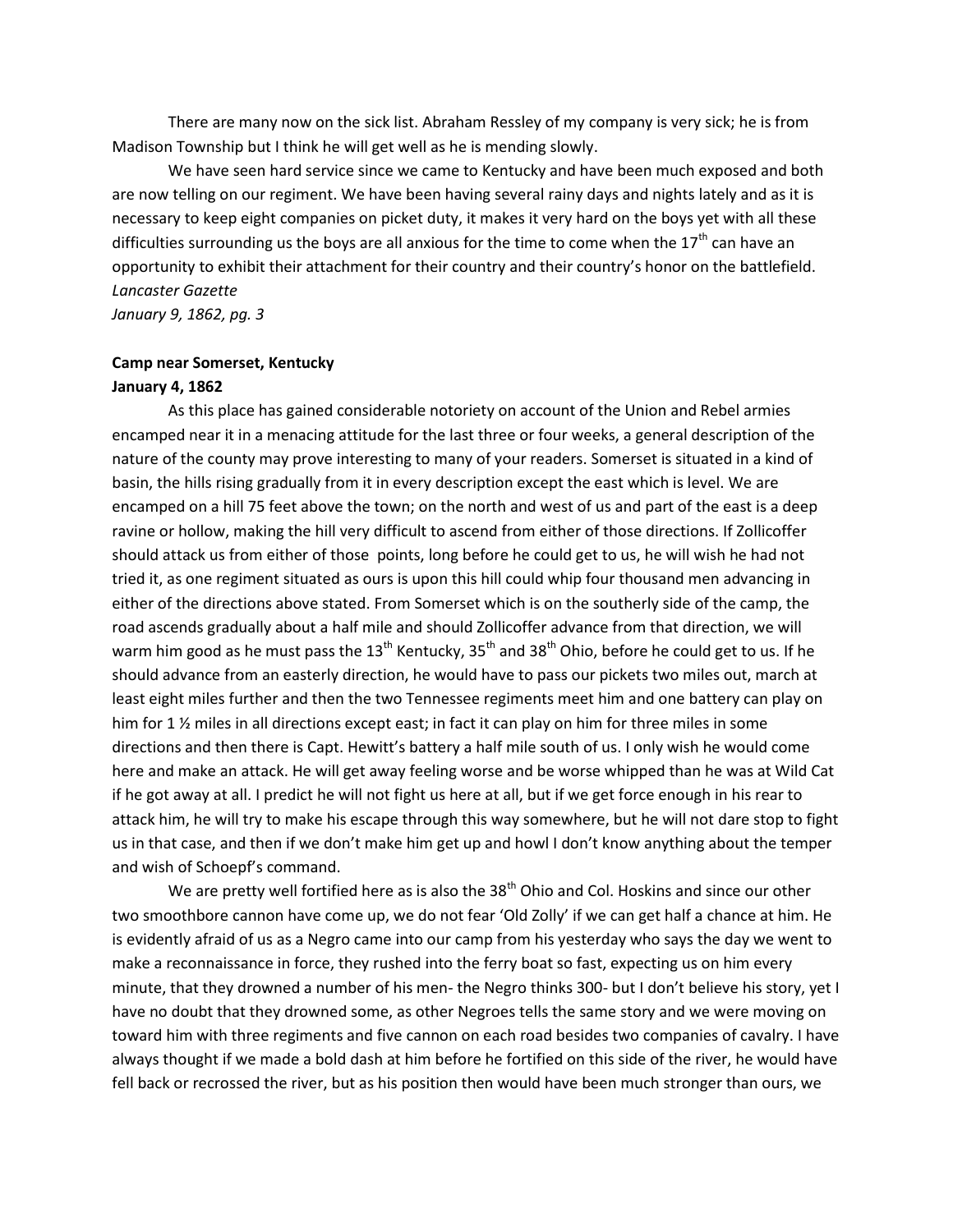would have gained nothing unless we could have had a force on the other side to drive him there. This appears to be Gen. Thomas' idea or otherwise we would have attacked him.

Some of our officers do not like Gen. Thomas but I have still implicit confidence in him, as also Gen. Schopef and staff, and do not attach to either of them blame for not making an attack until we have force enough to whip Zollicoffer and capture his whole command. Fast or quick fighting sometimes wins and I with many others frequently get restless at the 'stand still' way of doing things but when I remember that our own forces and the enemy are about equal- while the latter has the advantage of position, I think it the better policy to pursue, not to advance until we have force enough to secure success. I always feel like yielding my own opinions in deference to those men who have made military matters a study for life, which Gen. Thomas and Gen. Schoepf have done; and I now predict that if Gen. Thomas gets an opportunity during this war to display his military talent, that he will prove himself a General.

But to return to my subject, the hill or narrow ridges with hills on their tops at intervals shaped like large mounds rise from 200-400 feet above the valleys. Fishing Creek is a very crooked stream, meandering through a narrow valley between high rocky hills or bluffs on either side perpendicular for some 10-50 feet when they break off abruptly and rise up for some distance, resembling in appearance the west side of Mt. Pleasant; more specifically is this so in reference to the hills on the east side of the creek. The stream of water is about as large as Rushcreek at Sugar Grove. There are a great many places called bowls or basins such as you will recollect to have seen in Morrow County east of Chesterville. From their resemblance to a bowl they are called bowls. Some of them hold water for two or three days after a heavy rain but as a general thing they are tillable almost any kind of season. Others of them have sink holes that carry off the water as fast as it runs into them. I noticed a large sink hole in one of them in town, and except it is just after a rain, there is no water discoverable about them as the holes are large enough to carry off three times as much water as rains into them.

The dark and bloody ground is not very good although it produces pretty good corn crops, but little wheat comparatively speaking. The inhabitants all love corn bread. They use wheat bread about as often as we use corn bread in Ohio. There is something very remarkable to an Ohioan about the Kentucky corn bread; it has a uniform taste wherever I have had the opportunity to taste it. For a long time after my entrance into Kentucky, this feature in their corn bread was a curiosity and a mystery to me. To gratify this curiosity and to solve the mystery, I asked a lady from whom our boys were buying bread why it was that their corn bread tasted so funny. She informed me that they put no salt in it. I told her I thought that putting salt in would make the bread much better; she replied that salt would spoil it. Kentucky pies are not very palatable to one who has been used to such pies as out Fairfield county women make. The pie crust is so tough it reminds me of peach leather we used to make when I was a boy. Many of such pies are brought into camp and sold to the soldiers. We have prohibited this species of kindness.

The rumor that two men of the  $17<sup>th</sup>$  were to be shot for sleeping on their post is entirely untrue. The boys of the  $17<sup>th</sup>$  are not likely to be shot for neglect of duty. Noah Sites is improving in health but very slow, he will not be fit to move for four to five weeks. Hart and Ressley are both improving. *Lancaster Gazette January 16, 1862, pg. 1*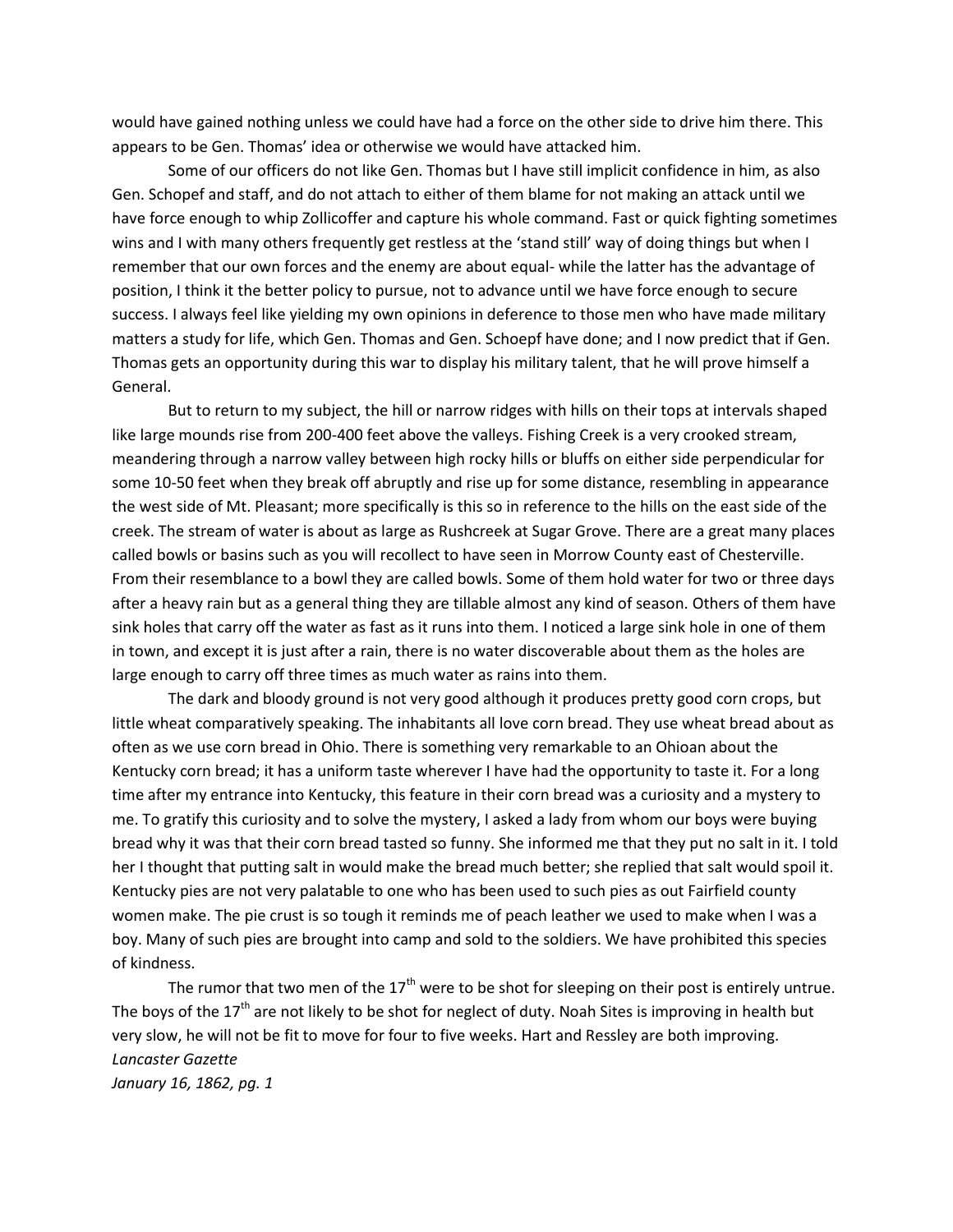## **Headquarters 17th Regiment near Somerset, Kentucky January 14, 1862**

There are various rumors afloat to the effect that Zollicoffer and his whole force are to be bagged. When and how and by whom I am not at liberty to state. Our force will not probably be engaged but will merely watch him until he is caught in the net of the Union army. Our men are not well pleased with the idea that they are not to 'pitch into Zolly.'

Col. Bramblett, a few days since, captured a Rebel boat that had been up the river to Zollicoffer. I today saw the two prisoners captured a few days since by Col. Hoskin. They are Tennesseans and very intelligent men and were quite surprised at the kind and gentlemanly treatment which they had received while in our camp. They said to me, that our people were grossly misrepresented to the people of the South. That they expected to be treated badly and expected to find a savage and ignorant armyfrom the statements made to them in Tennessee, by officers of the Rebel army and men in high social and political position. I conversed with them for an hour. They were very frank and told me that they did not wish to go back to the Rebel army, and that they would not want to shoot any of us after having been treated so kindly. They were captured by being led into an ambush; a man was stationed in a conspicuous place in advance of whom were several others concealed. The prize was very tempting, and they advanced to capture our man when they were surrounded and fired upon. Neither of them was shot, but both were thrown from their horses against trees and badly hurt; one of them did not come to until brought into camp, a distance of eight miles. He says it was the first time he was ever on picket duty and he wants it to be the last. The prisoners represent Zollicoffer as being strongly fortified, but they think he can be whipped.

I presume that we will make our winter quarters here. The water is good, wood plenty, and forage tolerably good, better than many places in Kentucky. It froze pretty hard last night. The cold weather is much better for the soldiers, especially the sick, than the cold rains and winds we have been having for some time. Lt. Spencer, who we supposed dying last night, has changed for the better and we have strong hopes of his final recovery. Hart and Ressley will be sent home as soon as they are able to go. They will remain at home until entirely well. They are both better; I went to the hospital today to see them. Hart is very weak but is improving gradually. Skinner is better today. I think his fever has broken; if so he will soon recover as he was not so much reduced in flesh as the others who have had the fever. Lockart is nearly well and this now disposes of all my boys who are sick. There are several others who have bad colds, but they are all about well. Sgt. Sears is getting fat since he got over his brush.

#### **January 14, 1862 9 P.M.**

Madame Rumor is still circulating her stories, whether true or not, I won't say. The latest is that there is a large force of Union troops west of us about seven miles and a very large force have crossed the Cumberland River and that a fight will take place before two days; if she tells the truth you will all hear from this region something that will cheer the national heart and add to the luster of the Union chivalry. But then she tells such big stories so often with such apparent plausibility that a person hardly knows when to believe her. I hope she tells the truth this time.

The Tennesseans are getting tired of waiting for a forward movement; so several of them on the night before last started for their homes, after first securing their pockets full of cartridges, besides the 40 rounds in their cartridge boxes; they swore they were going to have revenge for their friends who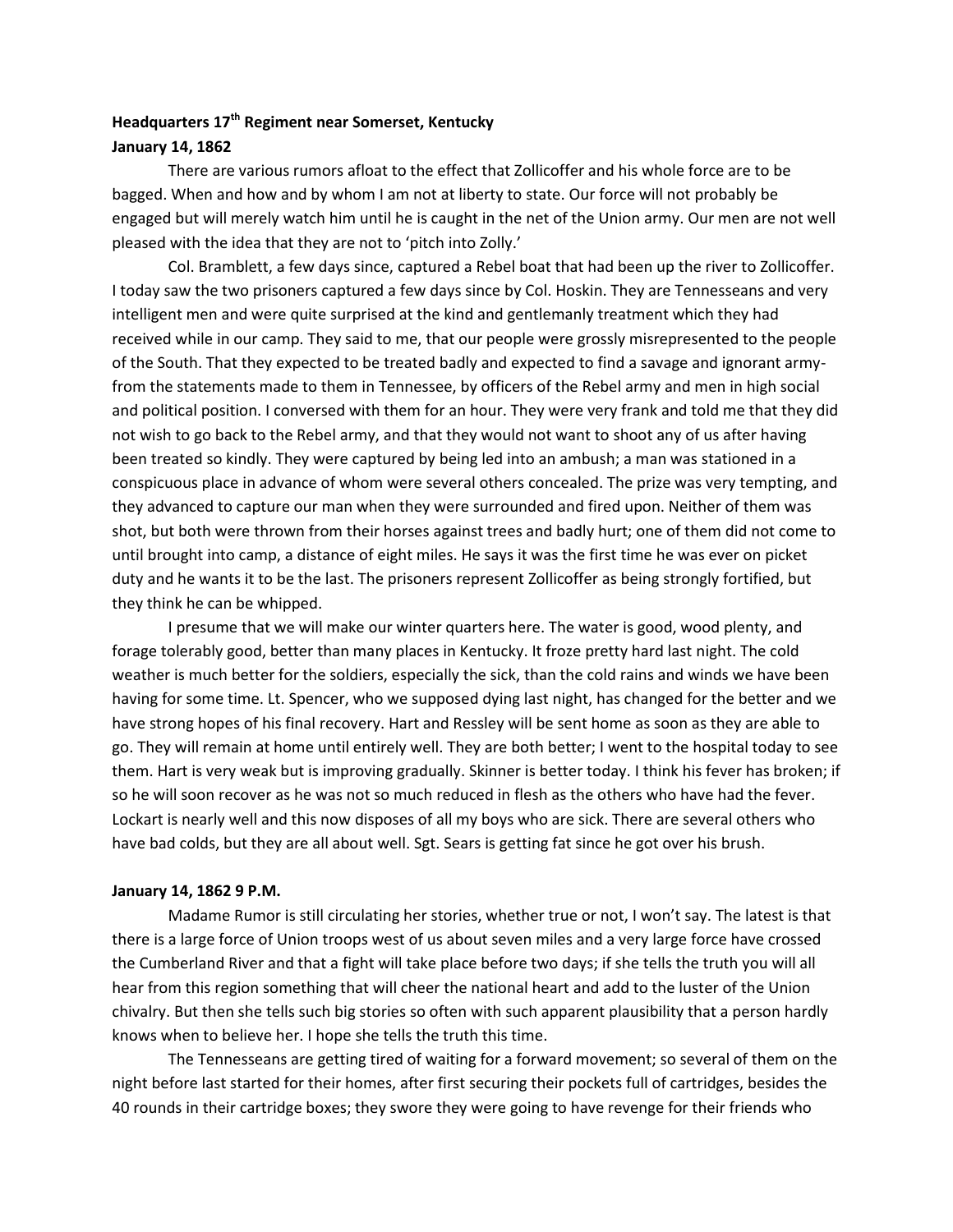had been murdered by the Secessionists. They say that they can hide in the mountains and hills and shoot Rebels down until they have killed two to one; I fear their tactics and bravery will get them into trouble yet, as a squad of men were started in pursuit of them yesterday morning, to arrest them as deserters.

No one can help sympathizing with the Tennessee refugees; they are a brave and patriotic people, not strong enough to sustain themselves at home so formidable is the rebellion there, and hence to make themselves of service to the Union cause, which they loved, they fled from their homes, crossed the mountains alone or in groups to Kentucky to join the van of the Union army. They were assured by officers that they should soon be led back to the country of their homes and friends to rid it of treason and rebellion, and the time to them appears long, very long, especially when every message that reaches them from their homes gives them but the sad intelligence of new outrages upon their homes and friends by Rebels; the result is that many of them are becoming desperadoes, swearing eternal vengeance, aye extinction of the Rebels if ever they get a chance. Should a column of our army get into Tennessee with these wronged patriots, Rebels and their property will feel the sad effect of madness brought on by secession. Revenge is what they are now asking and crying for, and I doubt if all the discipline in the army will be able to prevent them from glutting their Rebels neighbors and property. I have seen brave and noble looking stout-hearted men among them sit down and cry like children with gladness when some wanderer has been fortunate enough to escape the Rebel horde and reach our camp. I say sympathy and pity are both theirs and I hope the day is not too far distant when they can go into their country and at least say it is over.

*Lancaster Gazette January 23, 1862, pg. 3*

# **Camp near Somerset, Kentucky**

## **January 27, 1862**

Editor *Lancaster Gazette*: In the *Ohio Eagle*, just after the victory of our troops over Zollicoffer's army, an editorial appears in which the doubting editor seems to think the great victory will dwindle down to nothing and prove to be a Nelson victory. He advises his readers to 'wait for the wagon.' We have many in the 17<sup>th</sup> Ohio that have friends who are readers of the *Eagle* and would like Charley to get a little faster wagon than he had last summer, or our friends may not hear from the victory until some of the returned volunteers compel him to change his honest sentiment. Has his wagon drove up yet? Fearing it has let us say to him Zollicoffer was killed and a great battle was fought and the Rebel army not only retreated,, but it was a promiscuous scramble or run, every man for himself, and after three days march, as an escaped prisoner of our informs us, not a single company of all that great army have collected a sufficient number of scared Rebels to march together. Do hurry up that wagon for the *Eagle*. It should not be so far behind and then try to give the editor the cause, the great cause, the first great cause of this war; but in order that he may get at it logically and historically, have him commence with the cause of the war of 1776, next the Indian war, then the War of 1812, then the Florida war, then the Michigan War, then the Black Hawk War, the Mexican War, the Jose Smith War, and don't have him forget the Somerset War. It is important the people should all know and be familiar with the causes of all these wars and it is wrong in so sapient an editor as the *Eagle* man to keep these things all back from his readers. I hope the wagon will soon be up with a driver.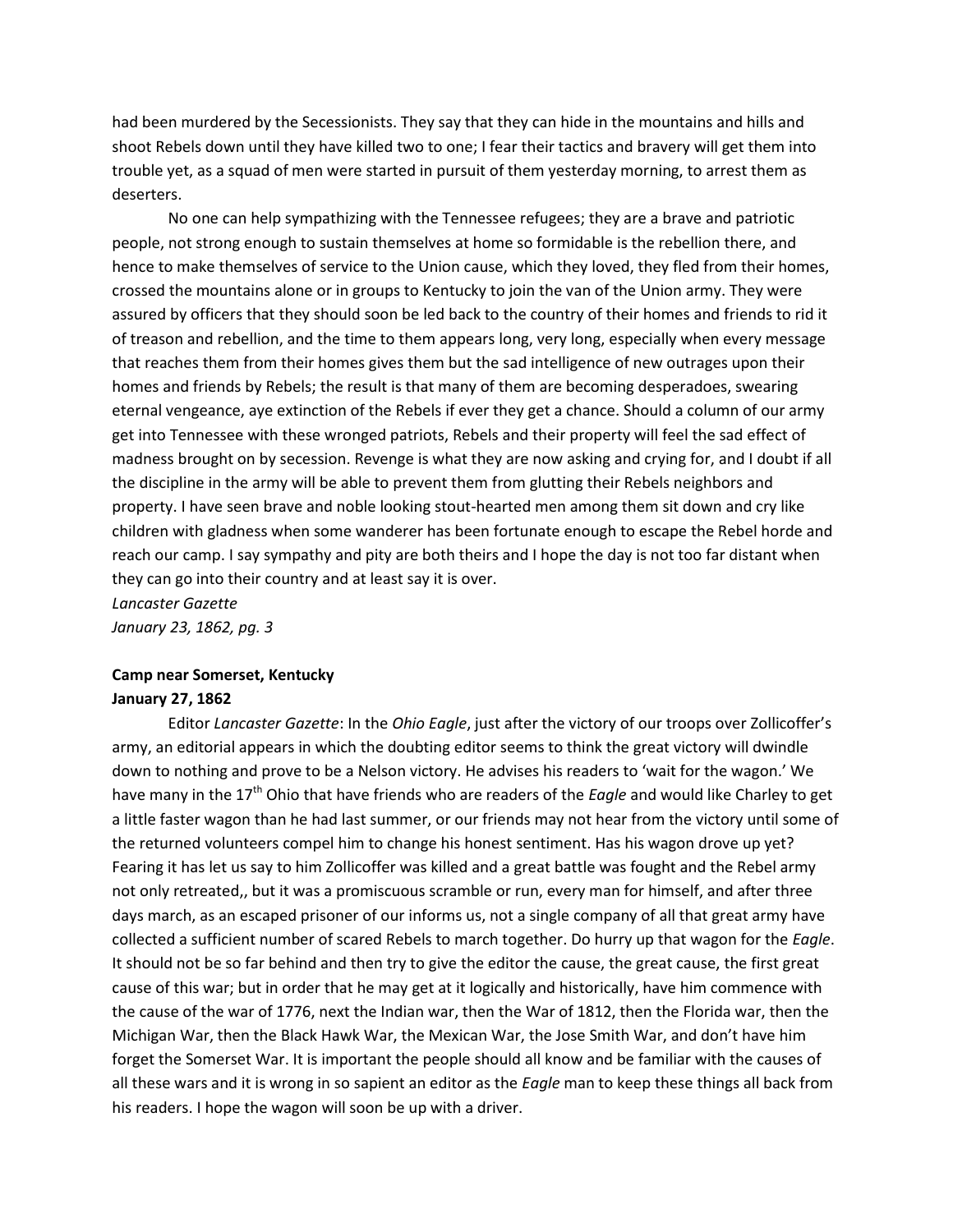We start Saturday morning at 7 o'clock for Dixie. The  $18<sup>th</sup>$  Regulars came up last night, and among them brother Seth Weldy. He looks as well as the best of us. I never saw him look so well in my life. His captain says he makes a noble soldier. I hope to hear of his promotion soon as he deserves it, and I have no doubt ere long be a lieutenant from what I learn. Our column will be over 20,000 and within supporting distance of the Cumberland Gap column. We have now five batteries and can make a pretty formidable fight. Awful busy. Your friend, J.W. Stinchcomb *Lancaster Gazette*

*February 6, 1862, pg. 3*

#### **Camp near Somerset, Kentucky**

#### **January 29, 1862**

Dear Lou: Today I saw William Conner of Co. D and Capt. Free of the  $31<sup>st</sup>$  Ohio who on the  $12<sup>th</sup>$  of January was taken prisoner by the Rebels. He had Gen. Schoepf's pass in his pocket and tried him and found him guilty as a spy and was going to hang him when they got to Knoxville. He says on the 19<sup>th</sup>, the day of the battle, he never saw such a jam and confused mass of men as there was in the Rebel army as they coming piling into their breastworks; confusion in fact confounded confusion and about 9 o'clock at night they commenced crossing the river. He says about 2 o'clock in the morning the guard started with him for the ferry and there he made up his mind to escape but when they got to within 100 yards of the ferry, it was a dense mass of human beings packed together in disorder but as they got to the crowd, a sentinel took hold of either arm and put two in front and eight in his rear so he concluded the jig was up for the night. About sun up, the balance of the men plunged into the river, some swam across and some were drowned, and on they went pell mell, helter skelter, and marched without anything to eat until sometime in the night they halted and rested a little while, but long before all had come up, they started again, marching the balance of the night, throwing away their guns at almost every step and marched until Wednesday night about 9 o'clock, laid down to sleep without anything to eat, as they had nothing to eat. Twelve men were detailed to watch him.

Thirty hours more took him to where he could not escape. The twelve men were divided into reliefs, four to watch at a time and eight to sleep. Soon the whole camp, or rather confused mass of men was asleep as also the eight sentinels. In a few minutes, Bill says, to his joy he saw three of the watching sentinels give way to fatigue and loss of sleep and soon they were sound asleep. Hope sprung up and he lay managing some way to escape from the other sentinel, he had just concluded to pick up a stock of wood, knock the sentinel down and in the confusion run the risk of escape, when to his astonishment, but delight, he saw the remaining sentinel commence nodding as he sat close to him, and soon his head rested on his breast and upon inspection he found the last sentinel asleep. Noiselessly the prisoner arose and quietly left, but he had a line of sentinels and pickets to pass before he was safe. It being very dark, he crawled for some distance and soon discovered that he was beyond the line of sentinels. He now rose and started for freedom in good earnest. A little fire in his front soon told him where the picket was. He struck for the woods and soon climbed a steep and rugged mountain and having made  $\frac{1}{4}$ of a mile, he concluded to hide and wait until the next day; hardly hid until he discovered daylight showing itself in the east. He laid there all day, saw the guard hunting for him until about the middle of the afternoon and when near him, they concluded their bird was gone and far on his way to the land of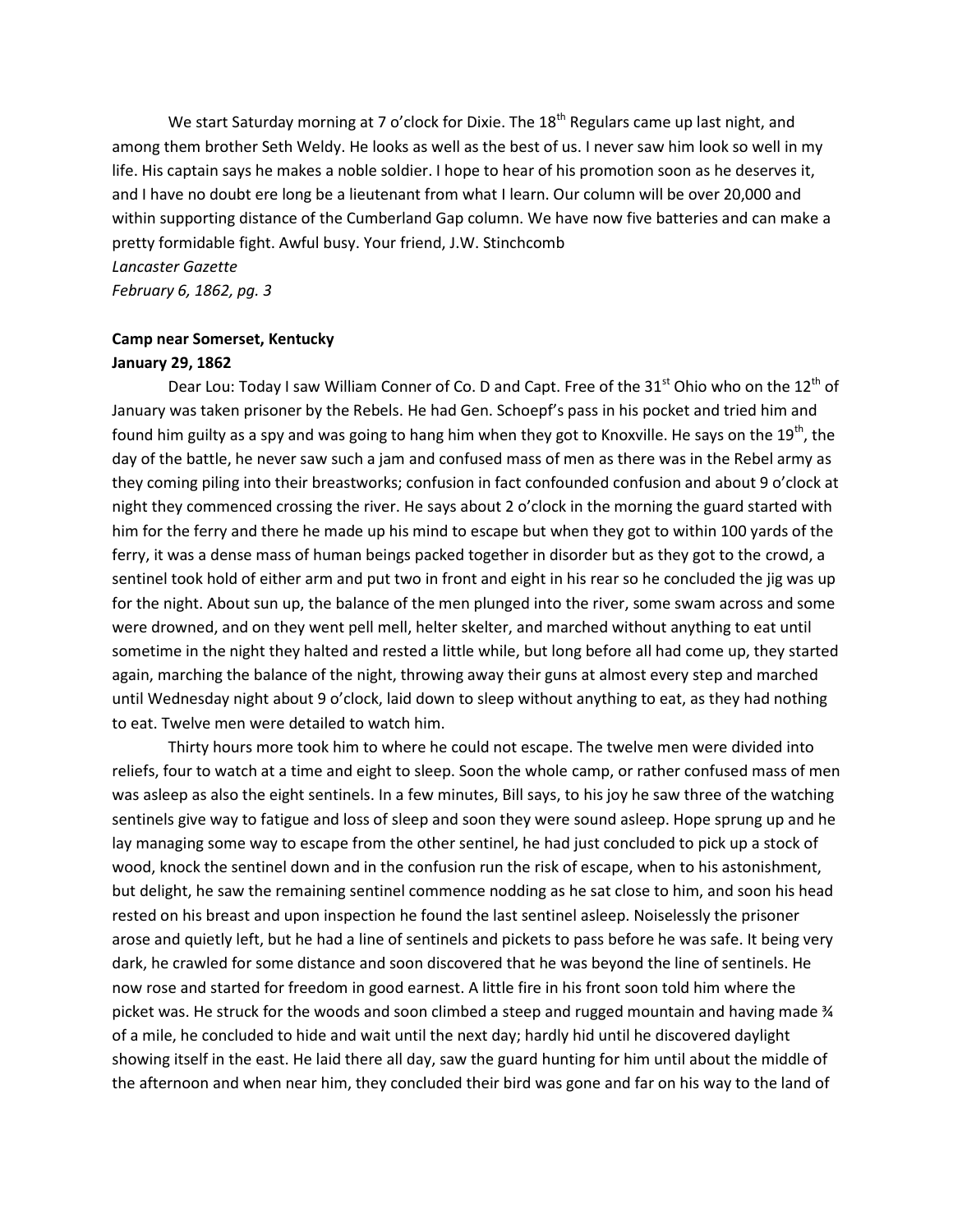the Yankees, and away they went and joined in the stream of straggling soldiers that had been passing all day.

As soon as it was dark, he crawled out and took his course, striking out for our camp, traveled all night and until about 10 o'clock the next morning when he discovered a house in a valley and after watching until he became satisfied there were no men about, he ventured in, nearly starved, having eaten nothing from Monday morning. He found a widow woman, secession in feeling; he passed for a secession soldier, got something to eat and managed to ascertain where there were some Union people living and fortunately for him it was only eight miles; he got there that afternoon, got as much as he could eat and stayed until recruited up, and to our surprise, when all hopes had been given up by us of Bill Conner, he stepped into camp after an absence of 15 days. He run a very narrow escape but says he was well paid for his trip and will be more cautious hereafter. Conner is a good scout and a brave man.

Col. Connell started home today on account of ill health. He has been quite unwell for several days and my only surprise is that he has stood up under the exposures we have been compelled to undergo. As soon as it was ascertained the Colonel was compelled to go home on account of his health, it was a universal expression of regret. He is loved by both men and officers and well does he deserve it, as he is a good commander, a brave soldier, and always cares for his men and neglects nothing that will add to their comfort, if in his power to bestow or procure.

*Lancaster Gazette February 13, 1862, pg. 3*

### **Camp near Lebanon, Kentucky February 17, 1862**

Editors *Gazette*: The 17<sup>th</sup> Ohio arrived here yesterday in the advance of Gen. Schoepf's brigade. I am not able to say how far the balance of the brigade is, but think the 31 $^{\rm st}$  Ohio cannot be over six miles, next comes the 38<sup>th</sup> Ohio, and lastly the 12<sup>th</sup> Kentucky. But how far apart and when they will be up I am not advised. The 17<sup>th</sup> had orders from Gen. Schoepf to halt five miles back and wait until the balance of the brigade came up; but when we got there we were out of rations and snow five inches deep, whereupon Col. Moore concluded to move on to Lebanon. We had barely got underway when we met one of Gen. Thomas' aides with an order to move the  $17<sup>th</sup>$  up to Lebanon, if possible, so as to take the cars this morning. The roads had been very bad for the last eight miles though it was on a pike, but all cut up with the heavy government wagons that had passed over it. Lt. Col. Moore called the regiment up and inquired how many were willing to move forward, when a universal 'aye' was given. We marched here about 4 P.M. and camped in the woods and did as we had the evening before- scraped away the snow, pitched tents-each one trying to be the merriest. Co. B was very fortunate as out place happened to be near a lot of dry wood in the field. The whole company turned out and each one carried as much as he could and we put it all on the fire at once and soon had a fire at which the whole company could keep warm. By order of Col. Moore, we used hay for bedding as there was no straw to be had and though it was cold, freezing cold, the thermometer below zero, the boys lay warm and comfortable. You cannot imagine how comfortable a soldier can make himself in a Sibley tent, especially with the extra blankets and comforts the ladies of Fairfield sent us last fall. Many have been the blessings pronounced on the 'fair ladies of Fairfield' by the soldiers of the 17<sup>th</sup> since this cold spell commenced. No act of theirs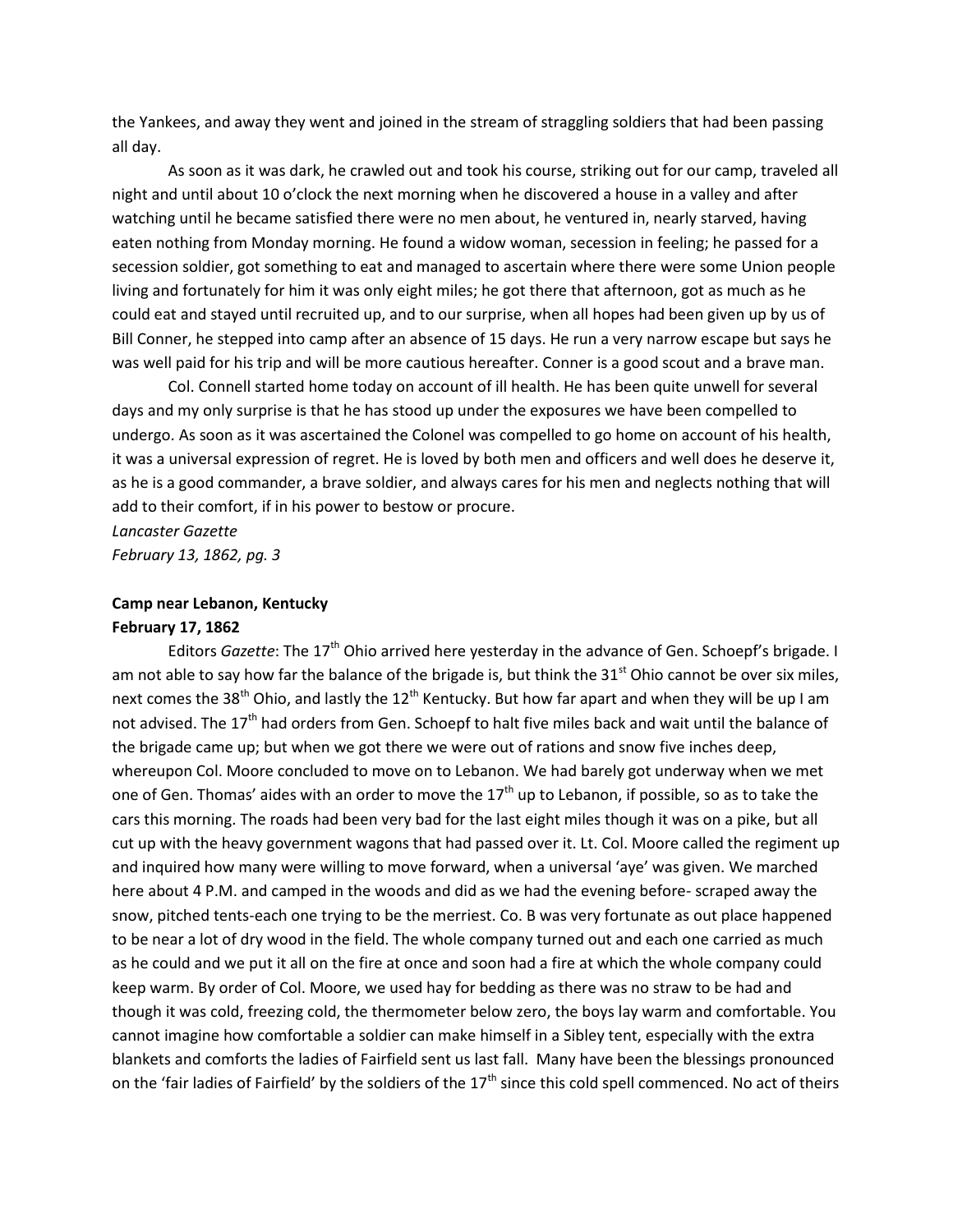could have possibly added so much to the comfort and health of the soldiers as that contribution. God bless all who contributed and cause those to repent who refused.

I said that we expected to take cars this morning but on arriving there, contrary to the expectation of Gen. Thomas, Gen. Buell was unable to furnish transportation and hence we continue our march tomorrow morning to Munfordville, 40 miles distant by dirt road (probably I ought to say frozen mud road) and 90 miles by pike. A portion of us are for taking the short route as the road had not been travelled of any account, and we think we can make it in four days, while it will not take less than six to seven the other way. You may be sure the boys were considerably disappointed at not getting a railroad ride but as we have not enjoyed such a luxury as that would be, even in common hog cars, since last fall, we soon voted the railroad a magnificent bore and each ready and eager to commence the march in the morning with the cheerfulness peculiar to the  $17<sup>th</sup>$ . Thank goodness we have no advantage of other regiments! The boys are all anxious to reach our advancing and victorious column. We have just received the news that the stars and stripes are proudly waving over Bowling Green. Nashville will be ours in a few days at the farthest but the victory will not be so easy, yet it will be greater and its effect will give such a blow to the rebellion in this region that their recovery will be very doubtful.

Another of Co. B has been promoted. Lt. Owen W. Brown has been promoted to first lieutenant and ordered to report to Co. F, Capt. Ricketts, tomorrow morning and Second Lt. Pugh is ordered to report to Co. B. Lt. Brown is a good and valuable officer and will fill his new place with honor and integrity. This is two promotions from Co. B to first lieutenants. The health of the regiment is recruiting very fast. On this march, though hard as it has been, I have heard but little of that cough which was so prevalent in the regiment in the forepart of the winter, principally produced by measles. We have several left behind until they get well.

The 35<sup>th</sup> Ohio and 18<sup>th</sup> U.S. Regulars moved forward from here today, also the 53<sup>rd</sup> Indiana, all for Munfordville. Weather cold. Thawed but little today (now. 4 P.M.). *Lancaster Gazette February 27, 1862, pg. 1*

*The following letter was written by Capt. Stinchcomb to Superintendent G.E. Howe of the State Farm. The soldier discussed here, Private John Dogan, was sent to the State Farm at age 17 from the State Penitentiary. Dogan had no parents or relatives at the time of his decease.*

John Dogan, Co. B, 17<sup>th</sup> O.V.U.S.A., died of abscess in the head at the hospital at Danville, Ky. Between the  $16^{\text{th}}$  and 22<sup>nd</sup> of February 1862.

I found John on the State Farm in August last. He was a member of my company and I can truly say I never saw a soldier do his duty more willingly and cheerfully. At the Battle of Wild Cat, 40 of my company were thrown in the advance one half mile to the brink of the hill occupied by three companies of the 17<sup>th</sup> and one of the 40 was John. This brought them within 250-300 yards of the enemy when the first battle was fought, and whilst the battle was raging, the enemy changed his position so that his balls passed over the heads of our boys immediately engaged and fell thickest where Dogan was stationed; yet I am told by Lt. Ashbrook who was passing around to see his line that Dogan was one of the few who sought no cover, but there he stood on the edge of the rock that overlooked the deep vale below to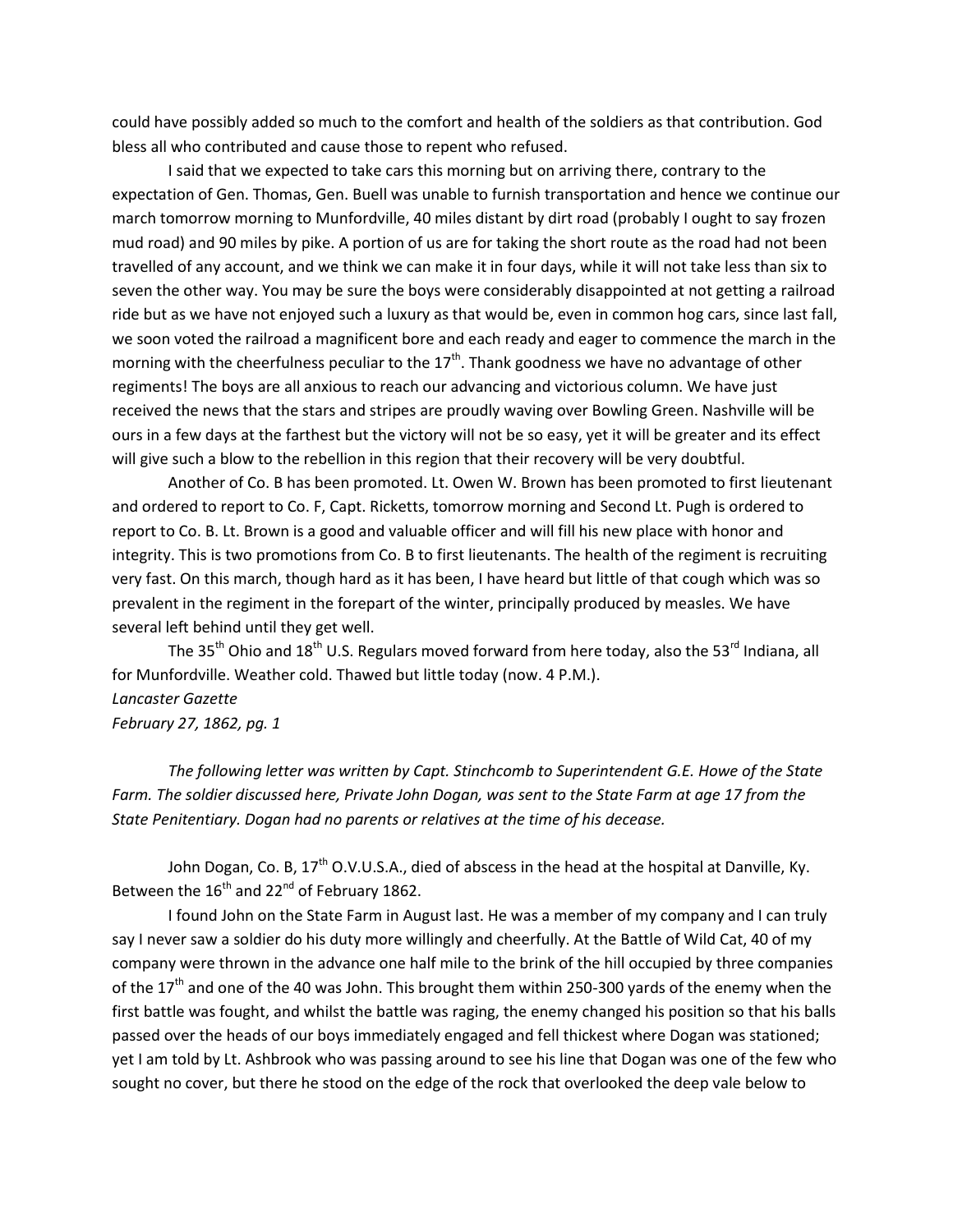notify his comrades of the first approach of the enemy. He even threatened to shoot a member of the company for falling back and getting behind a tree.

He was left behind at Danville in the hospital when we went to Somerset, but on learning that we were about to have a fight there, he reported himself well to his physician, who knowing his disease refused to discharge him. John deserted the hospital at 4 P.M. and at 5 P.M. the next day joined his company, having carried his knapsack and gun and made 43 miles- passed over 100 well soldiers on the way- found us drawn up in battle line expecting an attack. I shall never forget the determination of that noble boy as he reported himself to me for duty and fell into line. I ordered him to quarters, feeling satisfied that he was unfit for duty; but when he looked up and said, 'Captain, I come to fight!' I let him stay in the ranks.

The morning we started to Mill Springs he was determined to go although he had scarcely been able for several days to hold up his head, and when I told him he could not be permitted to attempt it, with a tear in his eye and sorrow, deep, unsubdued sorrow depicted in every emotion, he remarked that 'Mr. Howe had told him he must always be in the fight and I want to go.' He got on to the portico and watched the regiment until it was out of sight and I am told by the boys at the hospital that he paced the portico back and forth nearly all day and at every boom of the cannon he would stop, turn towards the report, listen for a while, and then start off again.

Friend Howe by some means had taken a deep hold on his affections and his lessons were never forgotten. I found him a stranger and yet six months had given me such attachments for him that I confess I cannot pen his death without tears. I want Mr. Howe to write to his parents, if he knows where they are, I have said this much about him as I knew him to be a stranger, except to the State Farm boys and for their encouragement I have given them a short history of his conduct while with me. I am unable to tell you the day on which he died as the boy who brought the news did not know. *Lancaster Gazette*

*March 6, 1862, pg. 3*

#### **Nashville, Tennessee**

#### **March 4, 1862**

Messrs. Editors: One year ago today I hardly expected to be able at this distance from you to transmit so heavy a payment on my subscription but have been somewhat fortunate in pecuniary matters and have been able to get hold of some money I did not anticipate. Enclosed please find five dollars (no a mistake), it is cents, which you will please place to my credit. Please acknowledge receipt of the same as I shall be somewhat uneasy until I hear from you.

"The five cents sent us is a shinplaster on the Bank of Tennessee made payable at Nashville December 1, 1861. We have printed a receipt for the Captain's special benefit and will forward as soon as we are able to charter a special train. We have pasted the valuable piece of paper on the wall of our office." *Weekly Lancaster Gazette,* March 13, 1862

#### **Camp five miles west of Nashville, Tennessee**

#### **March 19, 1862**

Dear Lou: This morning our brigade was up early and by 7 o'clock ready to move notwithstanding the rain was pouring down in torrents. We stood in the rain until about 11 o'clock when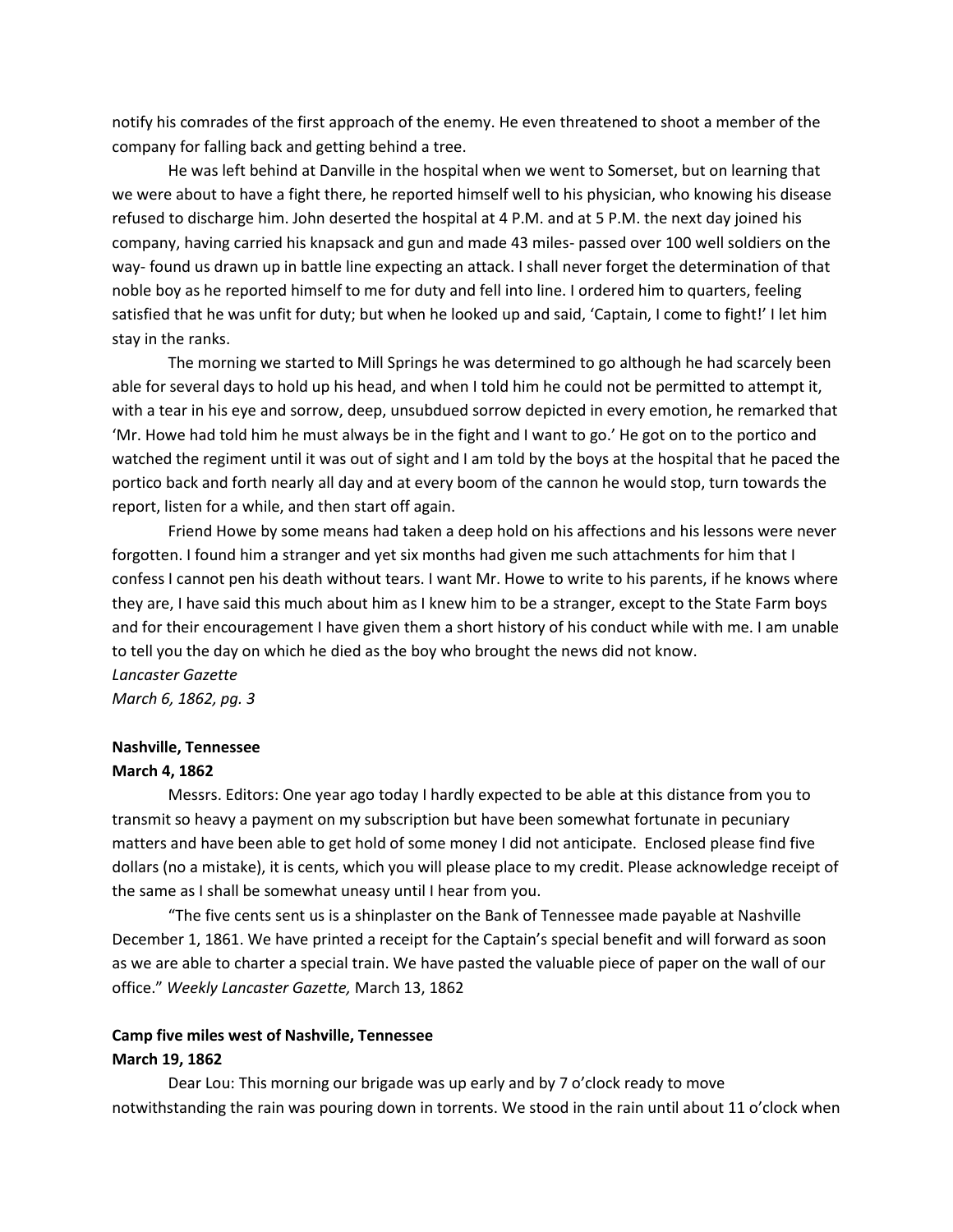the clouds began to thin and disperse and the rain ceased. About noon orders come to pitch tents again until tomorrow morning at 7 o'clock so here we are enjoying a most delightful evening after the rain. The storm was a regular equinoctial one, thunder and lightning, rain and all that it takes to make up a storm excepting a strong wind. The rain had the good quality of being warm. I expect that you have had no news from us for several days as the high waters washed away some of the railroad brigades and we have had no mail for three or four days, and will not get any for three or four days to come as the brigades cannot be repaired before that time.

We will start tomorrow morning but our destination would be contraband news and I dare not give it, even if I knew which I do not. I can say, however, that it will be away down in Dixie. As to our forces and what they may accomplish, you need have no fears for we are strong enough in number, courage, and discipline to conquer any force that Rebeldom can possibly bring to face us. Those of us who are well are anxiously awaiting the opportunity to pitch into Rebel chivalry.

I today added another of my company to the roll of certificates for discharge. John L. Elder, my fifer, he took cold on that memorable march from London last fall and has never been well since. I telegraphed last evening to Aaron Berry's friends to come to him. He is very sick and I fear his sickness fatal. We have just received news of the battle at and capture of Newbern, N.C. and the capture of Fredericksburg, Va., Shipping Point, Va., and of Island No. 10 in the Mississippi. You cannot imagine the enthusiasm there is among the soldiers at the success of the Union army. 'There will be no more Bull Runs.'

Andy Johnson, Parson Brownlow, and Etheridge are in Nashville setting the military government to work. Etheridge made a most effective and eloquent speech in Nashville last night to some 3,000- 4,000 people, about one-third of who were citizens. He called upon all to lay aside their secession and again become loyal and their past sins to be pardoned. He concluded his eloquent address by the following emphatic declaration: 'Secessionists, voluntarily become loyal for we are here either to have your loyalty of your silence.' The band then played 'Yankee Doodle' when the meeting seemed to become wild with enthusiasm, and all say they never witnessed such a scene. Shout after shout of joy that seemed almost to life the roof of the hall, went up from the mouths of the patriots in attendance. I tell you that in Tennessee the Rebels must keep quiet or suffer the consequences. To allow any man to talk treason and disloyalty will encourage many to become the enemies of the best government in the world. Treason and disloyalty will not dare show its hydra head here. Andy Johnson is the man for the position in which he is placed.

*Lancaster Gazette April 3, 1862, pg. 3*

## **Field of Shiloh, Tennessee April 29, 1862**

Dear Lou: There is a blockade on the post office now of three weeks each way so that our letters by mail will be quite old by the time they get home. There were three divisions moved on to the front of us today and yet you can't miss any of them- there are four regiments in a division. Our front is 12 miles long and with men enough to whip 125,000 men in a fair fight and we have generals who will not be taken by surprise. The guards are being reformed and cautioned every hour in the day and about 25 regiments are on picket guard every day. Gen. Halleck and Gen. Buell will show the world they are the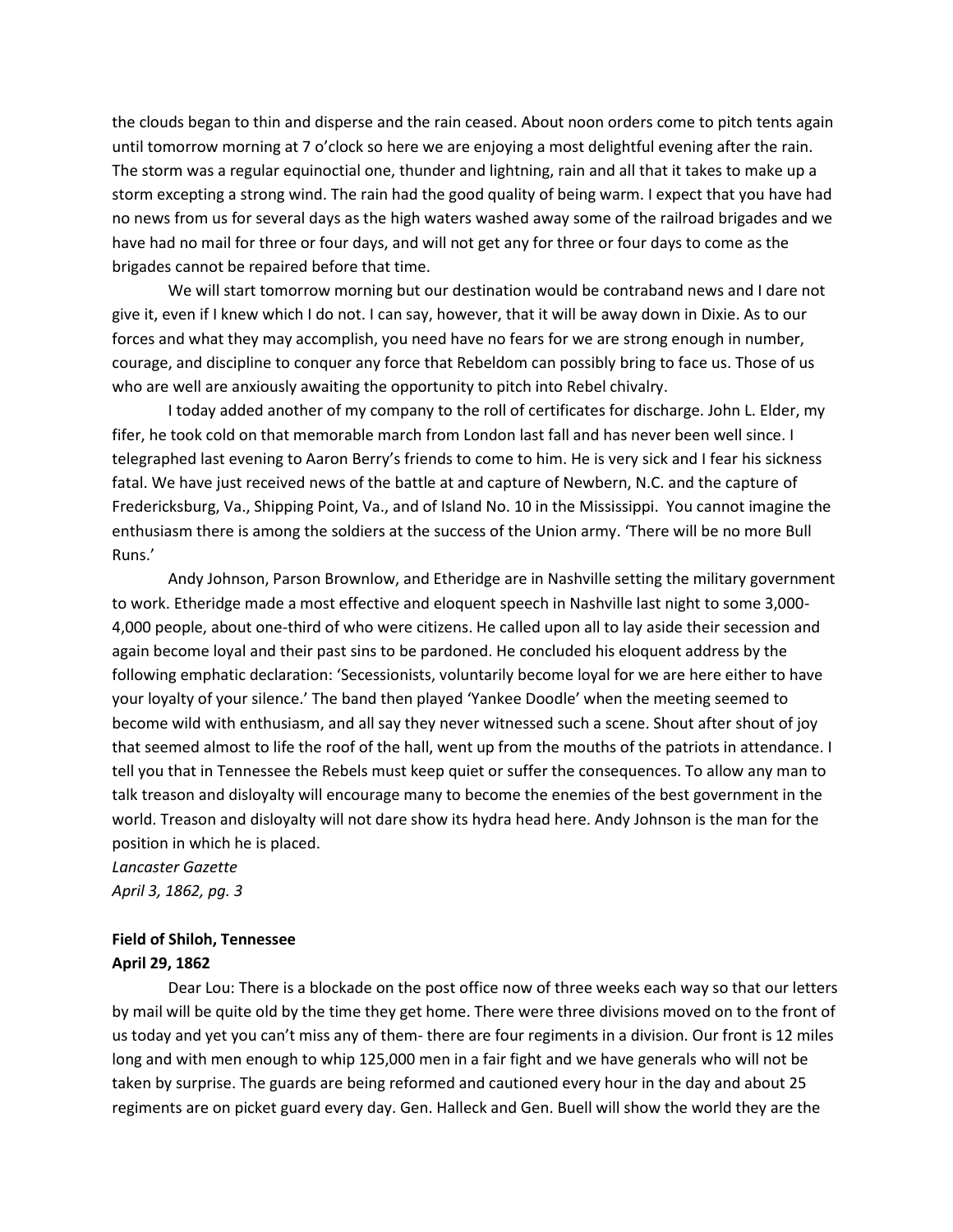men for the times and Gen. Thomas is nearly, if not quite, their equal. Gen. Schoepf, I am satisfied if opportunity offers, will convince all that he too is a General. You remember I wrote last winter that Thomas was a General when nearly every officer in our regiment and six others were down on him; now all admit he is one.

On my return I found an official notice from the surgeon of Hospital No. 4, Nashville, Tennessee notifying me of the death of Aaron P. Berry. He was my teamster and took cold on that ever fatal march from London last fall from the effects of which he never recovered. He died respected by all who knew him and when in health he was ever ready and willing to do his duty. You cannot imagine my feelings when called upon to record the death of any of my boys; it seems like taking one out of the family. Aaron died on the  $9<sup>th</sup>$  of April 1862. Peace to his ashes.

You need not fear the result at Corinth. Our army is so well organized now and both soldiers and officers are on the alert, and by no possibility will we again be taken by surprise, no such criminal neglect can take place with such men as Halleck, Buell, and Pope and if I do not mistake my guess, Beauregard had better get pretty soon or it will be too late for him. He will no longer bear the enviable reputation once borne by Napoleon.

Every soldier's name that is able to come back will be dropped from the pay rolls next pay day that have been gone longer than 30 days.

*Lancaster Gazette May 15, 1862, pg. 1*

### **Camp in the woods two miles from Corinth, Mississippi May 20, 1862**

Dear Sir: I embrace this opportunity of writing you a line and as I infer the impending battle is all that is talked of at home, I will give you all the particulars I am allowed to. We are about two miles from Corinth and a little over a mile from the enemy's breastworks, encamped in a large piece of woods that is a little undulating. Our pickets have been within 200-300 yards of each other for over a week. The other day when I was on picket duty, I had an advance post and had the honor of receiving a flag of truce borne by the celebrated Col. Thompson, once Secretary of War, under that old faithless gentleman elected in 1856. The colonel if a member of Gen. Beauregard's staff and is a sharp, shrewd, cunning man, and wanted to go in to see Gen. Halleck. I advised him he could not unless Col. Connell or some other superior officer took him. He didn't get in. I sent for Col. Connell who was back with the reserve. He came up and found they were old acquaintances. After the prisoners were exchanged, the Colonel was sent back to Dixie. We have had two flags of truce since, each time they meeting our outposts a little nearer their quarters.

On Saturday last my company and Co. A were ordered out as skirmishers. Co. A found themselves behind the 14<sup>th</sup> Ohio and fell back. My company skirmished through the woods according to my order, and just as we came to the cleared ground the enemy fired into us. Jesse Cloud, a new recruit, was slightly wounded at the first fire. I ordered the boys down and to fire whenever they could see a butternut. The enemy had to fall back but the boys say not until they saw two of their men fall. They ran about 200 yards, formed behind a fence, and commenced a severe fire on us which was kept up for some time before the boys could get their exact locality and the sights of their guns arranged. As soon as this was done we poured the fire into them thick and fast, yet they outnumbered us three to one. I then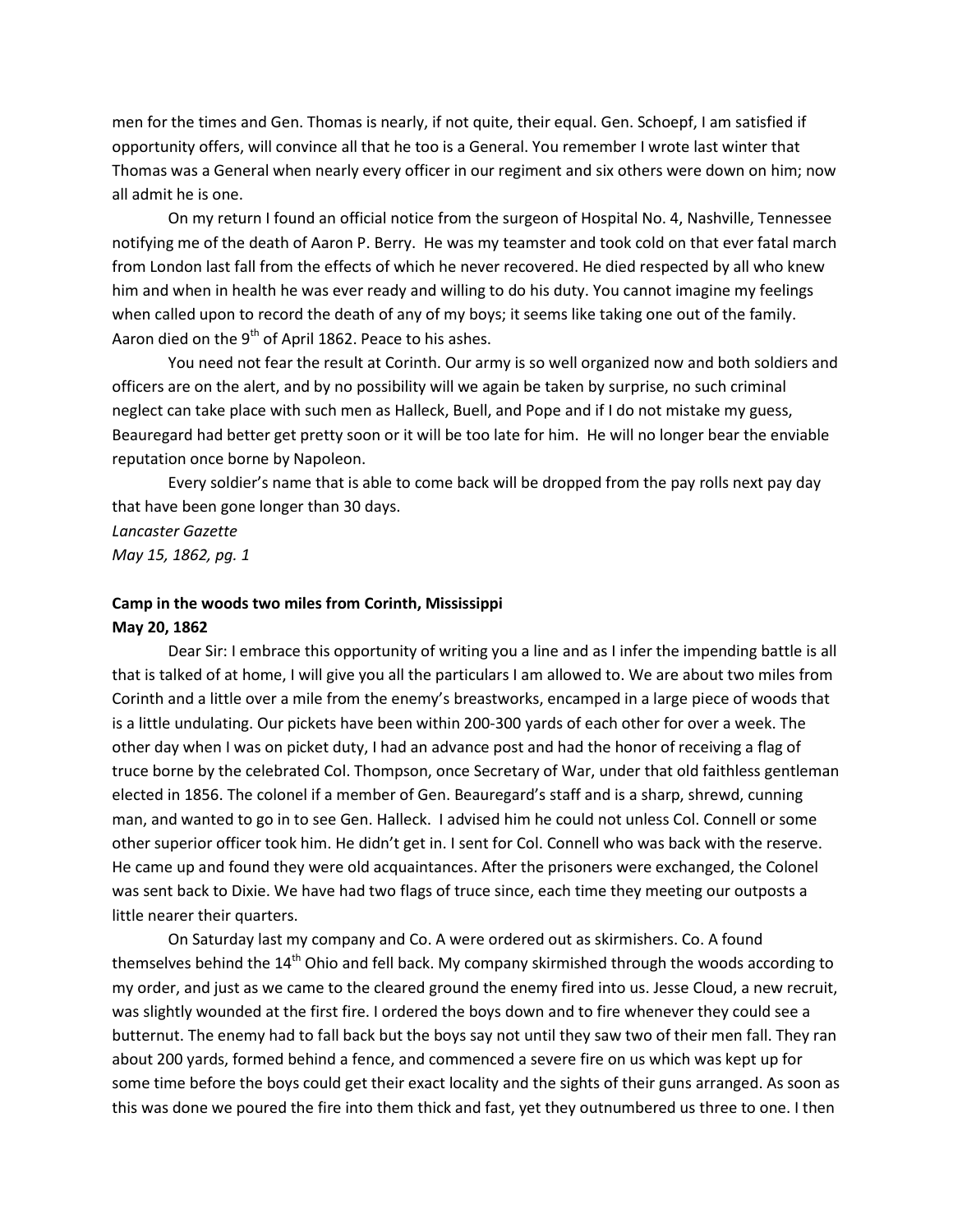found to my surprise that there was no one near to support me. I immediately started a messenger on the double quick through a dense forest of near a mile for assistance and determined to hold my position. I ran up and down the line and found every man standing or rather lying at his post doing his duty.

The Colonel immediately started with two companies to my assistance, but lost their way and after fighting for near an hour, I started another messenger. The Major started with one company and partially lost their way. The General, fearing our safety, sent orders to fall back but before they arrived, they undertook to flank us on the right with about 50 cavalry (had only 42 men) but having anticipated an attack from them, I had thrown out skirmishers that met them at that point. We drove them all the time, never giving an inch until ordered to fall back. I am sorry to say, however, that Elisha Hall was badly wounded in the last attack. He was shot in the right side between the ribs. Yesterday he was apparently much better but today he is not so well. Elisha fell and was carried off by his comrades and whether he lives or dies, he done his duty nobly, valiantly, and bravely. I am in hopes he will live, yet I fear. Church McMullen was slightly wounded in the right big toe. The pickets have been fighting every day- sometimes both sides have used the cannon.

You may ask when the big fight will come off. I can't say but anticipate a siege after the fashion of Yorktown and feel confident of success in the end. I am enjoying very good health and so is my company with three or four exceptions. I have seen Capt. Wiseman but twice since my return. We are too near the enemy to go over 200-300 yards from camp and he is about five miles to our right. The bugle sounds to bed.

*Lancaster Gazette May 29, 1862, pg. 2*

## **Tuscumbia, Alabama Provost Marshal's Office June 28, 1862**

Dear Lou: I have not written you for several days for the reason that we were on the march and I knew I could not send you any letter until after we arrived at this place. Well we arrived here this morning about 10 o'clock with our whole brigade and found three other regiments here. Col. Connell was appointed Provost Marshal, but declined serving and Col. Hoskins of the 12<sup>th</sup> Kentucky was appointed in his place. My company and Co. B of the  $38<sup>th</sup>$  Ohio were detailed with orders to report to Col. Hoskins to act as his Provost Guard and hence you find my letter dated as above. We may be here two or three months and may be relived tomorrow. I am in hopes we may be left here for some time as it is a beautiful place, a magnificent country, and here are two of the largest springs I ever saw. One of them turns off a stream about 40 or 50 yards wide and over knee deep of pure, cold, clear water. The other one would a mill of considerable size and I am told it is a healthy place. The town, however, shows the effects of Rebeldom; at least half the houses are destitute and almost every business house in the place is shut up, which makes it look rather desolate.

On the road last night I got yours of the 15<sup>th</sup> and 18<sup>th</sup>. All that I can tell you about Elisha Hall is that he was put in charge of the Sanitary Committee and started for one of the hospitals on the Ohio River, either Evansville or Cincinnati. It is most likely he would be at Cincinnati, he being from Ohio. (Elisha arrived some time ago and is slowly recovering his health-editor). I am sorry to say that Sgt.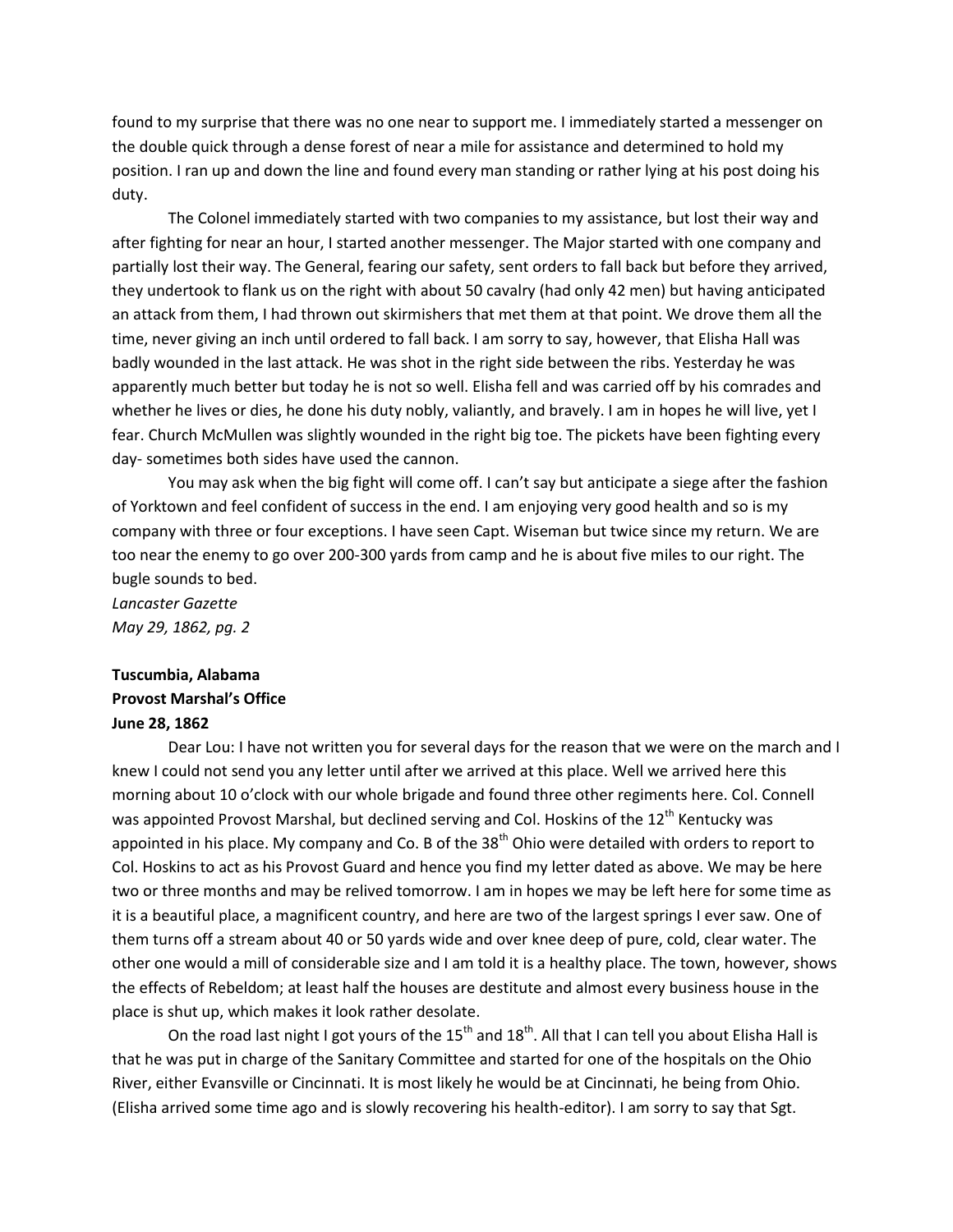James McNaughten of Co. B, 17<sup>th</sup> O.V.I. died of typhoid fever at hospital near Corinth on May 23, 1862 and was buried on the 24<sup>th</sup>. Sgt. McNaughten volunteered at the first call of his country on April 21, 1861 and served faithfully and honestly in Co. F of the  $17<sup>th</sup>$  Ohio as a private in western Virginia under the call of the President for three months' men. On our return home he was among the first to revolunteer for three years and upon the organization of the company, in consideration of his strict integrity and soldier-like conduct as a soldier in the three months' service, I appointed him one of my corporals, which post he filled with honor, showing himself to be an officer worthy of higher honors and when the first vacancy occurred in my company among the sergeants, with the consent of the Colonel, I promoted him to a post his previous good conduct had won. He was promoted but a few days before my company was engaged in a skirmish with the enemy in front of Corinth on the  $17<sup>th</sup>$  of May, where he proved himself to be a soldier brave, noble, and collected. His post required him to be in the thickest of the fight, and yet where duty called him he went regardless of consequences and though bullets flew like hail around him, Sgt. McNaughten showed that bravery that alone makes a soldier. Some 15 days before his death he took typhoid fever and he had paid the debt of nature. His company feels his loss. His friends have the assurance that he fell doing his duty to his country in its hour of peril and I can only add that he did it nobly, gallantly, and with unswerving integrity. 'Peace to his ashes.'

I don't look for any more fighting in this region this summer. It is now midnight and I must sleep some.

Morning- 4 o'clock. A mocking bird is trying his vocal powers this morning just in front of the Provost's Office and he is a most magnificent singer. I wish I could catch him as he is a wild bird. We had a nice shower of rain the day before yesterday which renders the air pure and pleasant and this Sabbath morning reminds me of home more than any I have seen for some time as I am in a house writing on a table. It is now church time and as the bell is ringing and Col. Hoskins gives me the privilege of going, I'll embrace the opportunity.

Back from church- I heard a good sermon and was reminded of home, except that the audience was composed of females almost entirely, saving some 80 soldiers and officers of our army. I noticed nearly half the women dressing in mourning and a peculiar sadness in the countenances of all that beckoned sorrow. The citizens here begin to think secession is played out and express a desire to have the war ended. The minister prayed for peace and the right today. I am very busy; almost my whole time being occupied in writing passes, hearing complaints, etc. I am well.

*Lancaster Gazette*

*July 17, 1862, pg. 2*

#### **Battle of Stones River, Tennessee, December 31, 1862-January 3, 1863**

## **On the battlefield of Murfreesboro, Tennessee January 3, 1863**

Dear Lou: Our brigade arrived on the battlefield on the  $31<sup>st</sup>$  of December. When about two miles from the field, we met a continuous stream of sneakers and skulkers flying in a perfect panic, reporting the day lost to us and our army cut to pieces. They were in the utmost confusion: privates, lieutenants, captains, and even colonels in the wildest panic; footmen, cavalrymen, wagons, batteries running pellmell, helter-skelter.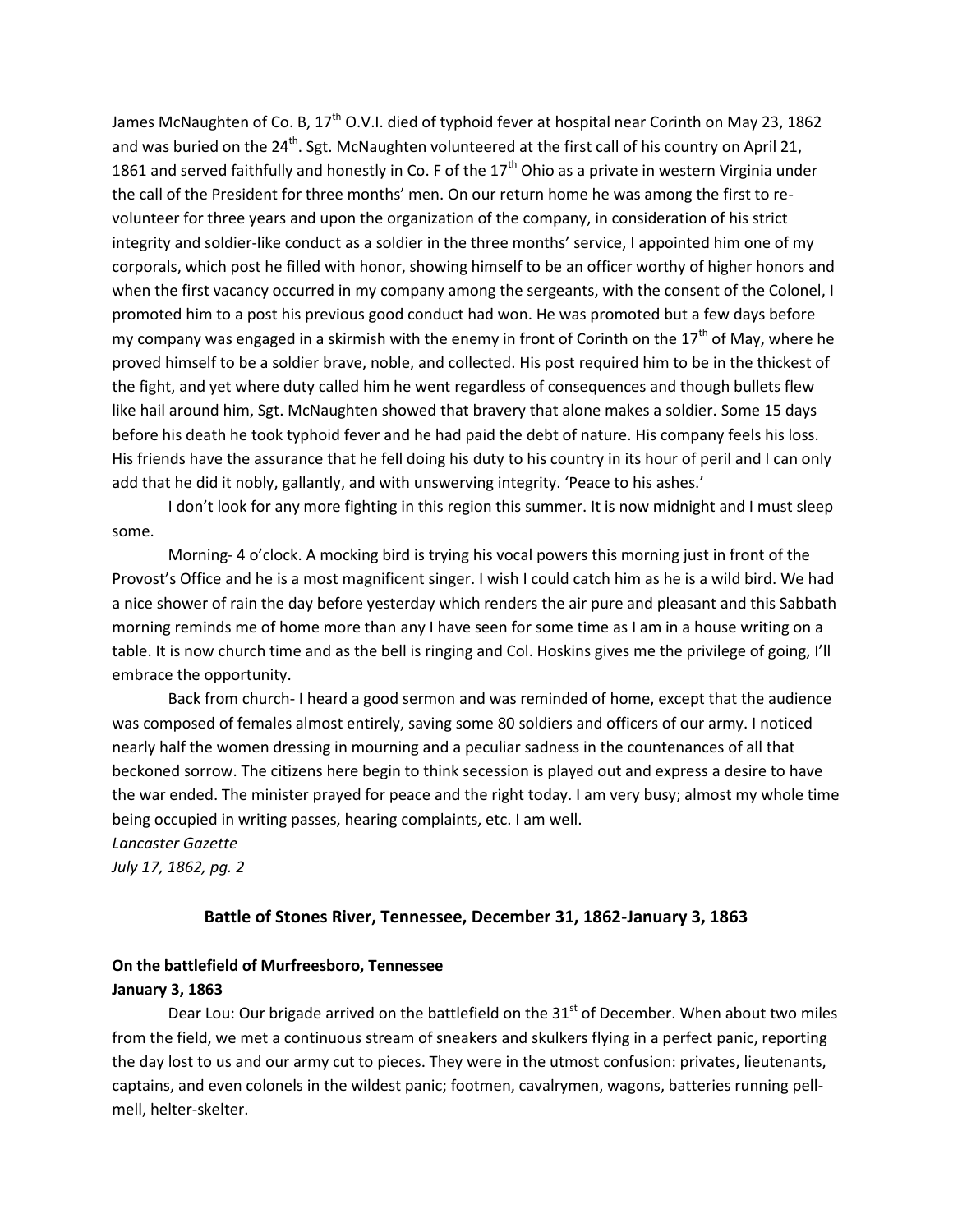They were not less than 3,000 in this panic, all flying. I tell you it looked gloomy to our three regiments, especially when colonels told us they were the only officers left out of their division, yet we were formed in battle line on a commanding point by Col. Moses Walker, commanding the brigade, in as good order as if we were on battalion drill. It soon became evident that it was simply a panic created by a pack of cowards and scared men, whereupon Col. Walker ordered Capt. McQuirkin of his staff and me to stop them. We took a small detail and in a few minutes had a large number of them reorganized. Heavy cannonading commenced again within 400 yards and after waiting a few minutes, one of Gen. Thomas' aides arrived ordering us to the field with all possible speed, informing us that our men were driving the Rebels on the left and all they needed was some support on the right to save the whole field. Our boys moved up eager for the fray. In about ten minutes we met another panic that beggars description: 500 wagons, the drivers whipping and swearing, some bare-headed, others without coats or shoes, all scared to death. Here was another wild rush of cavalry and footmen (there is heavy musketry firing on my left now, not 400 yards distant). In another panic, reporting 30,000 Rebels at their heels with heavy cavalry forces in full charge. Our three regiments, the  $17^{th}$ ,  $31^{st}$ , and  $38^{th}$  Ohio were immediately formed in squares, with a section of the battery in each square.

I was ordered to stop the wagons and thereby save the panic from being continued and oh, save me from such another job, I never want to try it again. The scared officers appeared maniacs. Wagons crowded up until they were eight or ten deep. After drawing my revolver and presenting it to two or three officers and got them to see our squares, they assisted and we soon got the train stopped and after telling the drivers it was only a panic and not to be scared and that we had stopped them to let Bragg throw a few shells into them, they began to see what they were doing and in a few minutes the panic was over, except between us and the battleground.

Col. Walker promptly detailed a strong guard to pick up sneaks and to the disgrace of our army; regiments of them were soon organized and marched back. We soon reached the battlefield and took our position on the right and found that our right wing had given way; I won't say under overwhelming numbers but because the officers were not vigilant enough. I am informed the pickets never fired a shot in front of some of the brigades and some of the batteries neither had their cannons in positions or their horses harnessed. When, let me ask, will this inexcusable conduct of our officers cease to exist in the army? The left wing of our army was more successful and after a most desperate fight and dreadful slaughter on both sides, drove the Rebels from their stronghold at least one mile and a half.

A large portion of the right rallied about the time we came up and the Rebels after a feeble resistance gave back, thus making the day our own all along the line. The right wing, notwithstanding the carelessness spoken of, and the cowardly conduct of thousands who run to the rear, made dreadful havoc among the Rebels before it gave way but our loss on the right was also very heavy. The next day being New Year's, but little was done until sometime in the afternoon when several companies deployed as skirmishers and were ordered to feel the enemy on the right. In front of our brigade were companies A and B from the 17<sup>th</sup> Ohio, two from the 31<sup>st</sup> Ohio, and two from the 38<sup>th</sup> Ohio. A sharp skirmish took place before our skirmishers had advanced 300 yards, in which I regret to say John Zeagle and Corp. Lacy of Co. A were both severely wounded in the leg, and W.R. Sain of Co. B slightly on three of his fingers. He has one of them tied up.

Yesterday on our left, Gen. Rousseau's division became engaged with the Rebel Gen. John C. Breckinridge. The fight lasted about three quarters of an hour but it was a most terrific one. Loss very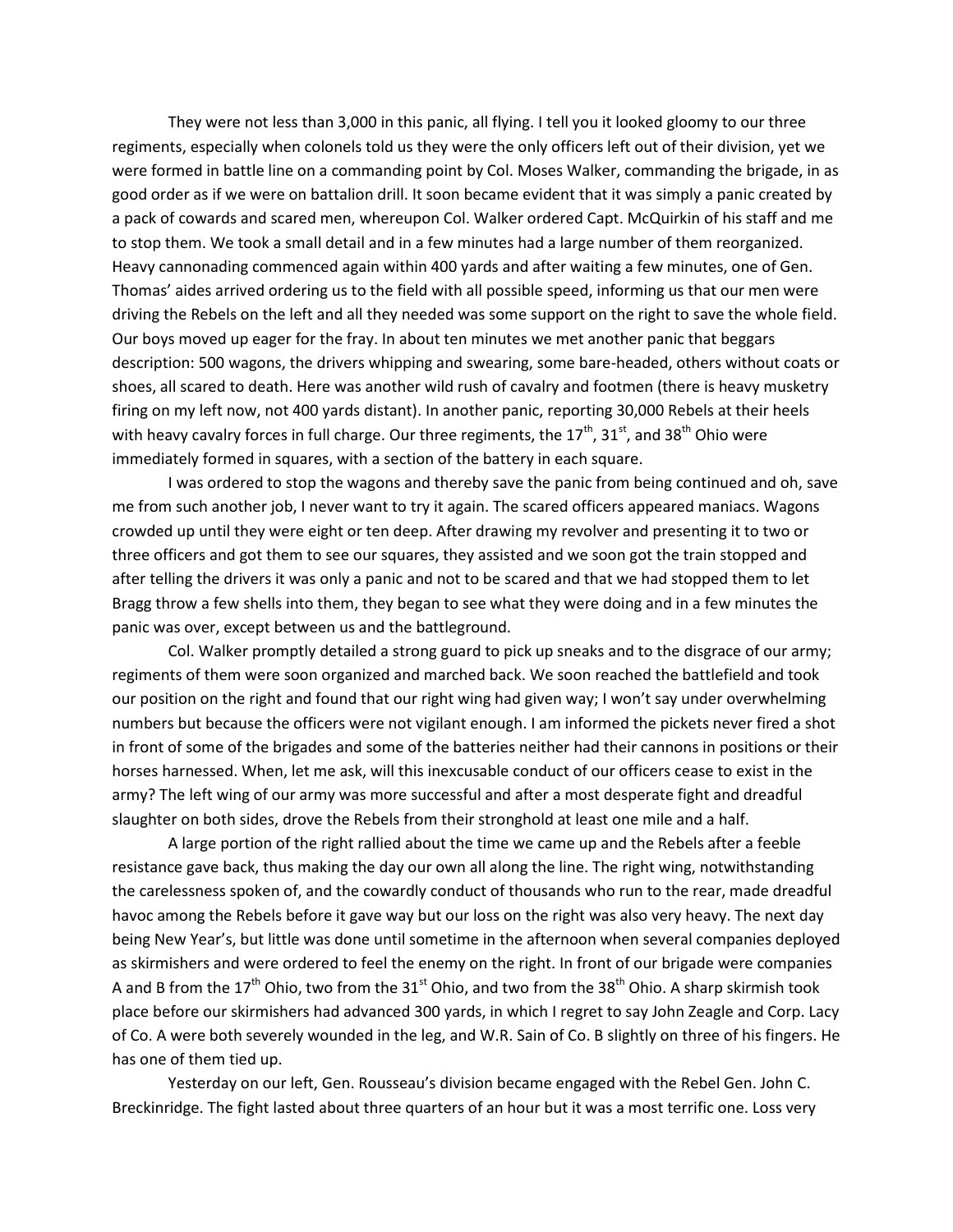heavy on both sides. The 90<sup>th</sup> Ohio, Col. Rippey, was on the right the first day and yesterday was in the fight again. I saw Col. Rippey this morning and he tells me his loss was heavy both days. I am sorry to say that Col. Rippey informs me that nothing has been heard from Capt. Alvah Perry since the heavy fight on the 31 $<sup>st</sup>$  ult. The last seen or heard of him, he was at the head of his company rallying and cheering on</sup> his men amid a storm of leaden hail. It is feared he was killed. I hope not, as he was a most gallant officer and had the reputation of being the best captain in his regiment. Some 10-12 of his boys are known to be killed, I don't remember their names. The  $1<sup>st</sup>$  Ohio was also in the fight of the right wing and met with heavy loss. Maj. Stafford informed me that they had to leave Jack Reed and Nimrod Webb both on the field very badly wounded. It is hoped they are not dangerously wounded, though both seriously, and are now prisoners.

Just as the fight was about closing on the left, the extreme right wing was ordered to move forward. By this time, Col. Hunter of the  $82^{nd}$  Indiana had got up with his right, giving us four regiments in our brigade. We charged through the woods about 300 yards when the enemy fired on us. Our whole front promptly returned the fire which we kept up for about five minutes and very heavy, when the Rebels gave way. It was then discovered that for some reason the division on our right had not moved up and as it was known the Rebels were in force on our right flank, after waiting a few minutes and nothing further being seen of the Rebels, we returned to our breastworks. The accidents of this little fight were four severely wounded in the  $82^{nd}$  Indiana and one in the  $17^{th}$  Ohio; Thos. Outcalt of Co. K severely in the arm, since amputated. Col. Connell's horse was shot in the neck. A piece of shell hit my saddle just as I threw myself out of it. I heard the shell whistling the air and thought from its course it was coming near me. I instantly threw myself to the ground just as it burst nearly over me; the pieces fell on either side of me throwing the leaves and dirt all over me.

Last night twelve companies, six from our brigade and six from Col. Baldwin's were deployed as skirmishers, with orders to go forward until we found the enemy in force. We moved a little over a quarter of a mile when the enemy opened a heavy fire of about a half mile in front of us. Capt. Butterfield's and Capt. Whissen's companies from the  $17<sup>th</sup>$  Ohio were on the right under the general charge of Lt. Col. Davis of the 82<sup>nd</sup> Indiana, two companies from the 31<sup>st</sup> Ohio in the center under my general charge, and two companies of the 38<sup>th</sup> Ohio (A and K) under charge of the Lt. Col. of the same regiment. The fire was vigorously returned by our whole line and though not a very light night, the fight was kept up about ten minutes when it became apparent that we had found the enemy in heavy force. Our object having been attained, a retreat was ordered which we done in good order on double quick amid a perfect shower of bullets.

There were four wounded in Co. A,  $38<sup>th</sup>$  Ohio and one in Co. K,  $38<sup>th</sup>$  Ohio, four severely and myself slightly by a spent ball. It knocked the breath out of me and was hard enough to knock me down and just as I was getting up the order to retreat was given. My side is quite sore yet though only bruised; will be all right in a day or so. Have been on duty all the time. We are all on the alert both day and night in the rain and mud without tents and nearly out of rations until a supply train came up last night. A ration of three ears of corn was issued yesterday in one of the brigades, the  $1<sup>st</sup>$  Ohio being one of the regiments; yet the boys take it all cheerfully. I was fortunate enough yesterday to get three barrels of beans and one of molasses on which we suppered or we, too, would have had to feast on parched corn.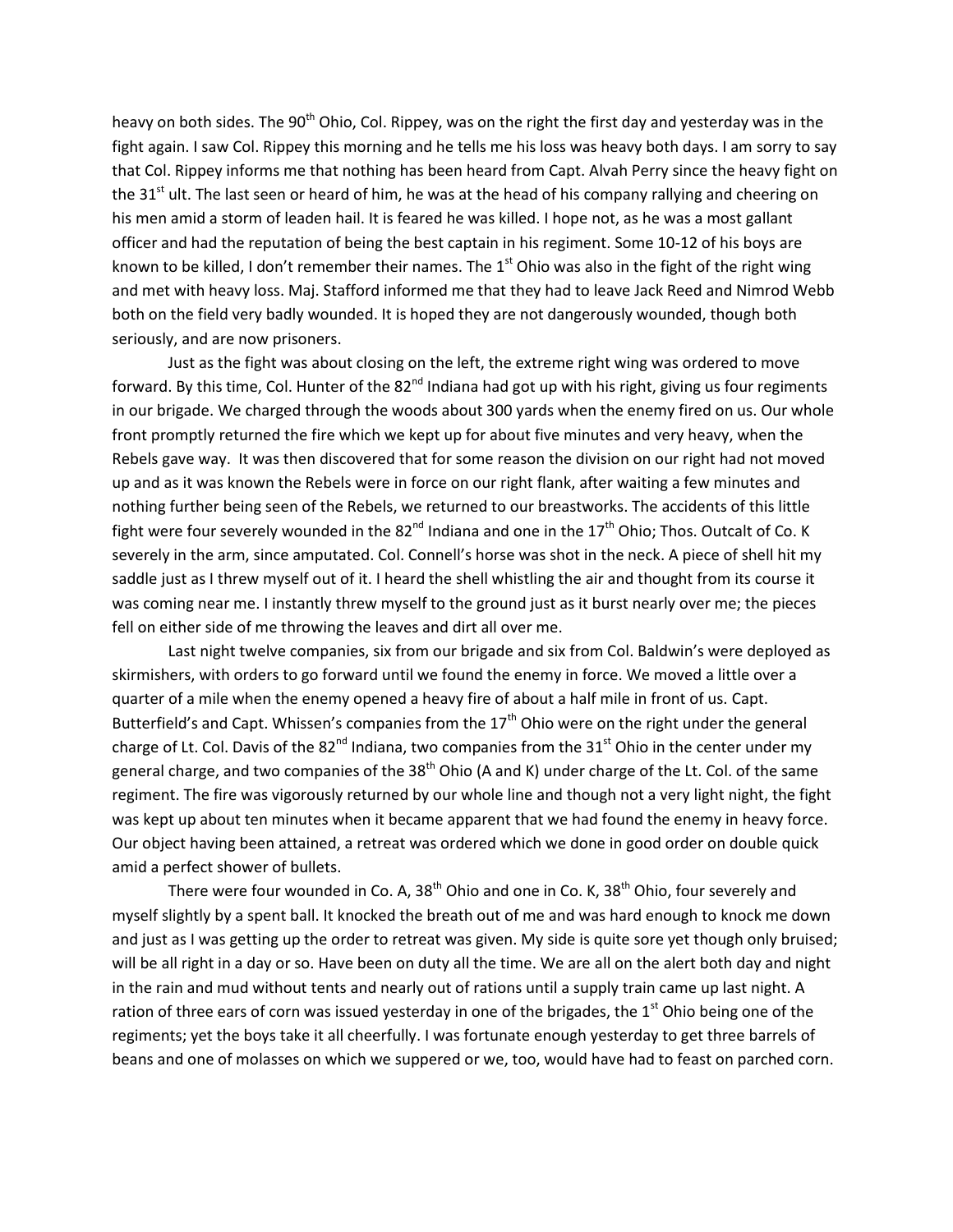There will be heavy fighting here yet. Our reinforcements are arriving and by Monday we will be ready for the general fight. Then look out! Old Rosy handles his army to suit all his officers and men. He is always on hand. I am well and very busy. Boys all well and ready. Goodbye for the present. *Lancaster Gazette January 15, 1863, pg. 2*

## **Headquarters First Brigade, Second Division, XIV Army Corps Camp near Murfreesboro, Tennessee January 23, 1863**

Those at home never once take the thought how Rebels cling to the idea that they are to look to the Northwest for aid and comfort. Jeff Davis in his speech to the Mississippi Legislature distinctly says it is to the North he looks for aid; these are not his words but the substance; and yet if the newspapers are credible, men with whom we converse (if our friends who write us are to be believed), there are men at home who are so devoid of principle, so little love of their country about them and conduct themselves as to encourage the enemy and if their influence were heeded at all, to discourage our troops. How many gallant boys now sleep the sleep of death that fell on the battlefield of Stones River who would today have been in the army had all given their influence to their country and government? I fear from what I can learn that there are many thousands of us in the army who would not now be recognized as Democrats if we were at home. I think the time has gone by when we should stand and dispute as to whether I am a Democrat or you a Republican. No such questions are at issue; but of one thing I assure you, I never will demean myself so much as to vote for anyone who wears a butternut, as I understand some who claim to be Democrats have done. Neither will I so far forget my duty as a good citizen as to vote for our countenance the man who in time of war makes such as speech as Dr. Olds' published in the Ohio Eagle. They may call me what they please. I want it distinctly understood if they are elected Democrats; I don't belong to the wing that elected them. Again, there is poor Critchfield, the pitiable, contemptible scoundrel Attorney General of Ohio, at a supper got up in commemoration of the gallant old hero of New Orleans dares to stand up and talk out bold treason, and then to be applauded. Save me from such Democracy!

Do these men think there is no day of reckoning coming? Do they suppose that the Democrats in the field will suffer such men to control and legislate for them? I tell you, Aaron, the time is coming when they will learn that as certainly as there is such a thing as vengeance, it will be taken. I but talk the sentiment of every Democrat in the army when I tell you that such is not Democracy, and will not be submitted to by the Democracy. Jeff Davis, Gov. Wise and Breckinridge were once Democrats, but who does not know what they are today? Vallandigham and his followers had better make what use they can of the government now, for they will find their time to be short; and if you don't find the boys knocking butternuts when they come home, I miss my guess.

The time is fast approaching if not already here when soldiers ought to let these men at home fell that when they profess to be our friends that their words and acts should be accordance with their profession. They should be taught that in time of war it is the duty of all to stand by the government. I am not one who thinks Mr. Lincoln makes no mistakes. I have done all in power to prevent him getting there and would do so again if a good war Democrat was a candidate against him; but he is the Executive officer of the our government; a rebellion exists and he is trying to put it down and anyone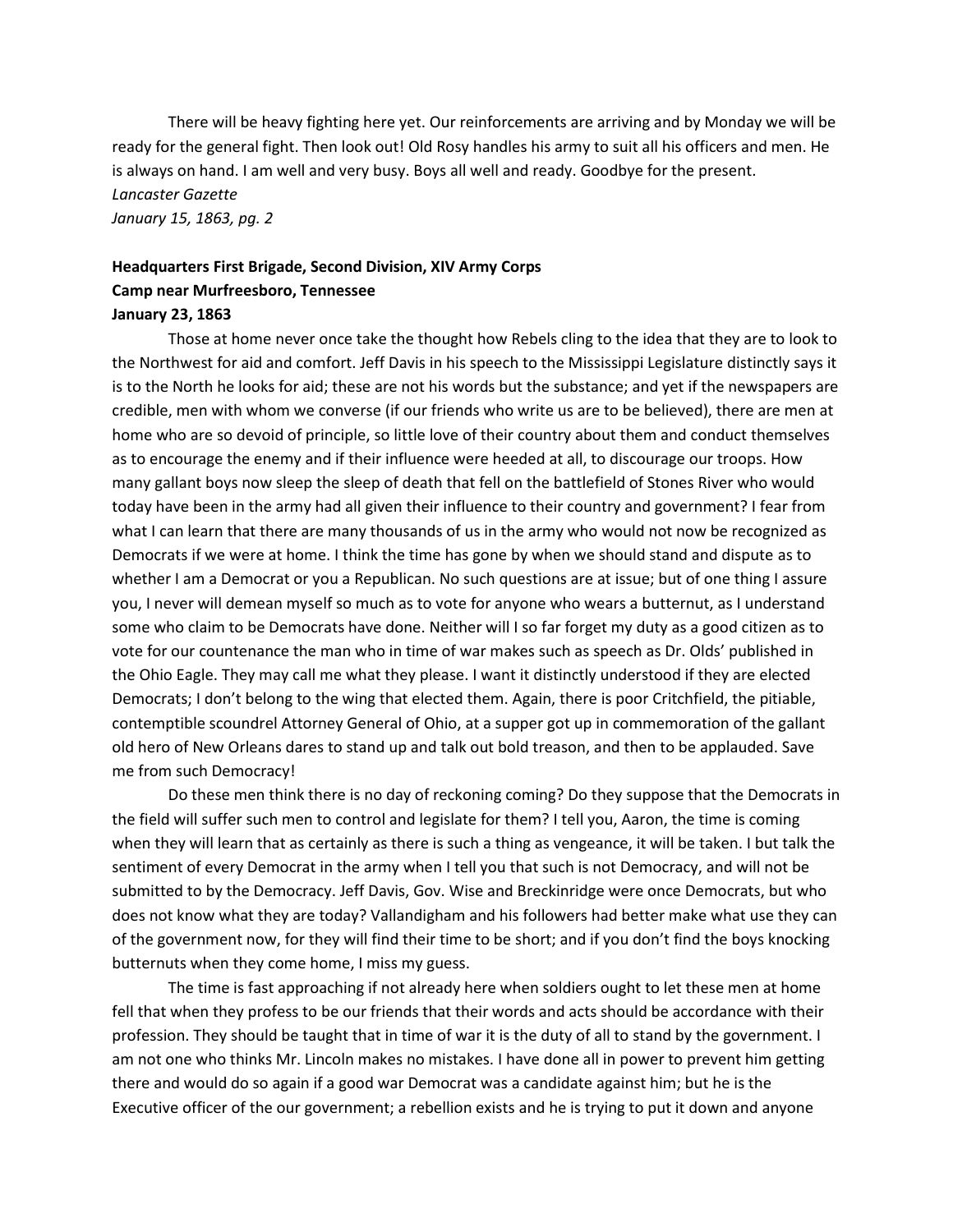who throws his influence against his government in this noble effort to strangle treason is a traitor, whether he is in Ohio or elsewhere. I would be proud to say tonight that all were united in the loyal states to try and put down treason, but I am sorry to confess that hundreds, in fact some say thousands, followed Old through Lancaster and to Columbus after making such speeches as he did. Surely these men don't think what they do or the effect they produce. It must be that they are misrepresented. I understand that some of them were going to attack Lt. Ruffner for talking them of it. He wrote to me that he went to the meeting and heard Vallandigham speak until he became disgusted and left; and yet Ruffner I know to be a Democrat. He wrote me that treason was applauded that day. If any of them feel like carrying out their threats against him I advise them when they do to do it quickly and quietly and make sure work that no tales can be told, for no man has more friends in the  $17<sup>th</sup>$  Ohio.

I suppose they are talking about high taxes yet. Let them growl and grumble, and it may be after a while they will learn that the best way to stop their high taxes is to help put down the rebellion. The croaker that thinks more of his money than he does of his government I have no sympathy for whatever; and the demagogue who urges such reasons why the war should stop is even worse than the grumbler. *Lancaster Gazette*

*February 12, 1863, pg. 3*

(The following letter received wide publication throughout in Ohio in both the Republican newspapers that praised it, and the Democratic papers that denounced it.)

**Headquarters First Brigade, Second Division, XIV Army Corps**

**Camp near Murfreesboro, Tennessee**

#### **January 27, 1863**

Hon. A. McVeigh, Ohio Senate: I wrote you sometime since but have not heard from you. I take it for granted that my letter was lost in some of the captured mails, however I will now write you upon a different subject. Is it truth that we hear in the army that our Democratic friends at home have so far forgotten the principles of our fathers as to abandon their government in this, it hours of peril and need? Surely we must be misinformed, yet it comes from such reliable sources that I am almost compelled to believe it. I am told that some of them even wear 'butternut' watch chains to show their derision and contempt for the government. Can it be possible that Democrats who have ever boasted that they are the peculiar friends of the government in time of war have so changed that they can so publicly express their sentiments against the prosecution of the war, as I have read in the Ohio Eagle, in Vallandigham's and Olds' speeches, and receive applause from Democratic audiences? Is Critchfield's speech correctly reported? If so, and they are sustained by the Democracy, don't let them get in the power of the soldiers for we have no such Democracy in the army!

You and I both well remember the time when it was the grandest boast of a Democrat to assert that his party had fought all the wars to that time, and he was in favor of the next one. Yet I find men getting judgeships in Ohio because they changed politics or rather parties to get among his kind, antiwar. I find men elected to the Ohio Legislature who make anti-war speeches and after months of imprisonment, trim it, and mellow it down, and yet leave it so that every soldier denounces him an ass or a tory. Democrats in Ohio led by men such as Old, Trump, Valladigham, Shaw, Roland, and company shan't say to me I am no Democrat. I present a clean record, which none of them can do on voting,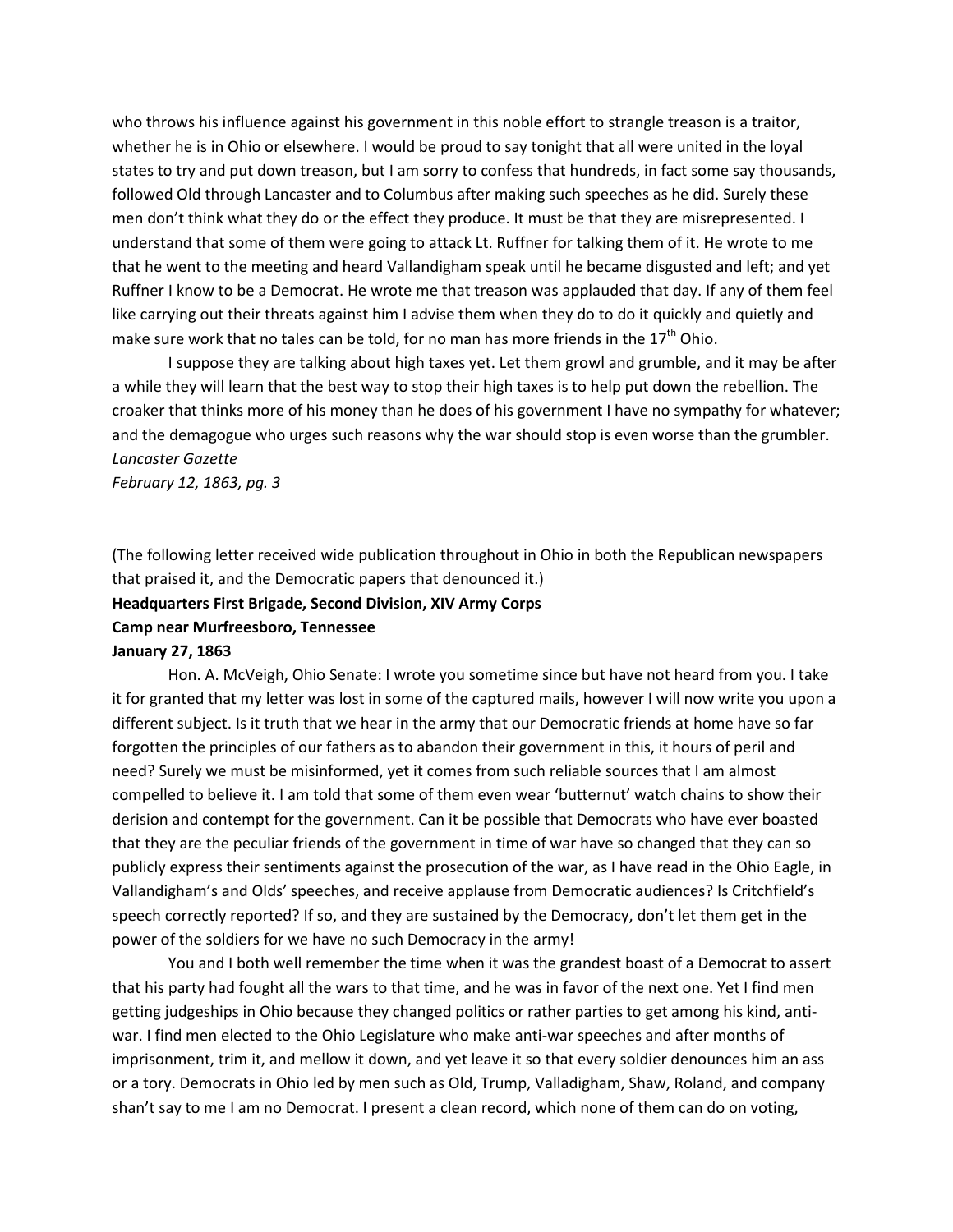except Vallandigham, and perhaps he can remember the time when he was very lukewarm. As to the others, when they were doing their best against the Democracy, I stood for the and now I predict I will stand there again. Democracy arrayed against its government in a time of such rebellion as this!

Some were so silly as yet to talk about compromise, others talking treason and writing it. Surely the time is fast approaching when these men's mouth's will be stopped, if not be force, by the friends of our government at home. You may expect to occasionally hear from the soldiers upon politics as well as services in the field. 'Antiwar Democrats;' what a term! Never shall it be said of me in time of war or rebellion that I was found arrayed against my government. Do these men think because the President (I don't say he has) makes a mistake, therefore Democrats must go against their government? I, as Wright says, 'don't belong to that wing.' The great bugaboo is the nigger and slavery. My doctrine is, let them take care of themselves, and we will try and take care of the government, and in doing so, should it become necessary to crush the institution of slavery, I say crush it. Let us first see whether we have a government, and then take care of minor matters.

If the Rebels assert they will not have our laws or Constitution to govern them, take from them both, and run their boat with their own rudder. This I understand to be the substance of the President's proclamation, and hence I augur it is right and just, and is one of the most effective means to break up rebellion that can be used and I am in favor of using all means at hand.

Ask me to ride in a boat with such officers running it s will at a Democratic supper say they care but little who riles, Jeff Davis or Lincoln; I won't ride and I assure you there are thousands of us in the same fix. I'll run the risk of my Democracy in company with Gen. Steadman, Col. Burk, Col. Connell, Col. Choate, Gen. Lytle, Gen. McCook, Wright, and David Tod and many others I could mention. I suppose, in fact I am told, Ranney and Roland already count me out of the Democratic Party. Neither of them can say as much as I can. I have never voted anything than the regularly nominated Democratic ticket for any office, from Justice of the Peace up; when they have been giving not only the cold shoulder to the ticket, but using their influence against it, I have been advocating publicly and privately the cause. Let them say what they please; the time is coming when soldiers, who are now feeling the effects of their course, will attend to them. We will be at home sometime, I hope, and all such as put themselves in opposition to the war or its vigorous prosecution by word or act or even silence will be attended to, and receive their just reward. You at home do not appreciate the feeling of the soldiers upon this subject; I but express their sentiments except it is not in strong enough language. We look upon all such men as take the course of Vallandigham, Olds and that class as worse than Davos or Breckinridge; while the former have too much cowardice to fight us like men and soldiers, they protect themselves behind the coward's breastwork: martyrdom and persecution. Truly they art fit subjects to fill such trenches.

Tell our war Democrats to stand firm and present a bold front and push forward the column there is in reserve, that will soon come to their relief that will overcome rebellion at home as it surely but slowly doing now. I have written but little upon this subject for some time past as I much disliked and felt quite loathe to part hands with the Democrats with whom I have stood for years; but I think the time has come when loyal men should talk out and let Rebels at time known they must abandon their rotten bark or receive a traitor's doom. Leader of parties can get wrong, but principles never. Jacob Thompson of Missouri, Johnson of Georgia, Stevens, Davis, Breckinridge and many others were once idolized leaders of the Democracy; but who in Ohio today, so low as to acknowledge them their political leaders now? But few. I have lost all faith in such miserable, trucking politicians as seek to build up their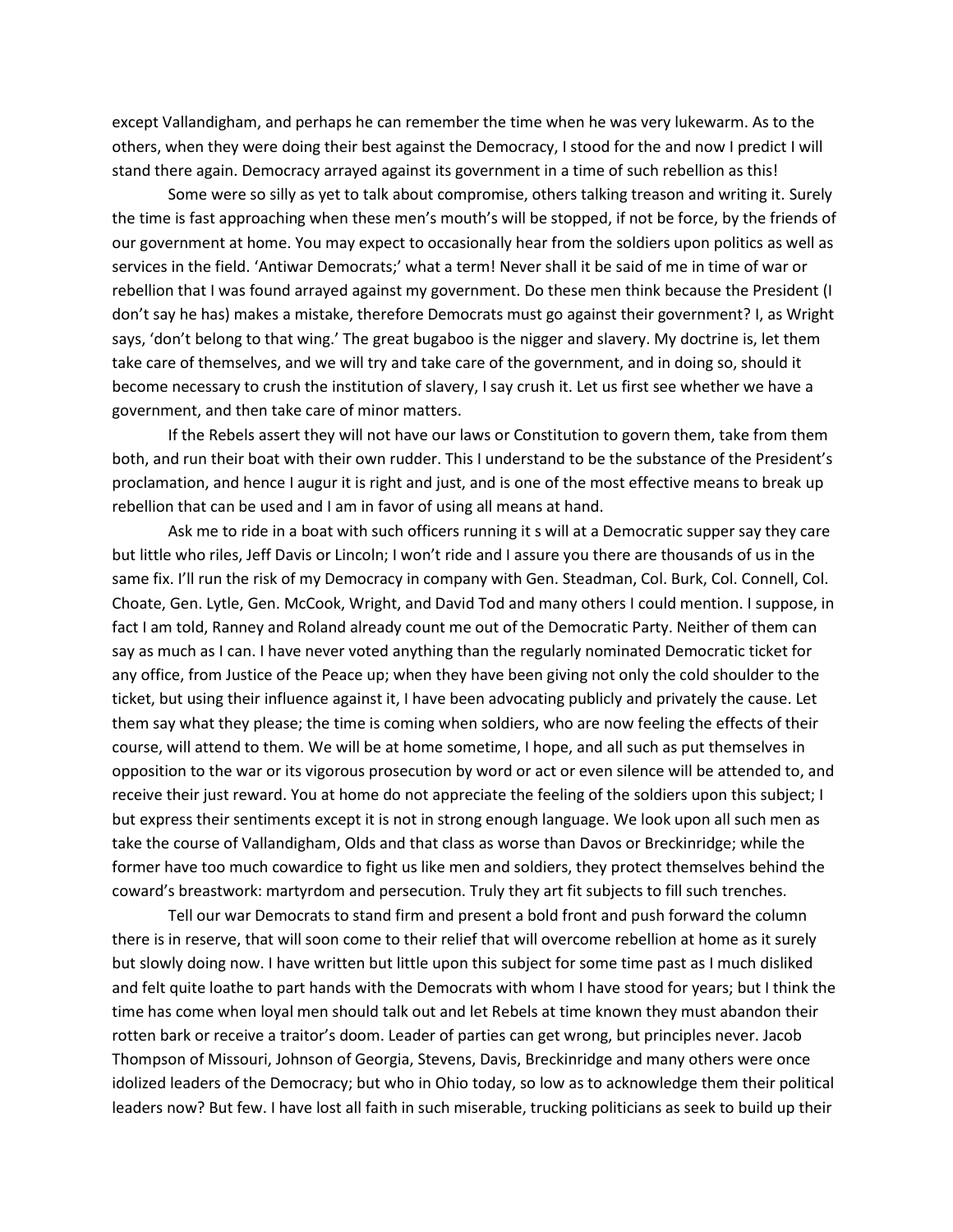party on the ruins of their government. They, in the language of another, would 'light the funeral pyre of their country and laugh to see the guardian angel of our liberties take their everlasting flight.' *Lancaster Gazette February 12, 1863, pg. 2*

#### **Battle of Chickamauga, Georgia September 19-20, 1863**

# **Chattanooga, Tennessee**

## **September 22, 1863**

Dear Lou: I send you as full list as I can of the killed, wounded, and missing of the five Fairfield County companies, which you will furnish to Mr. A.P. Miller and Mr. Kooken immediately. No time to send particulars. Are fortifying here. Our loss in two days fighting in killed and wounded is heavy. The enemy's loss in killed and wounded was tremendous. They were the assaulting party and suffered most in killed and wounded.

*Lancaster Gazette October 1, 1863, pg. 2*

## **Headquarters, 17th O.V.I, Chattanooga, Tennessee September 24, 1863**

# Having a little time this morning to write, I will give you a brief account of the fight of Saturday and Sunday last.

Saturday about 8 or 9 o'clock, some Rebel prisoners reported a Rebel brigade lost in a large woods near our division and done it with such apparent honesty that all believed it and at it we went to gobble them up. We found the lost brigade, but there was Longstreet's whole corps with it. The fighting commenced about 9 o'clock A.M. and closed about 8 o'clock at night. I can't speak of the whole army on that day, but of our division and the brigade of regulars I can. Our brigade with the 9<sup>th</sup> Ohio was in the reserve. About the commencement of the fight, the  $31<sup>st</sup>$  Ohio was ordered to double quick about a mile and support Col. Croxton's brigade then heavily pressed. They had a tumble fight of about two hours' duration. The Rebels took their battery when the 31<sup>st</sup> Ohio charged, drove the Rebels about a mile, and retook the battery and a squad of men under charge of Capt. William Free walked the cannon off by hand, the horses being killed. It was in this fight that Capt. Free was badly wounded. About 10 o'clock, the  $17<sup>th</sup>$  and 9<sup>th</sup> Ohio were ordered to support the Third Brigade, Col. Ferdinand Van Derveer commanding. We double quicked about a mile and found as follows: the 9<sup>th</sup> Ohio on the right of the 2<sup>nd</sup> Minnesota, the 17<sup>th</sup> on the right of the 9<sup>th</sup> Ohio. Just as we were forming, the brigade of regulars came running in wild confusion over the hill closely pressed by the Rebels and a lot of cavalry and run through or rather over the 2<sup>nd</sup> Minnesota. By this time, the fire was heavy on the 2<sup>nd</sup> Minnesota, 9<sup>th</sup> Ohio, and  $17<sup>th</sup>$  Ohio. We all lay down and ion about five minutes the order was given to the 9<sup>th</sup> and  $17<sup>th</sup>$  to charge. Bayonets were fixed and away we went with a yell. The Rebels turned and broke in confusion and disorder. We retook the battery of the Regular Brigade (Battery H, 5<sup>th</sup> U.S. Light Artillery) and some 40 or 50 prisoners. The 9<sup>th</sup> Ohio's loss was about 40 killed and wounded; and strange as it may seem, not a single man of the  $17<sup>th</sup>$  was scratched. We run them yelling like Indians for three quarters of a mile. The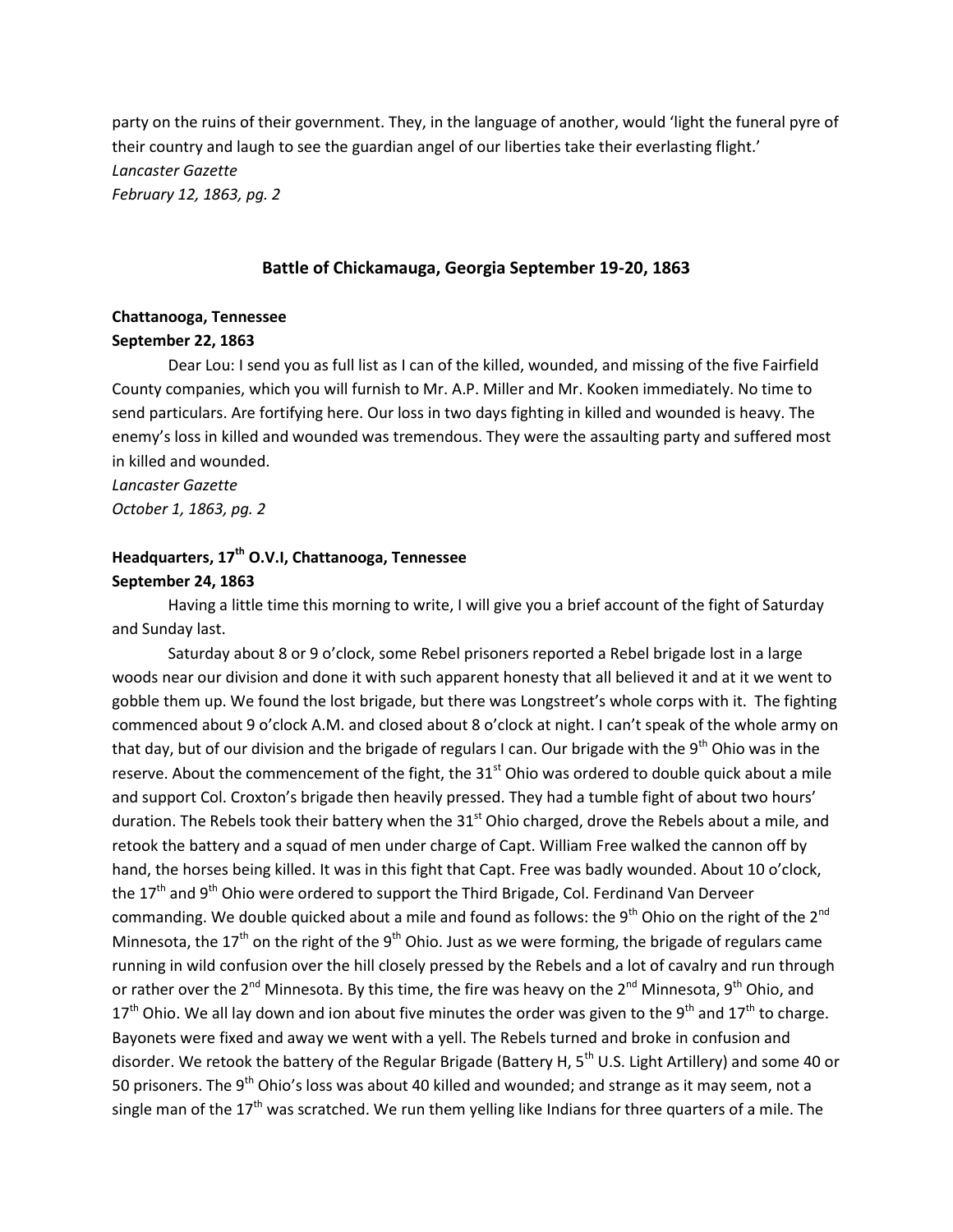prisoners proved to be Longstreet's men. They say it is the first time they were compelled to run- that we stood closer than the Potomac army.

In a few moments, a division attacked Col. Van Derveer's brigade on the left again. We had to double quick about a half mile again and got to their support about the close of the fight. They got within 50 yards of our battery (Battery D, 1<sup>st</sup> Michigan Light Artillery under Capt. Josiah Church), but the boys stood gallantly to their guns and put in double charges of grape and canister. The 35<sup>th</sup> Ohio and 87<sup>th</sup> Indiana with their battery soon made it too hot and just as the Rebels called out 'the battery is ours,' such a fire was delivered that hundreds of them fell and back they flew helter skelter, leaving their dead and wounded on the field and quite a number of prisoners in our possession. This finished the fight for us on Saturday, but on our right a terrible fight began in about half an hour which proved to be Palmer's and Reynolds' divisions. It lasted I should judge over an hour. Our arms were again successful. We then went into camp moving just to the center (we were on the left on Saturday), and just before dark the Rebels attacked our men in heavy columns to get possession of some hills. The fight was terrific and last over an hour, but the Rebels were finally repulsed with heavy loss. This wound up the fighting for Saturday.

Sunday morning we moved into position before daylight and about sun up commenced throwing up breastworks of rails, logs, chunks, and stones. About 7 o'clock the fight opened on our left at a distance of say one mile. Our lines gave way and soon the firing was in our rear. Van Cleve's Division was taken away from our right first and next Col. Van Derveer's brigade to the support of our men to the left, but before they had reached the place our men had rallied, charged the Rebels, and drove them back again. But as Van Cleve and Van Derveer had to go about a mile and return, it left a space of a mile on our immediate right flank of the  $17<sup>th</sup>$  O.V.I. exposed to a flank movements and as the Rebels were in view of our lines, they immediately took advantage of our exposed condition and in five minutes time our brigade was engaged with their columns in front and a brigade on our right flank. The brave Capt. Arney undertook to file his regiment by the right flank so as to front the enemy, but what soldiers have ever stood under such a fire! Company A, and no braver boys can be found, broke; Capt. Arney fell badly wounded, Lt. Blair fell wounded. The gallant Ricketts saw the critical condition we were in and undertook the same movement. His company could not stand under such a murderous fire, yet they fought against such odds longer than troops could be expected to. The noble Ricketts falls dead and yet the number in front and right find they have stubborn men to drive as the wounded of Co. F testify, yet they are compelled to leave. Company after company break; I cast my eye down the line and find my company the only one left; the battery is limbering; the Rebels in front are near enough to use the bayonet Company B leaves; there is no credit due Company B for staying longer than the others, for to that moment I did not know we were flanked.

The regiment is running for cover; the  $82<sup>nd</sup>$  Indiana made a gallant dash and momentarily check the Rebels; the 31<sup>st</sup> Ohio, some 150 yards to our left, are still fighting gallantly under heavy fire; a portion of the  $17<sup>th</sup>$  regiment rallies but the fire is still too destructive and they break again; after running about 250 yards at the command halt, Co. B was formed, gave three cheers for the  $17<sup>th</sup>$  Ohio to rally; about 250 were soon formed in good order and on the double quick went into the same strip of woods we were driven from and then we fought for 15 minutes and got to within 50-75 yards of the breastworks, but it got too hot and we had to retreat again.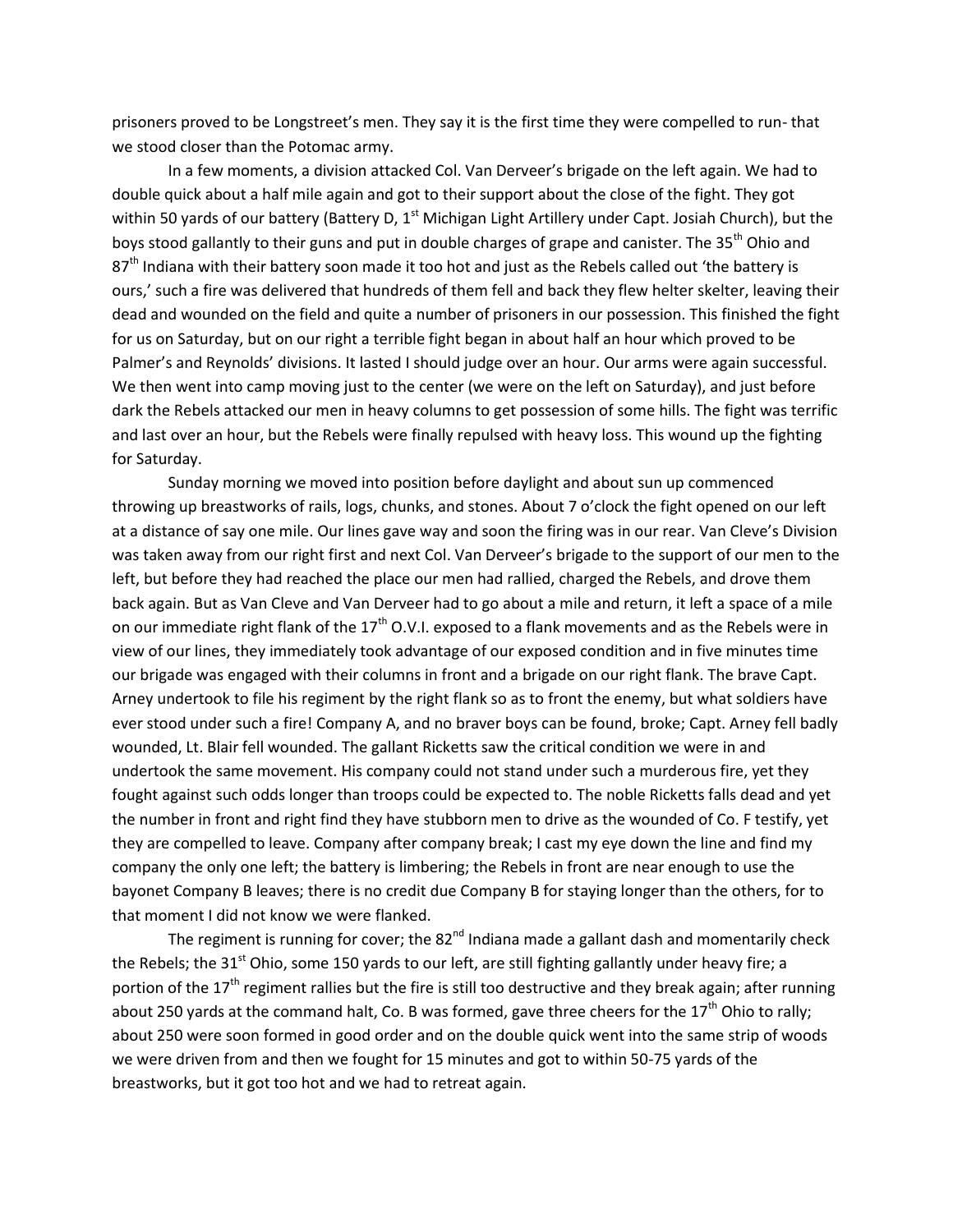We got to the top of the hill, closely pursued by the Rebels. Van Cleve's division, ordered to our support, run without making any fight at all. Then a scene of confusion occurred. McCook only stood on our right about 15 minutes, when he commenced to retreat, Gen. Negley following close, leaving nothing but the remnant of a few of the regiments with 4000-500 stragglers to fight on a ridge of hills we were retreating over. All seemed to indicate that our brave army would be cut to pieces. Col. Hunter and the balance of the officers succeeded in rallying, I should judge, about 500-600 men. Captains Clarke and Noles, Lt. Stewart, Capt. Showers, Lt. Simpson, and a few other officers just then came up and in about five minute's time we organized the stragglers into companies. Brig. Gen. Brannan supposed we were regiments, and sent an order for us to double quick to the top of the hill and we had hardly got to the top before we were attacked by a division of Longstreet's men and notwithstanding we did not know where the balance of the army was, we determined to hold that hill and with those stragglers, after a heavy fight of one half to three quarters of an hour, we repulsed them with heavy loss on their side, and but small on ours. In about 15 minutes they renewed the attack and forced their way to within 30 yards of those gallant boys, when our line broke and gave way, but by extraordinary efforts of the officers, they rallied and drove the Rebels back at the point of the bayonet. Away went the Rebels in wild confusion down the hill again, our boys raining bullets into them with fearful effect.

Just at this time, Col. Van Derveer's brigade reinforced us. We had scarcely got breath before the attacked was renewed with determination and resolution to carry the point, when to our right, Gen. Steedman, having come up, became engaged in a most terrific fight. The 9<sup>th</sup> Ohio charged in a run over and down the hill some 30 yards and lay down. At this moment, the musketry firing was the heaviest; all agree this was the heaviest they have heard during the war. Steedman whipped two sets of fresh troops when the third engaged him and his ammunition giving out, he fell back in good order after fighting an hour. The Rebels were too badly hurt to follow him, but at our hill, the 9<sup>th</sup> Ohio had to fall back and our stragglers again broke, but were rallied again at a distance of 200 yards. It was here that Isaiah Skinner of my company was killed, and Solomon Smetters, Solomon Miller, and Thomas Claughey wounded. The boys were rallied and went back with a shout. Five Rebels were killed inside of our rude breastwork of rails and 151 just as they crossed to fly; but they rallied and stood at a distance of 30 yards and for one hour longer thus close they fought. It was a terrible struggle for the mastery, when just after sundown, our arms proved too much and the Rebels retreated in the wildest disorder, our boys mowing them down. Who on that hill did not feel thankful at that moment? The day was ours- had been saved by Gen. Steedman and the stragglers.

Conspicuous all the two days' fighting was Gen. Brannan. Now in the hottest of the fight where his presence is needed to inspire the troops with fresh courage and if possible more energy; then he flies to another portion where he sees them waver. You could hear his fine commanding voice, 'stand to them boys, we can whip them.' How he escaped being killed is a mystery to all. Brannan has no enemy in his division today. Had the Rebels got the hill we were on, Palmer and Reynolds would surely be cut off and have been sacrificed and probably Crittenden, which Brannan knew. No general on that bloody field came off with more honor than Brannan. Gen. Thomas was all over, unmoved- the same Thomas, cool and calm. Just after dark we started to fall back not knowing whether the others were prisoners or not.

We came to Rossville, slept a little without blankets, and commenced to organize that morning. I found myself the ranking officer of the 17<sup>th</sup> Ohio. I had the colors with 50 men and five commissioned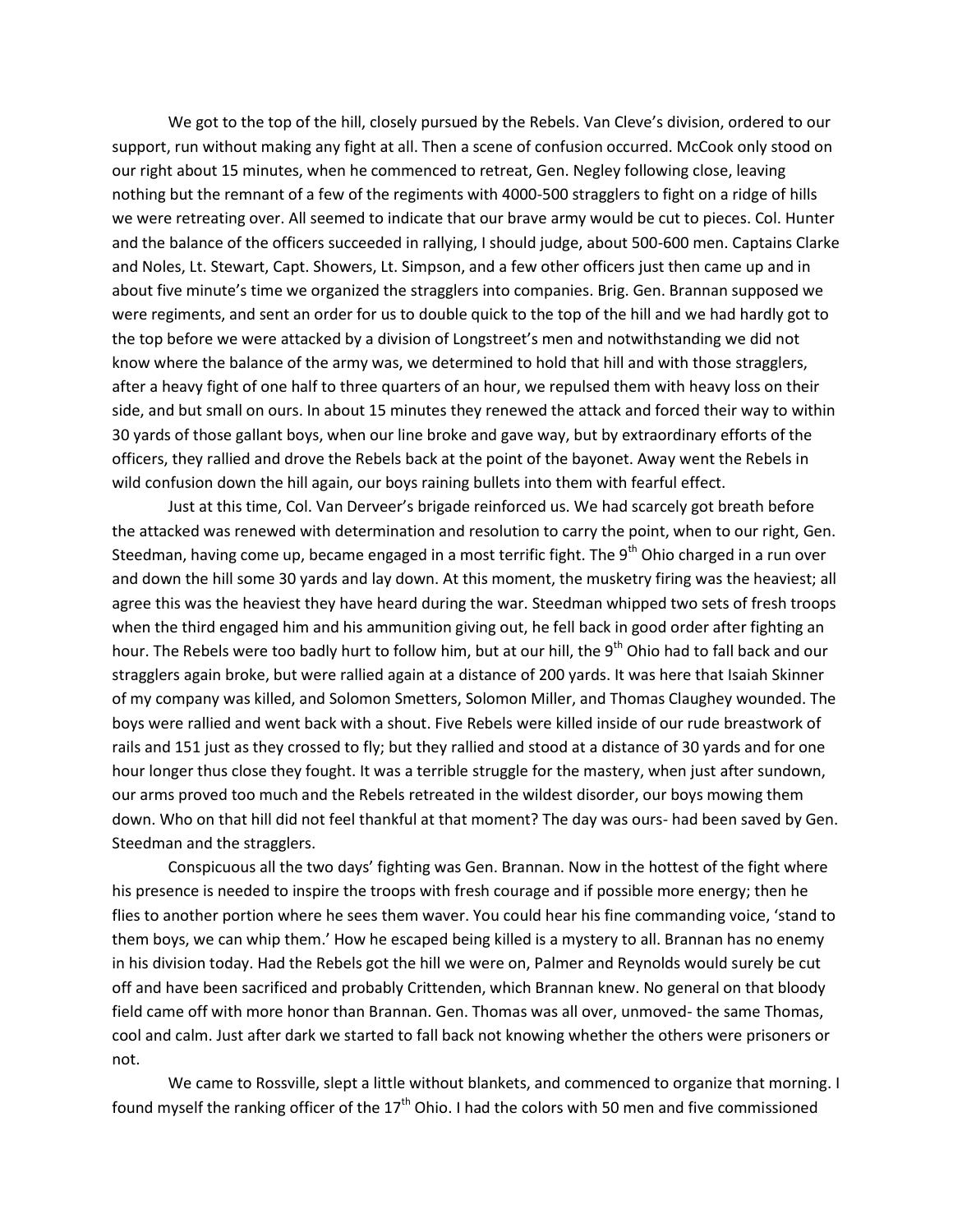officers. We had no idea whether the others were killed, wounded, prisoners, or had made their escape. It still looked rather gloomy. We soon learned, however, that Gen. Negley had ordered Col. Connell with his brigade to the rear. I forgot to say in its proper place that Col. Ward fell trying to rally the men the last time they broke on our hill. No one showed more bravery than he. Col. Connell was cool and always at his place and receives the encomiums of his superior officers. But I must close as I have written too much already. We are now ready for them again. I am well. *Lancaster Gazette*

*October 8, 1863, pg. 1*

"The distinguished bravery of Captain J. W. Stinchcomb, of this regiment, and the leading part he took in rallying on the second line at Chickamauga, are more fully stated in the sketch of the Thirty-First Ohio. It is enough to say here that he was not unnoticed by brave old General Thomas, being handsomely mentioned in his official report of the battle."(A.A. Graham, The History of Fairfield and Perry Counties.)

## From the History of the 31st Ohio Volunteer Infantry:

On the second day of Chickamauga, after the disastrous rout and disorganization of most of the Federal army, many of the Perry and Fairfield boys, members of the Seventeenth and Thirty-First, kept together, as well as they could, and when orders were given by General Thomas, commander of the army of the Cumberland, to which they belonged, to form a second line of battle, and throw up temporary breastworks, they joined heartily in the movement. Captain J. W. Stinchcomb, born and brought up in Thorn township, Perry county, but in command of a Fairfield county company, was very active and conspicuous in the formation of this famous second line of battle. So much so, in fact, that he is mentioned by General Thomas in the official report of the battle. His loud hoarse voice was heard above the din, rallying the scattered soldiers, and his stalwart form almost tottered beneath an incredible load of rails. A private soldier of the  $31<sup>st</sup>$  Ohio facetiously remarked that he "never had the most distant idea how many rails were a load for a man, until he saw 'Jim' Stinchcomb in the business at Chickamauga."

## **Battle of Missionary Ridge, Tennessee, November 25, 1863**

## **Chattanooga, Tennessee**

### **December 1, 1863**

As I am in command of the regiment and it being the end of the month and just after the battle, I have not had time to write for two or three days. The Rebels have been driven entirely away and we now have but little to do as an army. Our army took 6,000 prisoners, 61 pieces of cannon, and no one knows yet how many small arms, ammunition, any quantity; corn in sacks and cornmeal by the houses full, blankets, sacks, etc. The world cannot show as brilliant an operation as this fight. Two brigades, Hazen's and ours, went down the river, ours by land and Hazen's by boats, to Brown's Ferry and before the Rebels knew it, Hazen landed in the darkness, captured their pickets when our brigade was ferried across and with only the loss of 11 men killed and wounded, we drove the Rebels from a hill equal to Mt. Pleasant fortified and held it until Hooker was ready to try his luck on Lookout Mountain. Hooker then took Lookout Mountain with a loss of only 250 killed and wounded whilst the Rebel loss was about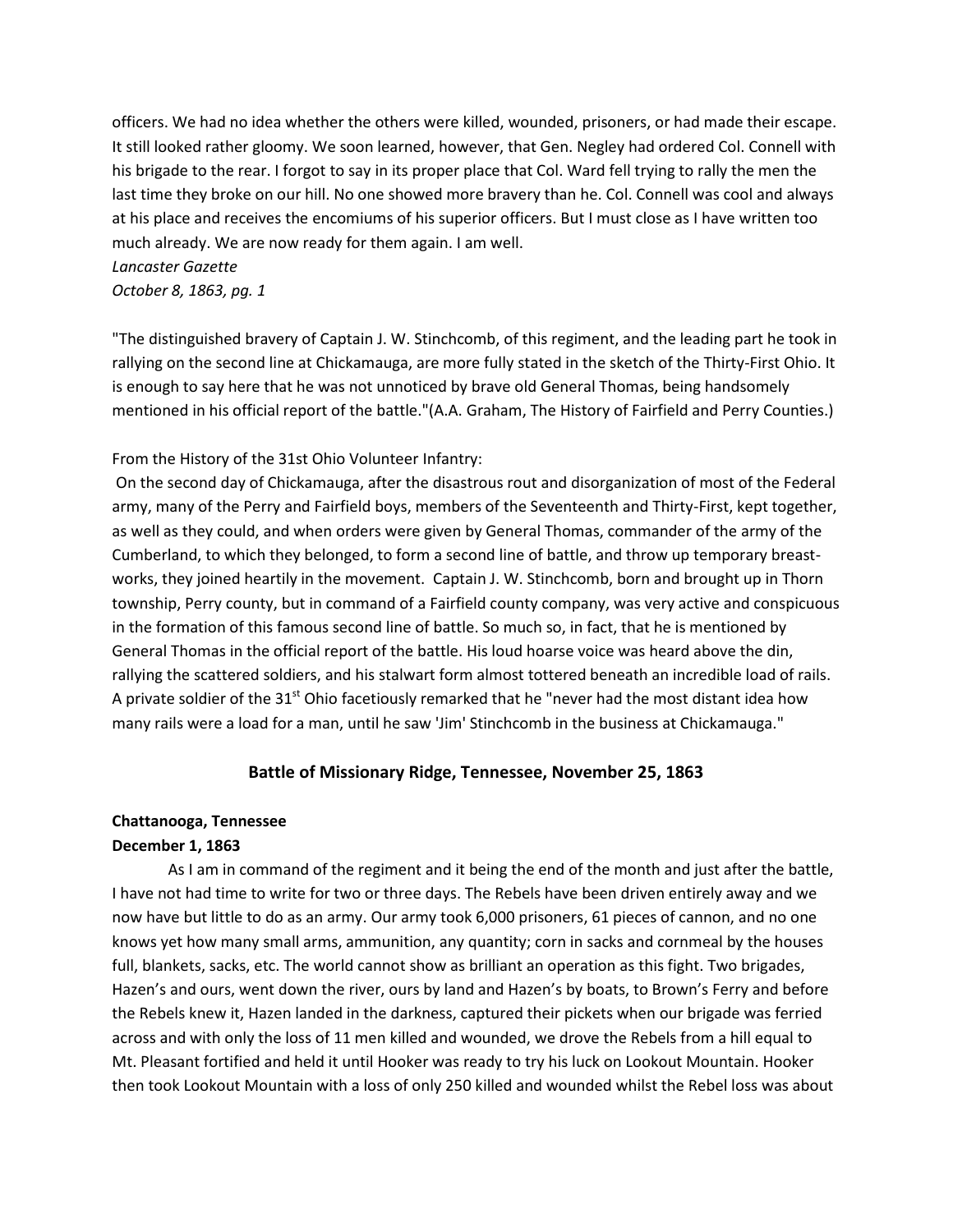500. Then came Missionary Ridge for the Army of the Cumberland to try its hand on, with Sherman on the left.

The attack was to have been made on Saturday morning, but owing to a rise in the river Gen. Sherman was unable to lay his pontoons until Sunday night. He then crossed a squad of men, took a Rebel picket and made him give the countersign. He then relieved the Rebel pickets, stationing his own men in their place. Soon the Rebel officer of the day came along to caution his pickets to be on the alert came up and gave the countersign and to his utter surprise found himself in the hands of the Yankees. At daylight Gen. Sherman having crossed, marched on the Rebels without having to drive their pickets as he had already 'taken them in.' He found them strangers and why shouldn't he? This was Monday morning. Gen. Sherman had hard fighting until about 4 P.M. when 'Old Pap' as the boys call Gen. Thomas ordered his whole line three miles long forward on the run until they should take the two lines of Rebel breastworks at the foot of Missionary Ridge. Over 100 cannon opened up on the line from the top of the ridge, but forward went that line of veteran soldiers determined 'to do or die.' As the Rebels started up the hill or ridge as it is called, our army became too eager for victory to stop and up the ridge started the whole line. It was like climbing a hill three times as high as Mt. Pleasant from the side next to Major Cox's except that about one-fourth of the way (near the top) is steeper, but onward went the line nearly exhausted, the Rebel cannon all the time belching forth a stream of fire, dealing death and destruction at every shot, yet undaunted the Army of the Cumberland pushed forward. The top of the ridge is gained, one or two volleys is enough to put the Rebel lines into confusion. Thousands surrender, hundreds fall before the cool aim of our soldiers, and in one half hour the whole field is ours and a victory won. Over 40 cannon are taken and some 3,000 prisoners. The Rebels having massed their troops on Gen. Sherman, his fighting was of longer duration and more severe. It took him until dark to complete his victory but what has Sherman ever undertaken where there was a prospect or hope of success that he has not succeeded in when allowed to follow his own ideas. So it was then; he chose his own road, fought his own fight and had in the evening gained his own victory and added another bright laurel to his wreath. He has during this war exhibited a military talent and genius possessed by few men and now has a hold and deserves the gratitude not only of the army but of the nation. Gen. Grant proves to be what was expected of him- a general in the true sense of the word. Hooker is still 'Fighting Joe.' Granger is in the class and nearly at the head. Thomas- who can say too much about him? Talent, genius, and bravery come far short of giving you an idea of what kind of a general he is. 'He is the right man in the right place' and his army will go and will stay where he tells them to.

Maj. Butterfield fell badly wounded in the right ankle in the thickest of the fight. He was a gallant and noble officer and has the entire confidence of his men. We hope that amputation will not be necessary, yet at this time it is hard to tell. Col. Moore of the 69<sup>th</sup> Ohio proved what we all expected him to be, a soldier such as is needed in the place he occupies. He had command of three regiments and handled them with skill and was always found where needed. He received two wounds, slight, but is suffering from the one in the breast yet; it was caused by a piece of shell. He was the first colonel of his division on the ridge and his three regiments were also the first of his division. Ed Bodenheimer was shot through the breast; he was in the front rank. He laid his prayer book on his wound and died in that position. He was a good soldier, a good boy, and has gone to reap the reward of such.

I have made a diligent search since my return for both Solomon Smethers and Solomon Miller of my company; both were wounded in the Chickamauga fight and from the best information I now get,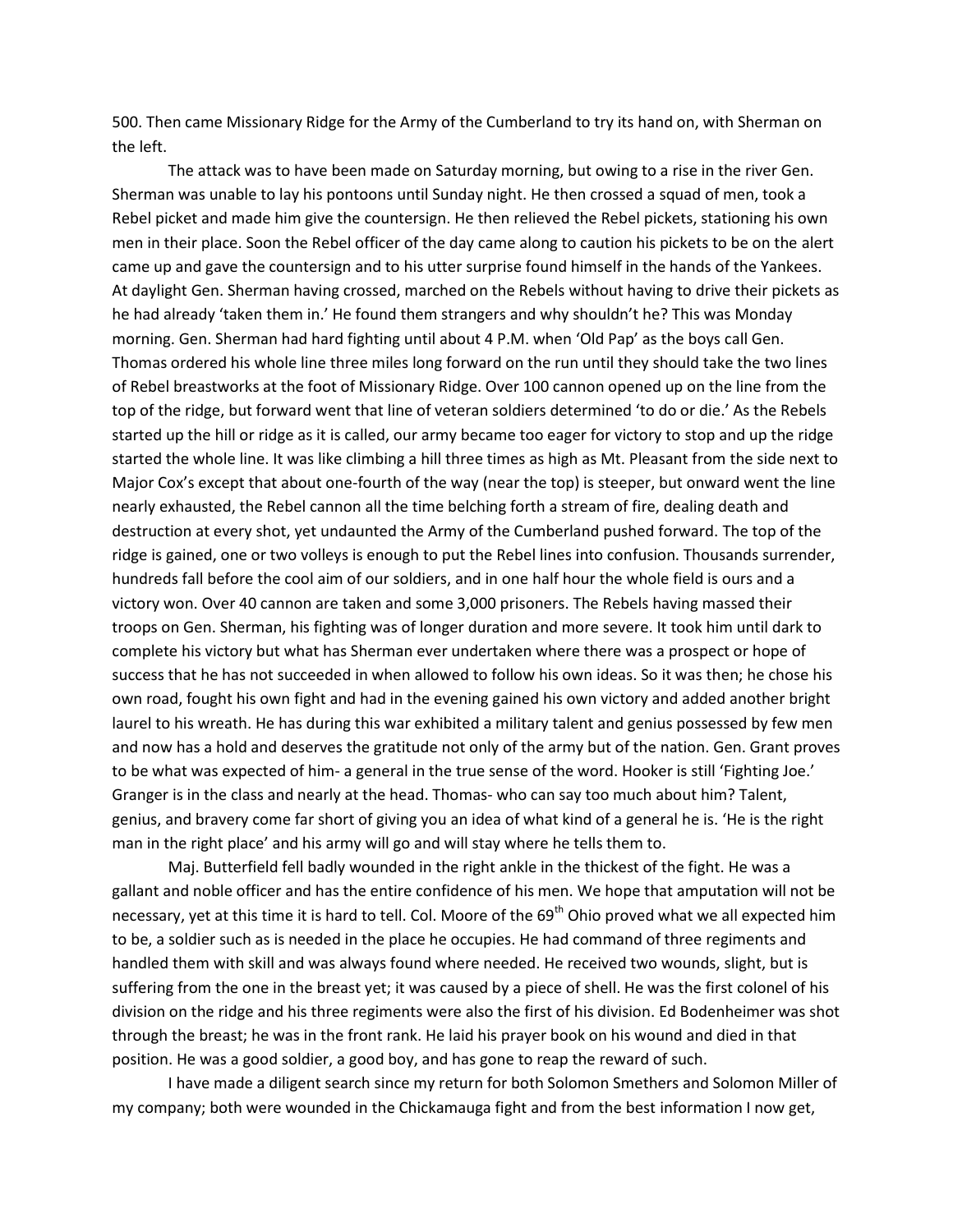they both have died of their wounds; better and braver soldiers could not be found. They were both wounded in the afternoon of Sunday in the front rank on the hill where the terrible fighting was done under Thomas. Smethers was a member of the M.E. Church and never forgot his duty and obligations as a Christian. No kinder-hearted man lived than Miller. Thomas Cluagy (or Kleinick) of my company has also died of wounds received at the same place. He, too, was a brave soldier and was wounded near the spot where the other two were. They all three died as soldiers. No one can appreciate the feeling of a soldier when a comrade dies, except that it is one who has had the trial; it is just like one of the family away, yet I have no doubt many at home often wonder why it is we cannot give more definite information of their friends. A battlefield such as Chickamauga, seven miles long and five or six wide, and we compelled to leave in the night without means to convey the wounded, surely will explain to anyone the reason. If they had seen as many tears shed as I did by stout-hearted soldiers when they looked back on that bloody field as they remembered their wounded comrades, I know such a though would never occupy their minds for one moment.

This last fight was nothing in comparison to the fighting at Chickamauga for the reason that this was done by a dash on our side and before the Rebels could be made to believe the ridge would be stormed, our lines were on its top; yet the fire was very heavy, especially with cannon, the latter being the heaviest probably during the war.

The weather has been very cold with ice an inch thick. The boys say if the weather it to be trusted, this region still belongs to the North. Our rations are still short owing to the limited transportation and it may be a portion of the army will be sent back to Bridgeport as soon as Sherman gets back from his expedition against Longstreet.

I forgot to mention in its proper place that John Red, another brave soldier of Co. D, was killed. He was from Hocking County. I have been unable to see the 46<sup>th</sup> since I got back and know nothing of its loss. The 90<sup>th</sup> was at Bridgeport and hence lost none.

*Lancaster Gazette December 17, 1863, pg. 2*

# **Headquarters, 17th O.V.I., Mission Ridge, Tennessee December 17, 1863**

Yesterday I visited the battlefield of Chickamauga along with a detail from some four regiments of our brigade. I thought I had seen evidence of hard fighting at Mill Springs, Shiloh, and Stones River, but the field of Chickamauga has so many more marks and evidence that it surprised all who saw it. In front of Baird's, Reynolds', and Johnson's divisions, were I to tell you the truth, you would say I surely did not see correctly.

When we got to where our division fought on Saturday and found every tree and bush in front of our lines marked with bullets, many of them with 50 bullets in one tree, we all thought it hard fighting, but when we were moved to our left on Sunday and saw as many as 100 in at least half the trees and one-third shot off with cannon balls, all were astonished. But shall I describe the appearance of the field in front of the line for a mile where Baird, Johnson, and Reynolds' division fought? The Rebels charged the breastworks a number of times during the day and every place where the Rebel columns were hurled against our men were such traces of desperate fighting as there has never seen and probably will never again. Shall I say 500-1,000 bullets in almost every tree of any size in a space